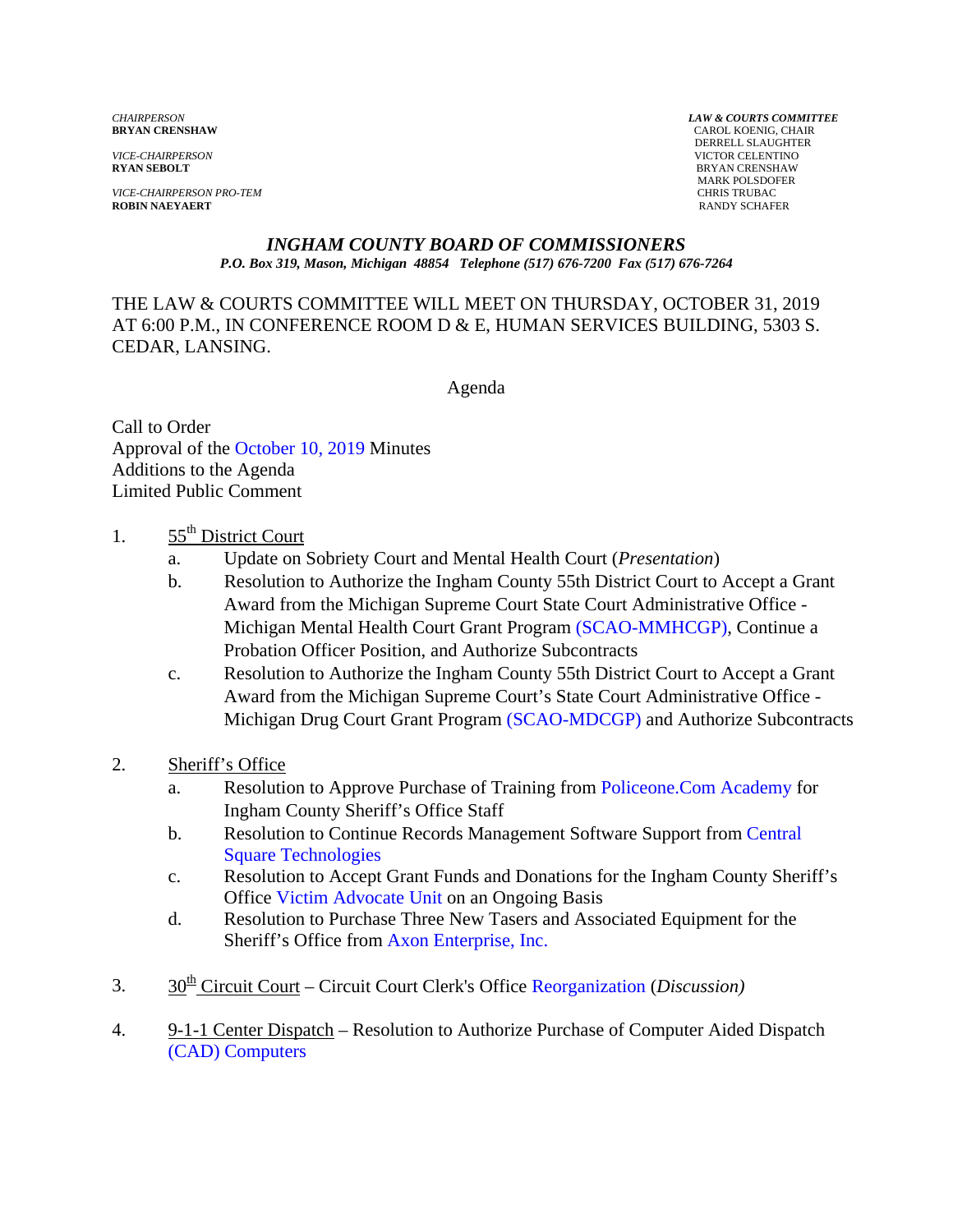- 5. Law & Courts Committee
	- a. Timin[g of Special Millage for Continui](#page-50-0)ng Comprehensive Emergency Telephone Services (*Discussion)*
	- b. Discussion of Attorney/Client Communication dated October 15, 2019 (*Closed Session*)

Announcements Public Comment Adjournment

#### **PLEASE TURN OFF CELL PHONES OR OTHER ELECTRONIC DEVICES OR SET TO MUTE OR VIBRATE TO AVOID DISRUPTION DURING THE MEETING**

The County of Ingham will provide necessary reasonable auxiliary aids and services, such as interpreters for the hearing impaired and audio tapes of printed materials being considered at the meeting for the visually impaired, for individuals with disabilities at the meeting upon five (5) working days notice to the County of Ingham. Individuals with disabilities requiring auxiliary aids or services should contact the County of Ingham in writing or by calling the following: Ingham County Board of Commissioners, P.O. Box 319, Mason, MI 48854 Phone: (517) 676-7200. A quorum of the Board of Commissioners may be in attendance at this meeting. Meeting information is also available on line at www.ingham.org.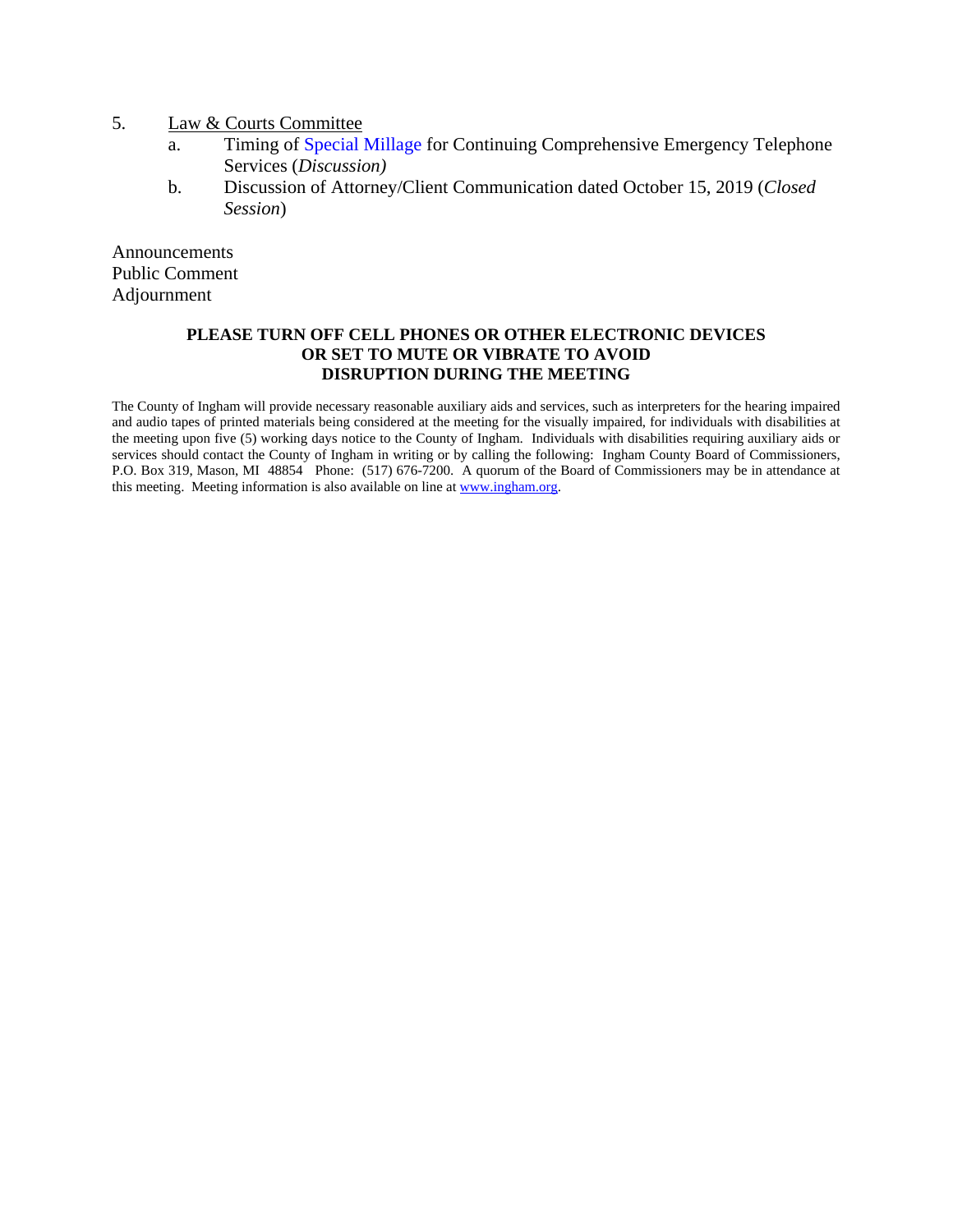## LAW & COURTS COMMITTEE October 10, 2019 Draft Minutes

<span id="page-2-0"></span>

| <b>Members Present:</b> | Koenig (left at 6:42 p.m.), Celentino, Crenshaw, Schafer, Slaughter, and<br>Trubac.                                             |
|-------------------------|---------------------------------------------------------------------------------------------------------------------------------|
| Members Absent:         | Polsdofer.                                                                                                                      |
| <b>Others Present:</b>  | Andy Bouck, Scott LeRoy, Ericanne Spence, Terri Thornberry, Anne<br>Scott, Darin Southworth, Teri Morton, Liz Noel, and others. |

The meeting was called to order by Chairperson Koenig at 6:00 p.m. in Personnel Conference Room D & E of the Human Services Building, 5303 S. Cedar Street, Lansing, Michigan.

Approval of the September 26, 2019 Minutes

MOVED BY COMM. CRENSHAW, SUPPORTED BY COMM. SLAUGHTER, TO APPROVE THE MINUTES OF THE SEPTEMBER 26, 2019 LAW & COURTS COMMITTEE MEETING.

THE MOTION CARRIED UNANIMOUSLY. Absent: Commissioner Polsdofer.

Additions to the Agenda

None.

Limited Public Comment

Scott LeRoy, 30<sup>th</sup> Circuit Court Deputy Court Administrator, provided a memorandum and information to the Committee on a grant application the Court intended to submit to leverage Title IV funds. He stated that County policy requested that departments present information to a Board of Commissioners' Committee before applying for a grant.

Mr. LeRoy stated that because of the Michigan Indigent Defense Commission (MIDC), the number of court-appointed attorneys in the County had decreased from 68 to 29, which was why attorney recruitment was listed as a proposed way to maximize grant award.

Commissioner Crenshaw asked since the grant was due on October 15, 2019, if the application was already prepared to submit.

Mr. LeRoy stated that the application had been prepared.

Commissioner Crenshaw asked if the grant application needed approval from the Board of Commissioners.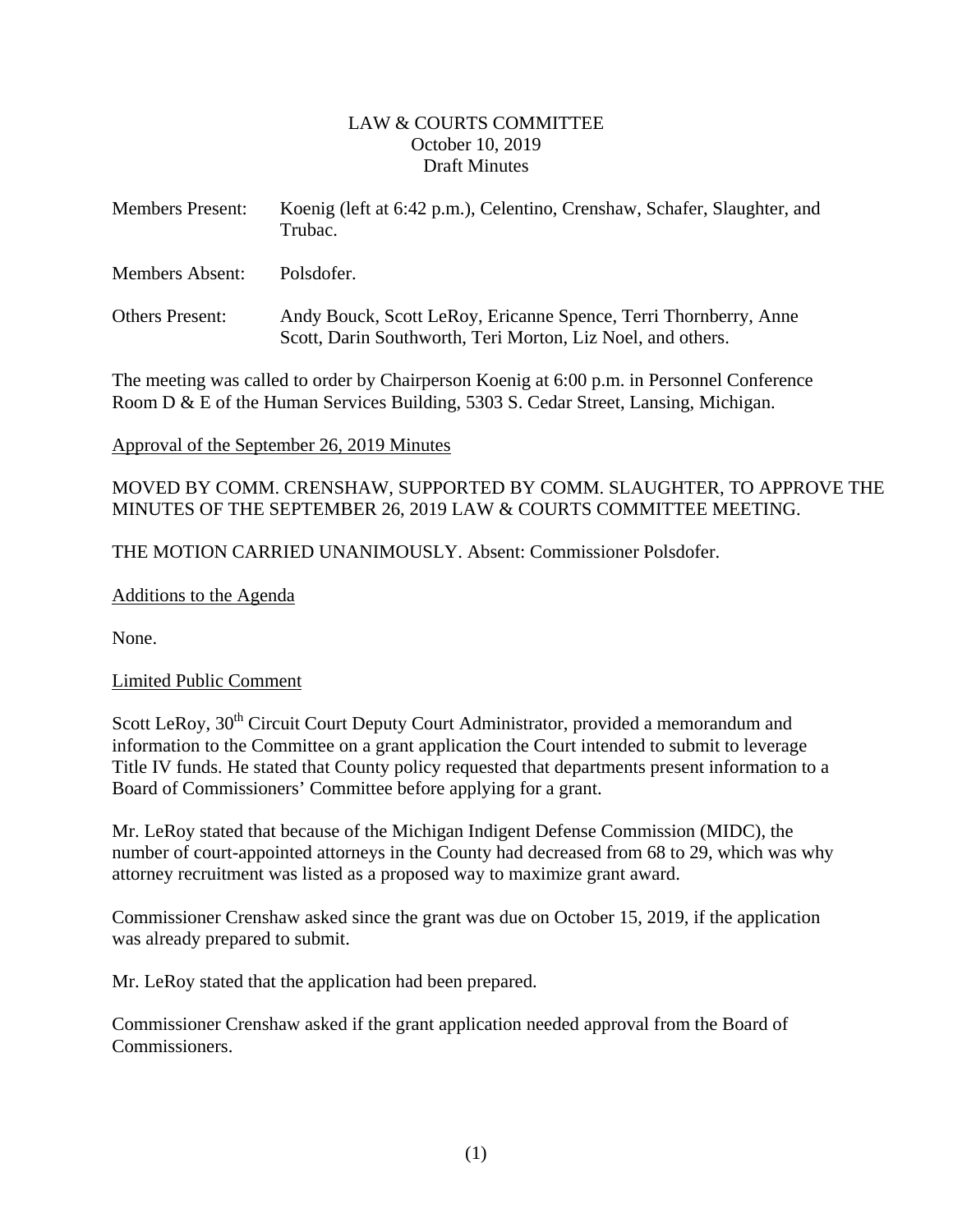Mr. LeRoy stated the application did not require approval from the Board of Commissioners, but he was before the Committee as part of the County policy on grant applications.

Commissioner Slaughter asked Mr. LeRoy to explain how recruitment worked for the attorney mentorship program. He further asked for an update on the movement of the Raise the Age bill in the Michigan Legislature.

Mr. LeRoy stated that he had heard that the Raise the Age bill had passed today and was on the Governor's desk for signature, but he was not sure which version of the bill had passed. He further stated that he had spoken to his group's lobbyist, last week, and the lobbyist had stated that the bill would pass, but since he had not seen the version of the bill that had passed, he would come back to the Committee to speak about it at another time.

Mr. LeRoy stated that currently there was zero recruitment for court appointed attorneys, and usually attorneys were simply approached after and asked to join the program after representing someone. He further stated that the idea of a signing bonus for new court appointed attorneys and payment of attorneys who recruited and mentored attorneys through their first year was creative and the Department of Health and Human Services was looking for initiatives such as this.

Mr. LeRoy stated that with this vulnerable population, it was important to build a list of court appointed attorneys and provide quality training, to begin to create early permanency for the subjects.

Commissioner Slaughter asked if there had been any discussion with MIDC to expand their reach to the abuse and neglect cases.

Mr. Leroy stated he was not aware of any conversations regarding an expansion of MIDC cases.

Chairperson Koenig asked what the impact of having less attorneys on the court appointed list was, and if cases were falling behind.

Mr. LeRoy stated that the decrease in attorneys had not reached a critical stage, but rather served as a double-edged sword because now the attorneys on the court appointed list could make a living off of the cases, rather than getting one every six to eight weeks. He further stated that he did not want the attorneys to experience burnout, however, so he would like to bring four or five new attorneys on every year.

Discussion.

Chairperson Koenig asked what the reward to bring on new attorneys would be.

Mr. LeRoy stated that the initial amount that had been proposed was between \$4,000 and \$5,000. He further stated that this would also cover the fact that the attorney would be mentoring the new attorney for a year, where they would need to attend court and review filings.

Chairperson Koenig asked if the Court had clear requirements set out to receive the bonus.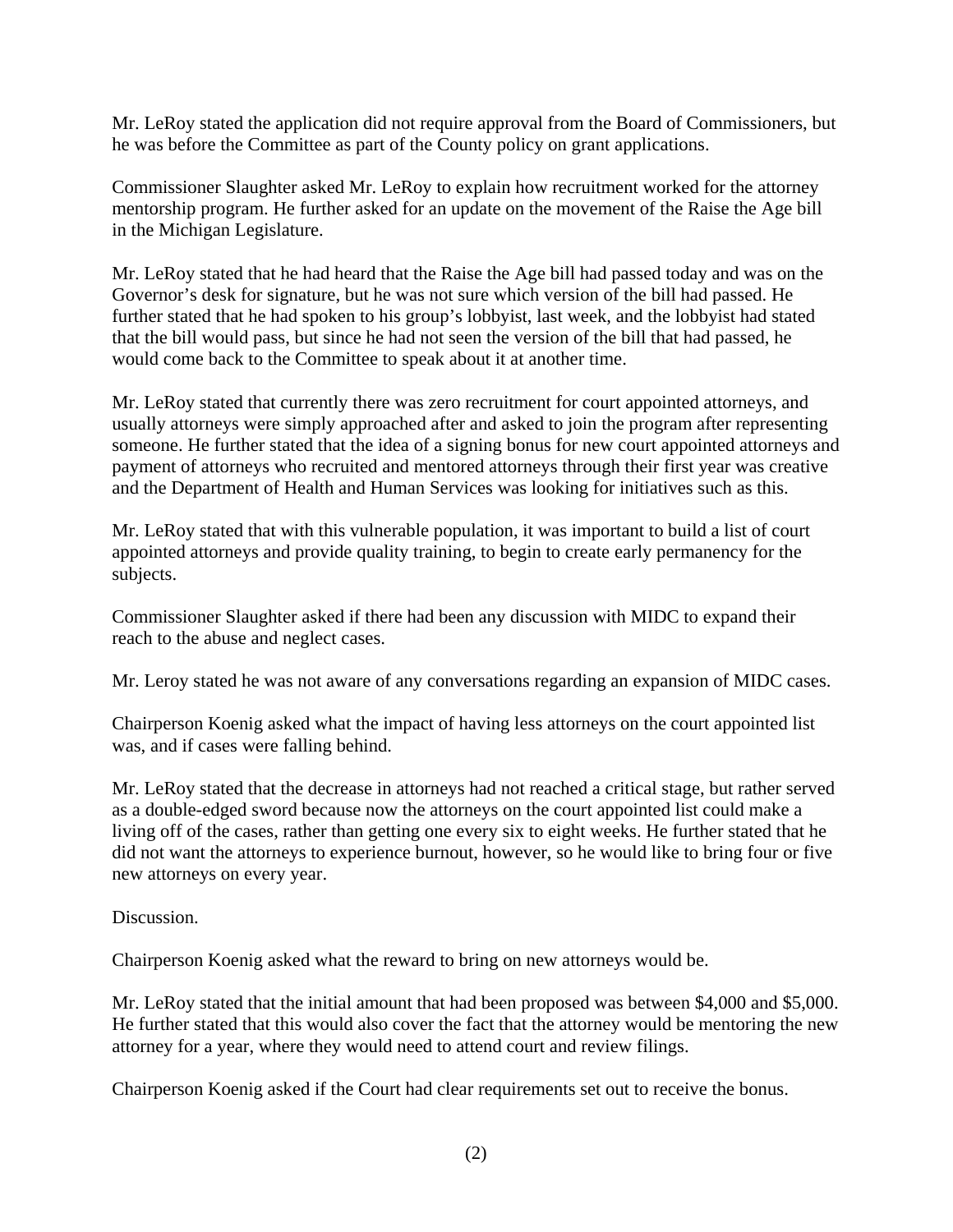Mr. LeRoy stated there were no requirements yet, but if the grant was received, then requirements would likely be brought before the Committee for review.

Discussion.

Commissioner Schafer thanked Mr. LeRoy for his efforts.

Mr. LeRoy stated this grant application was also supported by the Chief Judge.

## MOVED BY COMM. SCHAFER, SUPPORTED BY COMM. CRENSHAW, TO APPROVE A CONSENT AGENDA CONSISTING OF THE FOLLOWING ITEM:

2. Controller's Office – Resolution to Authorize Positions, Contracts and Other Expenses to Increase Treatment Programming for 2020 as Authorized by the Justice Millage

THE MOTION CARRIED UNANIMOUSLY. Absent: Commissioner Polsdofer.

THE MOTION TO APPROVE THE ITEM ON THE CONSENT AGENDA CARRIED UNANIMOUSLY. Absent: Commissioner Polsdofer.

1. Community Mental Health – Medication Assisted Treatment (*Presentation by Ericanne Spence)* 

Ericanne Spence, Community Mental Health Substance Abuse Services Administration Program Director, presented to the Board of Commissioners on Medication-Assisted Treatment (MAT).

Chairperson Koenig asked when naltrexone, or Vivitrol, came into use.

Ms. Spence stated that Vivitrol had been in use for about 10 years, and it had first been used to treat alcoholism.

Commissioner Schafer stated he had mentioned he wanted to know about the treatment of alcoholism at a previous Committee meeting. He asked what treatment there was for methamphetamine addiction.

Ms. Spence stated MAT for alcoholism was difficult because the focus was currently on opiate addiction, but addiction to alcohol was should be important because it was so prevalent in society. She further stated that she thought methamphetamine would be the next epidemic, and MAT was also difficult for it because there was no approved drug that would prevent a methamphetamine user from getting high like the treatments for opiate addiction did.

Ms. Spence stated there was currently no protocol for methamphetamine treatments, but one needed to be found. She further stated that antidepressants sometimes helped methamphetamine users with their dopamine deficiency, but it was not a current treatment protocol and would not stop the user from getting high off of methamphetamine.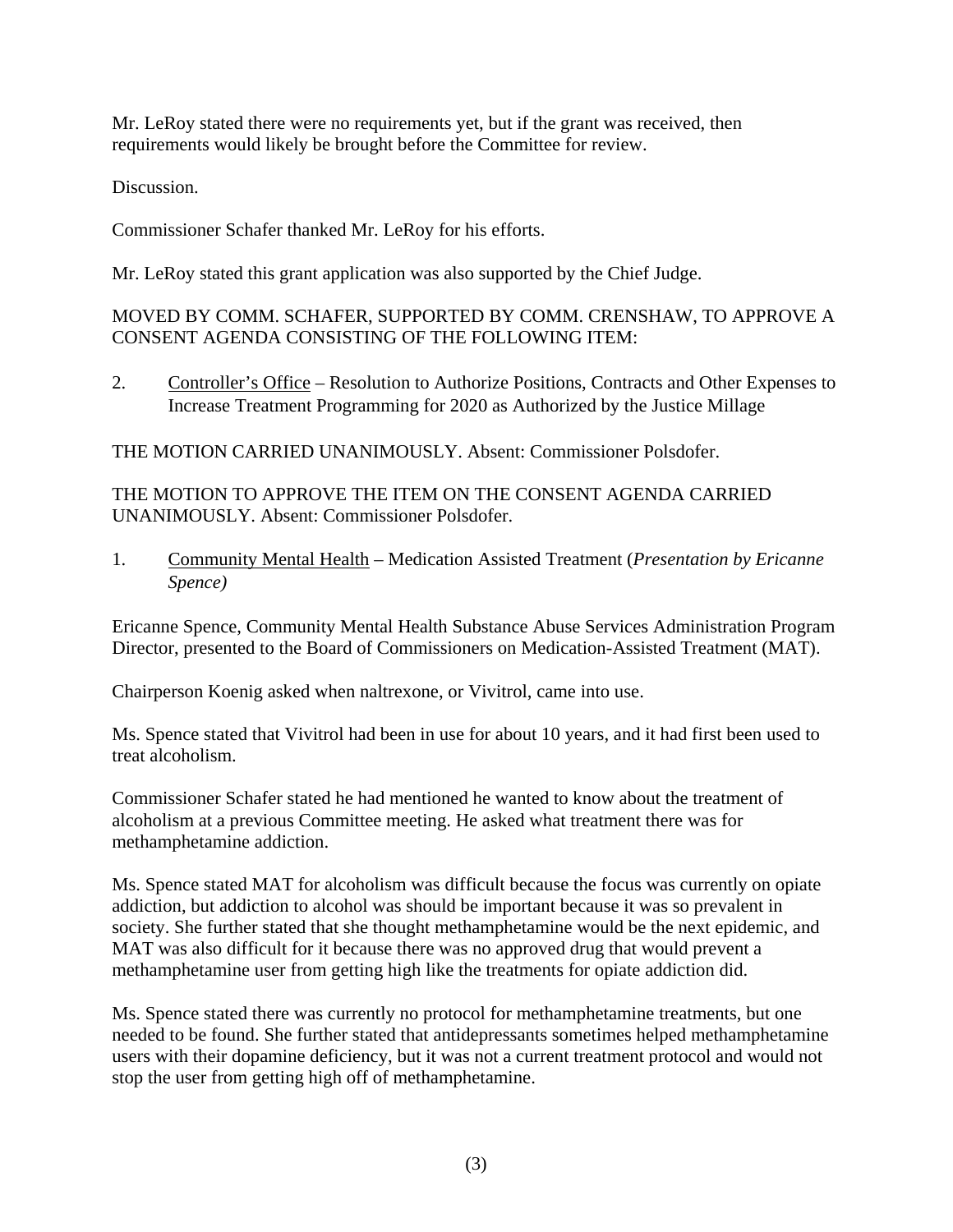Ms. Spence continued presenting to the Committee about MAT. She stated that in Ingham County alone, she estimated that 1,000 people were enrolled in the three local methadone clinics.

Commissioner Slaughter asked Ms. Spence to remind the Committee what wraparound programs there were once the person was released and what services they were directed to.

Ms. Spence provided an overview of the programs and services available that allowed people to receive the help they needed, especially as they were leaving jail or treatment facilities. She stated that there was a lot that was being done in the County and there was the potential to grow, especially since the passage of the Criminal Justice Millage, and she planned to also ask Prepaid Inpatient Health Plan (PIHP) for more funding.

Commissioner Slaughter stated he was interested in the enrollment and drop-off numbers after release in the MAT program.

Ms. Spence stated she would send the numbers to Teri Morton, Deputy Controller.

Chairperson Koenig asked if providers had thought about telephone reminder systems for treatments. She stated that she heard that with court appearances, it had been found that it was not that people did not want to appear in court, but rather that they had forgotten about it.

Ms. Spence stated that Community Mental Health had a reminder system now, but she was not sure if Substance Abuse Services had a system in place yet. She further stated that she was aware that text messages were more successful than phone calls.

Discussion.

3. 9-1-1 Center Dispatch – Resolution to Authorize Leases for the Necessary Communication Towers for the MPSC/Ingham County Radio Communications System Project

## MOVED BY COMM. CRENSHAW, SUPPORTED BY COMM. SLAUGHTER, TO APPROVE THE RESOLUTION.

Commissioner Schafer asked since the land for the nine communication towers was to be leased, what would happen if a land owner wanted to cancel the lease.

Terri Thornberry, 911 Center Director, stated she was not sure what would happen if a land owner decided to cancel a lease.

Commissioner Schafer asked how much land was used for each tower.

Ms. Thornberry stated she did not have exact measurements, but it was not much land.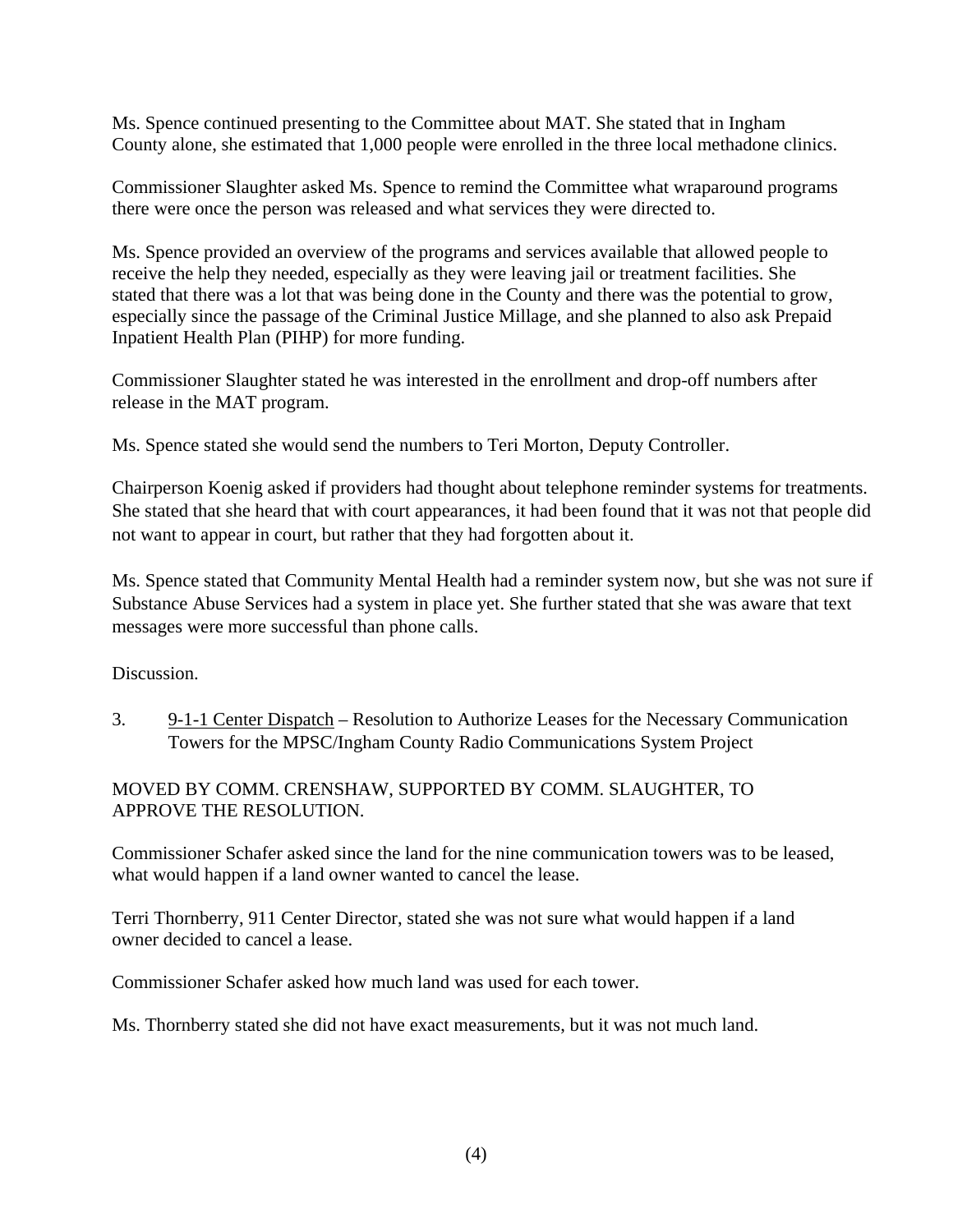Commissioner Schafer stated he had recalled complaints about dead spots for 911 communication in large, heavy buildings and there had been a previous request sent to each unit of government to require Bi-Directional Amplifiers (BDAs) in the building codes for new buildings. He asked if there were still buildings that had dead spots, and if there were building requirements for new buildings to have BDAs.

Ms. Thornberry stated that a recommendation could be made, but the County did not have control over a private building.

# Discussion.

Undersheriff Andy Bouck, Sheriff's Office, stated that some new buildings would need BDAs, like the Justice Complex, but he was unsure if it was in building codes to require BDAs. He further stated that communications systems and signal penetration rates have improved over time.

Commissioner Schafer stated he would like to issue a statement to all governmental units stressing the importance of BDAs in buildings.

Chairperson Koenig stated research should be done before a statement was made, to determine if it was already required in the building codes.

Commissioner Celentino stated that he recalled a letter was sent years ago, to encourage the requirement of BDAs in their building code for new construction.

Discussion.

**Chairperson Koenig stated this would be added as an agenda item for a future meeting, once it was determined what had sent previously about BDA requirements and if it was in building code.** 

Commissioner Celentino asked if all property owners that the land would be leased from had been contacted.

Ms. Thornberry stated all property owners had been sent a letter and spoken to.

Commissioner Celentino asked if any property owner had concerns.

Ms. Thornberry stated she was not aware of any concerns, and any communication went through the County Attorney.

Discussion.

Ms. Thornberry stated it was in the property owner's interest to have the tower on their property, as they would receive more revenue from cell phone companies who wanted to be on the tower as well.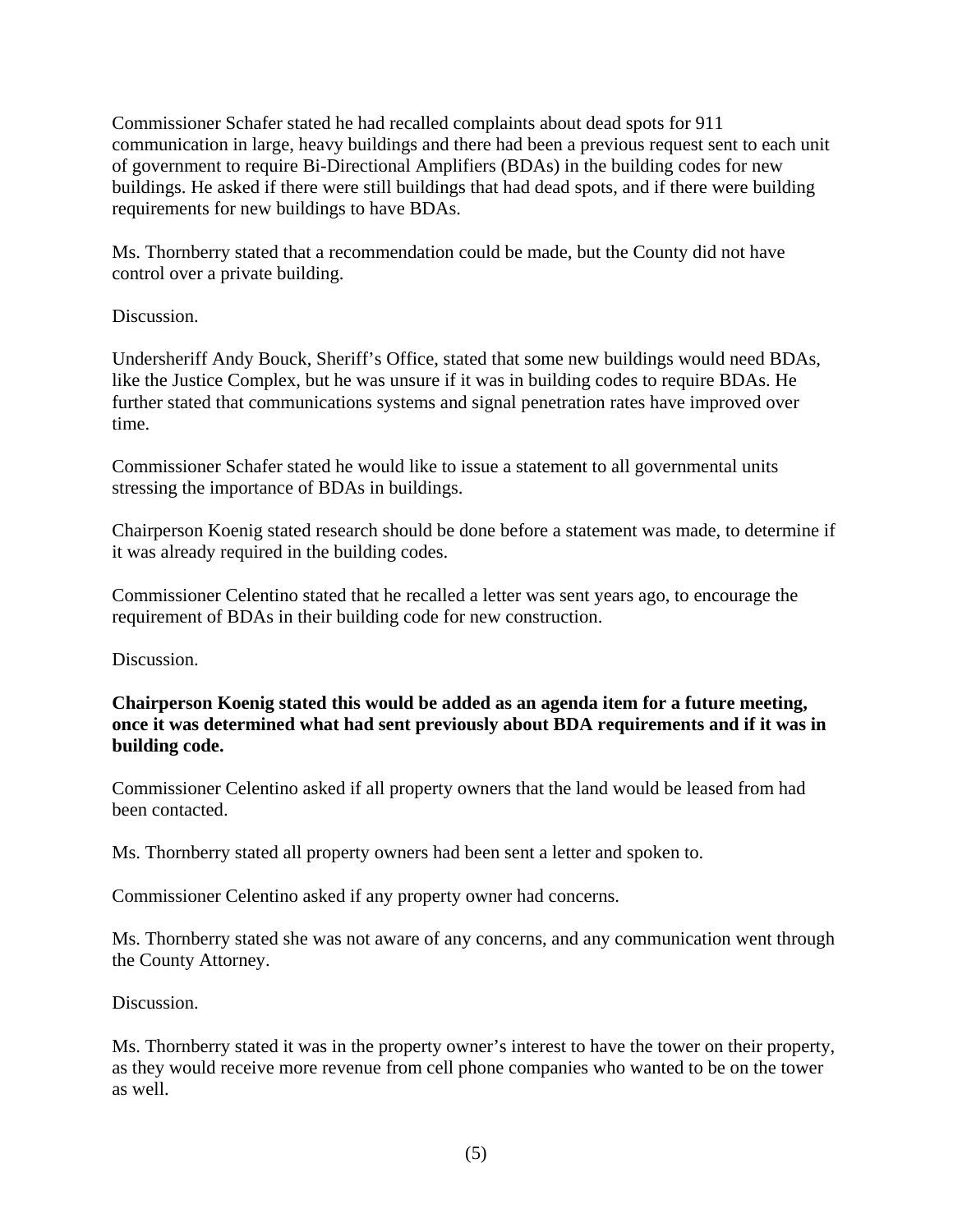# THE RESOLUTION TITLE WAS AMENDED AS FOLLOWS:

## RESOLUTION TO AUTHORIZE LEASES FOR THE NECESSARY COMMUNICATION TOWERS FOR THE MPSC**S**/INGHAM COUNTY RADIO COMMUNICATIONS SYSTEM PROJECT

This was considered a friendly amendment

Ms. Thornberry provided an update regarding the radio project and when the new equipment would be ordered.

Commissioner Slaughter asked Ms. Thornberry for an update on any outreach she was doing to partners like the Lansing Police Department.

Ms. Thornberry stated she has not had much time to dedicate outside of the 911 Center, as she had been busy with the radio project and the noise mitigation project in Dispatch. She further stated that she attended all 911 Advisory Board meetings and had met with Lansing Police Chief Daryl Green, and communicated via email to others frequently.

Discussion.

THE MOTION TO APPROVE THE RESOLUTION, AS AMENDED, CARRIED UNANIMOUSLY. Absent: Commissioner Polsdofer.

Chairperson Koenig left at 6:42 p.m.

At this point in the meeting, Vice Chairperson Slaughter took over chairing the meeting.

4. Sheriff's Office/Health Department – Resolution to Authorize an Agreement with Michigan State University Department of Psychiatry to Provide Psychiatric Services for Inmates at the Ingham County Jail

MOVED BY COMM. SCHAFER, SUPPORTED BY COMM. CELENTINO, TO REMOVE THE RESOLUTION FROM THE TABLE.

THE MOTION CARRIED UNANIMOUSLY. Absent: Commissioners Koenig and Polsdofer.

## MOVED BY COMM. SCHAFER, SUPPORTED BY COMM. TRUBAC, TO APPROVE THE RESOLUTION.

Commissioner Crenshaw stated that the previous contract with Michigan State University Department of Psychiatry had expired on October 31, 2018. He asked why the resolution was referencing a renewal of an expired contract, when he assumed this would actually be a new contract.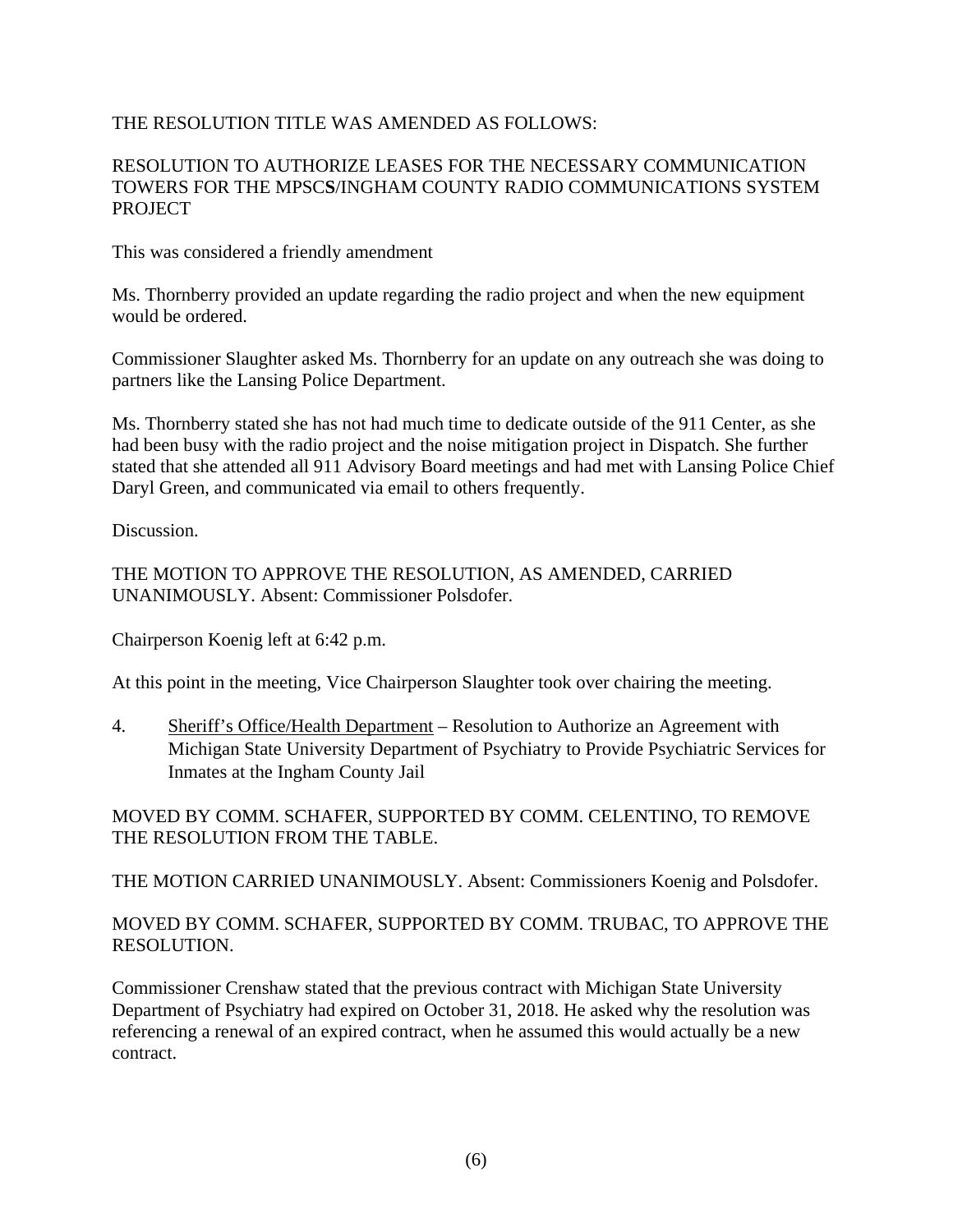Anne Scott, Ingham Community Health Centers Executive Director and Deputy Health Officer, stated that the intention had been that the agreement would be continued for 2019. She further stated that it was called a renewal because the intent was for the services to be continuous.

Commissioner Crenshaw asked if the County Attorneys had reviewed the resolution.

Ms. Morton stated the County Attorneys would review the resolution before the Board of Commissioners meeting. She further stated that she thought the contract would not mention a renewal and just agree to enter into a contract.

Commissioner Crenshaw asked if there was an explanation as to how the contract had been overlooked in 2018 but was still paid out.

Major Darin Southworth, Sheriff's Office, stated that he recalled Sheriff Scott Wriggelsworth had emailed him earlier August or September of 2018 to remind him of the expiration of the contract on November 1, 2018, at which time it fell completely off his radar. He further stated that he had prepared a new resolution and cover letter on September 4, 2018 to take to the Board of Commissioners, and had spoken with MSU at that time about a nominal increase in compensation per hour.

Major Southworth stated that discussions about privatization of the Jail Medical services were happening around this same time, and the vendors involved all incorporated mental health care into their services so he lost sight of the MSU contract.

Ms. Scott stated that Resolution #19-090 authorized the reorganization of the Jail Medical services and incorporated psychiatric services into the Health Department budget. She further stated that after a conversation was had about psychiatric services in April 2019, she was under the impression that she needed to write a resolution to transfer the services to the Health Department, but the Finance Office had told her since it was all in the General Fund and Resolution #19-090 authorized the transfer, another resolution was not necessary.

Ms. Scott stated that she had continued to have bimonthly calls with MSU to review all contracts between the County and MSU, and every time she had spoken with a contractor, they had stated they were in process with that contract. She further stated it was when she went to prepare the resolution for 2019, that she realized there was not one for 2018.

Ms. Scott stated that usually the contractor would also catch there was no contract in place but that had not happened. She further stated it was a combination of several things that had not happened for the contract to be dropped.

Commissioner Crenshaw asked where the bills were being submitted for payment during this time.

Undersheriff Bouck stated that he was under the same assumption as Ms. Scott, that the contract would be transferred from the Sheriff's Office to the Health Department without a stoppage of servce. He further stated that there was no stoppage of service because he had the 2017 contract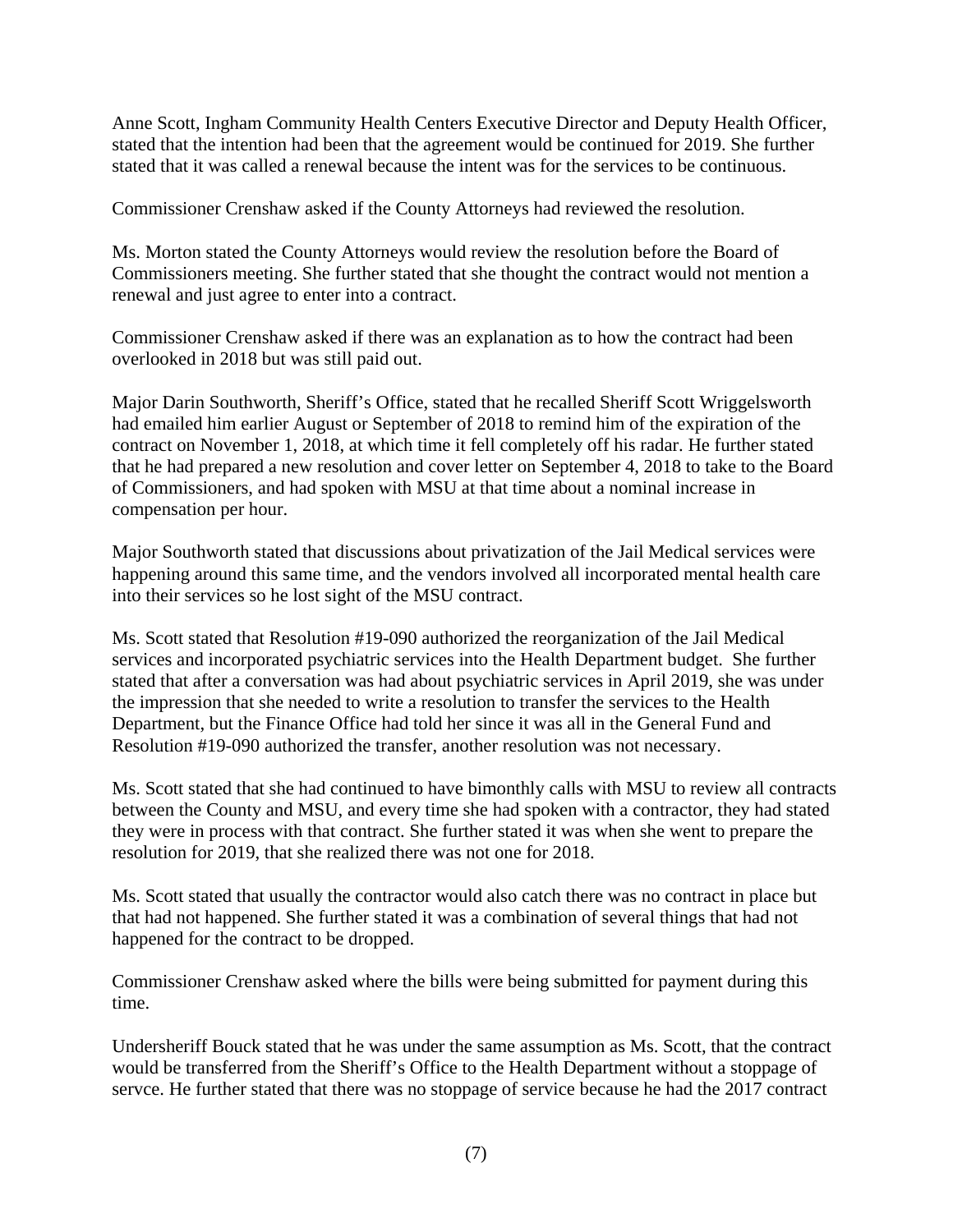in Munis, from which he would process the bills and he was under the impression that it was a continuation of the service.

Undersheriff Bouck stated it was human error, but he believed it was not done with bad will or intent.

Commissioner Crenshaw stated he appreciated them owning up to what had happened with the contract. He further stated that it was a huge issue, that the County had been paying out money without a contract and Munis had not caught it.

Commissioner Crenshaw asked how much had been paid so far on the contract.

Ms. Scott stated that some bills would come in with the charges for a Nurse Practitioner from MSU and they were all mixed together. She further stated that the maximum amount on the contract was \$60,000 per year, and the maximum amount of services was eight hours per week.

Commissioner Crenshaw asked if the amount in 2019 had exceeded the 2017 amount.

Major Southworth stated he would be surprised if the 2019 amount was even half of the 2017 amount.

Discussion.

Commissioner Schafer stated he was surprised that Community Mental Health did not want to provide services to the jail.

Ms. Scott stated there was a serious shortage of psychiatrists in the area, including at MSU. She further stated that MSU had to take a psychiatrist from the Ingham Community Health Centers this past summer to cover patients in the hospital.

Commissioner Schafer asked if a psychiatrist was supervising other psychiatrists under this contract.

Ms. Scott stated a senior psychiatrist would supervise psychiatric residents.

Discussion.

THE MOTION CARRIED UNANIMOUSLY. Absent: Commissioners Koenig and Polsdofer.

5. Sheriff's Office – Resolution to Authorize the Renewal of a Contract with the Michigan Department of Corrections to Rent Up to 50 Beds to the Michigan Department of Corrections

MOVED BY COMM. CRENSHAW, SUPPORTED BY COMM. SCHAFER, TO RECONSIDER THE RESOLUTION.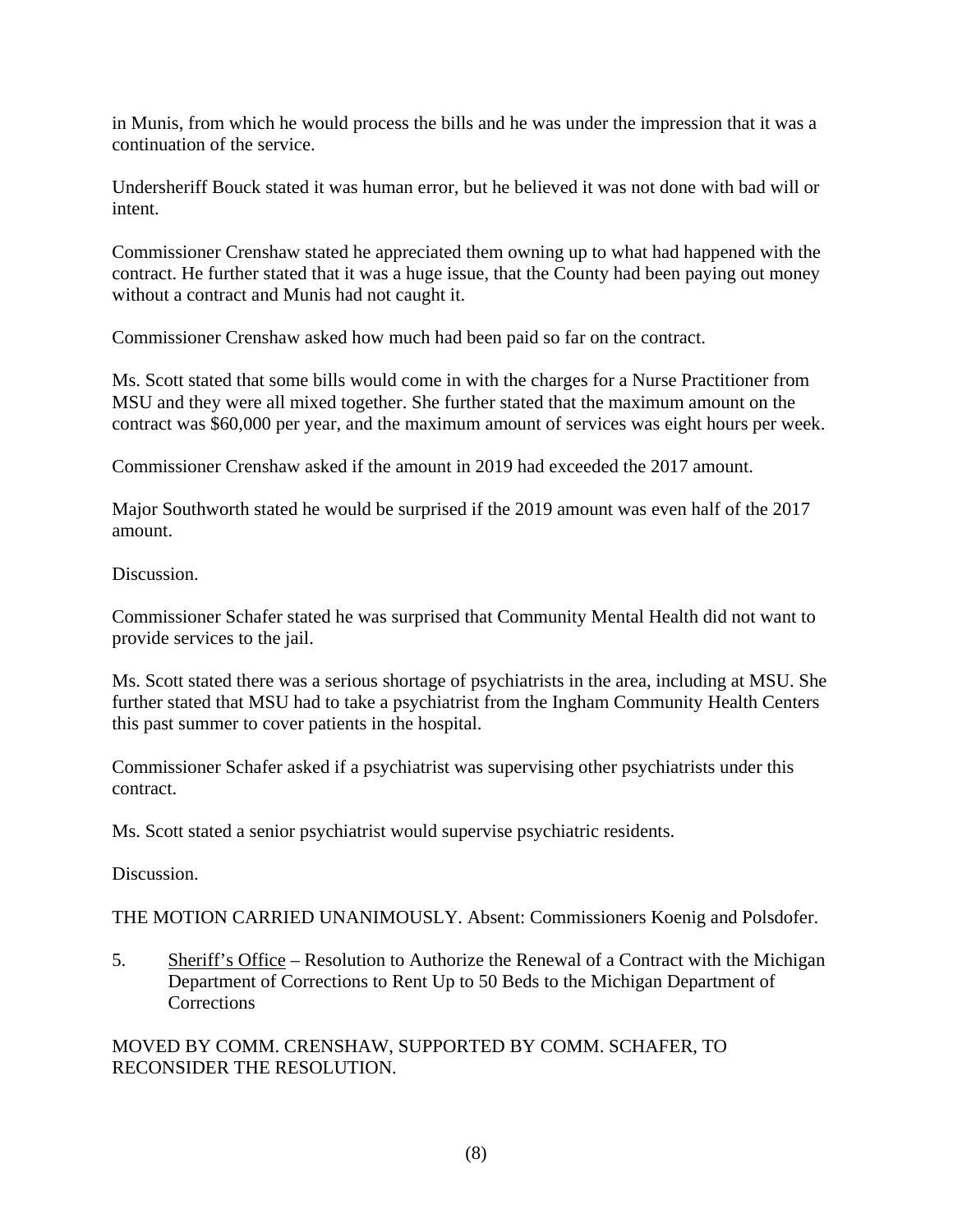THE MOTION CARRIED. **Yeas:** Crenshaw, Trubac, Slaughter, Schafer **Nays:** Celentino **Absent:** Koenig, Polsdofer

Discussion.

Commissioner Celentino stated he had voted against reconsidering the resolution because it was back before the Committee after the motion to approve the resolution had failed at the previous Committee meeting. He further stated that he understood that the Finance Committee wanted the Law & Courts Committee to act on the resolution first, but the Law & Courts Committee had already voted against approval of the resolution, so he was confused as to why it had been brought back.

## MOVED BY COMM. CRENSHAW, SUPPORTED BY COMM. SCHAFER, TO APPROVE THE RESOLUTION.

Undersheriff Bouck introduced the resolution. He stated that the Intensive Detention Reentry Program (IDRP) contract with the Michigan Department of Corrections (MDOC) was separate from the County Jail Reimbursement Program (CJRP) that had been vetoed by the Governor.

Undersheriff Bouck stated that this contract was a standalone contract with the State to house MDOC inmates, for up to 50 beds, for \$35 per day per inmate. He further stated Ingham County was one of the few counties that housed IDRP inmates for the State and the Sheriff would like to renew the contract for 2020 as his Office was relying on the revenue and housing the MDOC inmates was not a burden on the jail.

Commissioner Celentino stated he recalled when Wayne County had pulled out of a contract with the County and the County had lost expected revenue for that year. He asked if the Undersheriff had confidence in this MDOC contract.

Undersheriff Bouck stated he was confident in this current contract that he was asking to renew. He further stated that the Sheriff's Office currently had good relationships within MDOC.

Commissioner Celentino asked if the \$14.5 million budget cut for CJRP had any effect on this contract.

Undersheriff Bouck stated CJRP had no effect on this contract. He further stated that the jail did house some CJRP inmates as well, but that was a reimbursement program through the State and not a contract.

Commissioner Celentino asked if the County had a contract with any other county.

Undersheriff Bouck stated the County had no contracts with other counties.

Commissioner Crenshaw asked how many current inmates in the jail were from IDRP.

Undersheriff Bouck stated he believed there were 31 IDRP inmates today.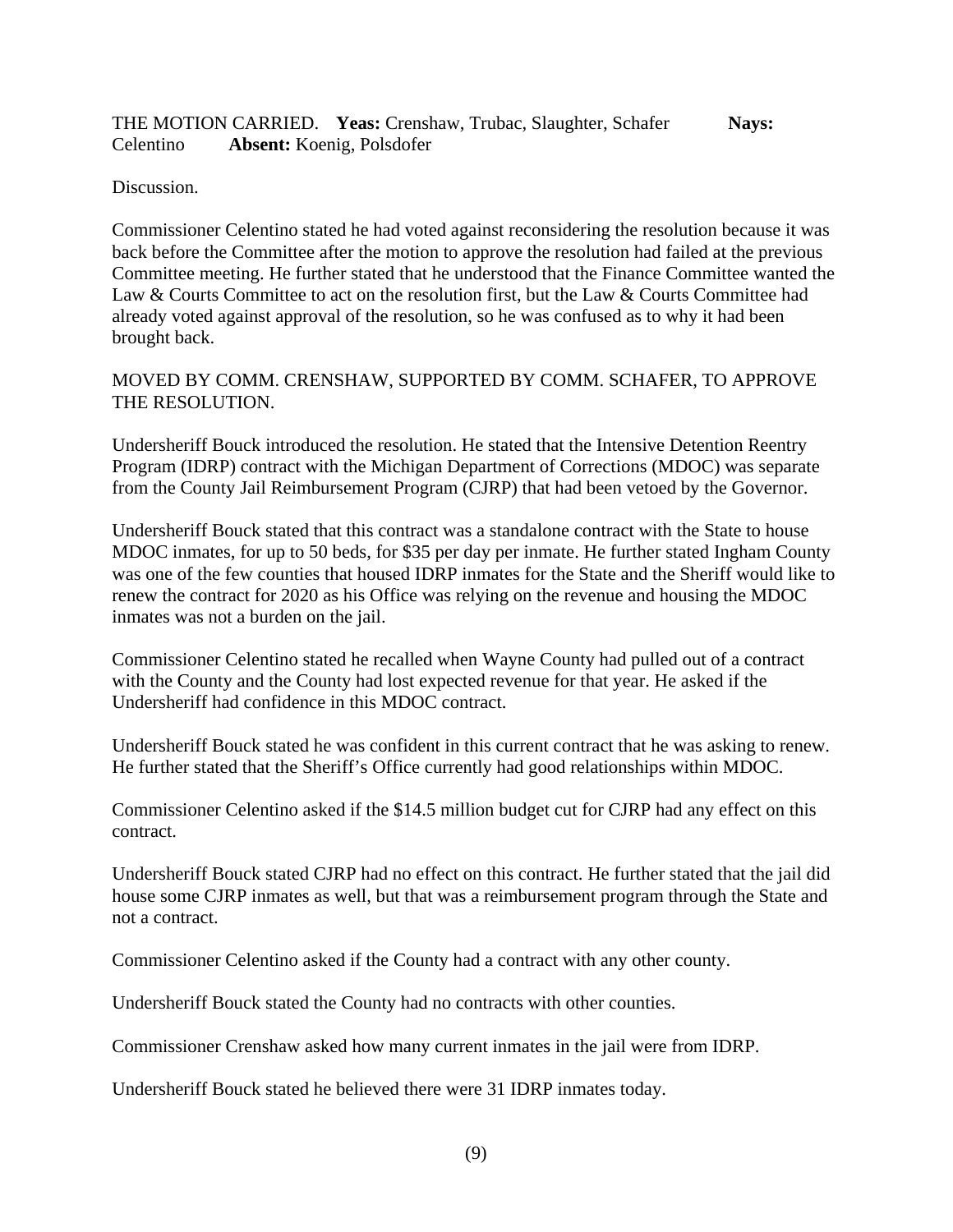Commissioner Crenshaw asked how many current inmates in the jail were from CJRP.

Major Southworth stated it was a complex eligibility for CJRP, as it usually applied to straddle cell beds where an offender was likely to go to prison, but the judge decided to send them to county jail instead. He further stated that there were three tiers of CJRP inmates that the County could bill for.

# Discussion.

Major Southworth stated if the CJRP was cut from the budget, he thought it was likely that sheriffs would ask judges to send offenders to MDOC facilities rather than county jails.

# Discussion.

Major Southworth stated that he thought there was not a lot of consideration by the judges on who would pay for the lodging when they sentenced an offender. He further stated that more of the consideration was based on the offender's story and an intent to keep them closer to their own community.

Commissioner Celentino asked if the contract with MDOC would continue once the new jail was built.

Undersheriff Bouck stated he would like to have a conversation with MDOC about when a good time to get out of the contract would be. He further stated that the Sheriff was aware of the intent to get out of the contract, and the new jail would be built to suit the County's own needs, not those of MDOC.

## Discussion.

Commissioner Crenshaw stated he was not a fan of the contract. He further stated he hoped that in 2021, the Sheriff did not use the MDOC revenue as guaranteed revenue, but rather as extra possible revenue coming in because he recalled what had happened a few years ago when Wayne County pulled out of a contract and the County had been expecting the revenue.

Vice Chairperson Slaughter asked if Undersheriff Bouck was sure the MDOC contract was not affected by cuts to the State budget.

Undersheriff Bouck read from an email from Douglas J. Clark, IDRP Program Supervisor, where he stated he had not seen anything to suggest the County's IDRP beds would be at risk.

## Discussion

THE MOTION CARRIED UNANIMOUSLY. Absent: Commissioners Koenig and Polsdofer.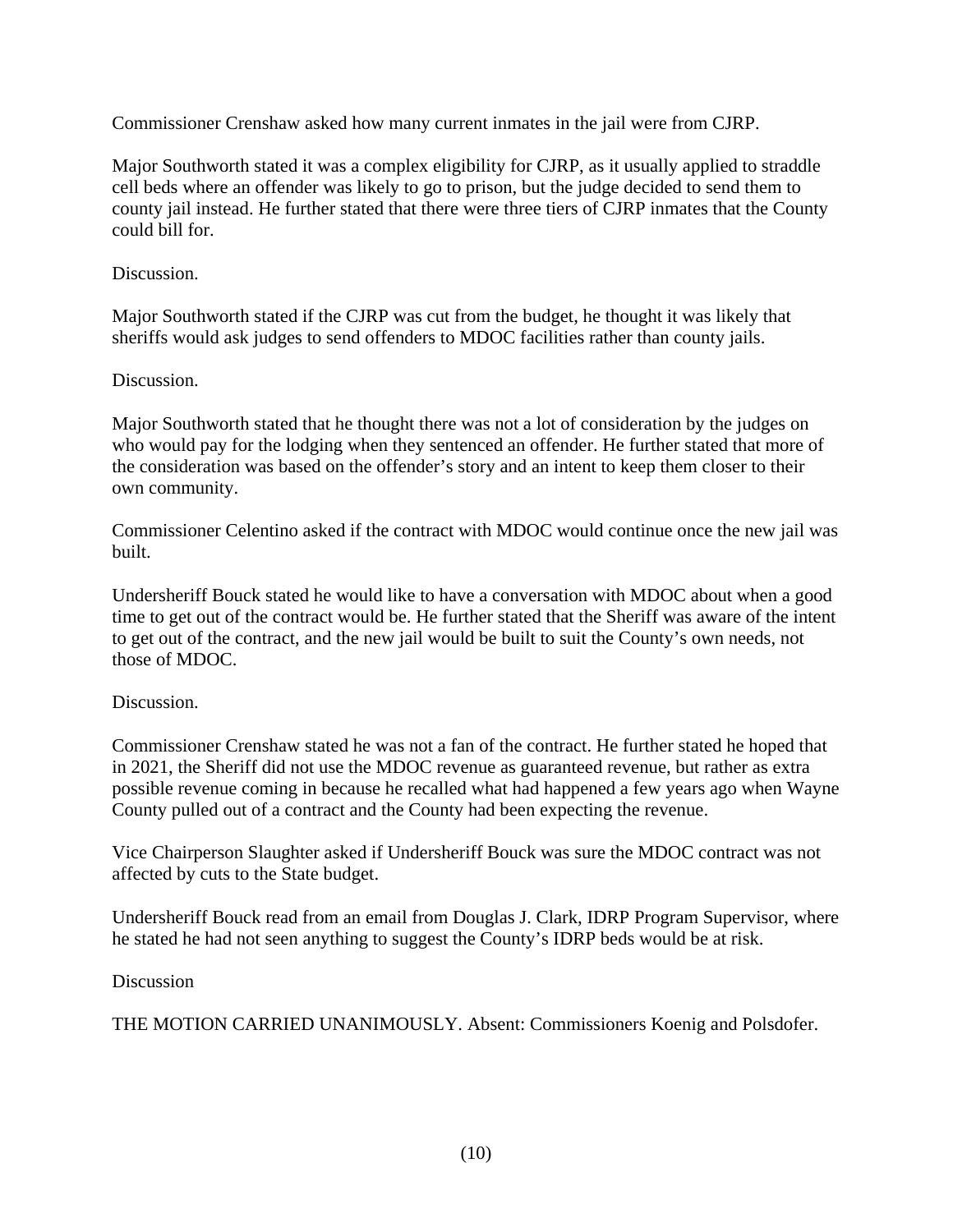6. Law & Courts Committee – Resolution Submitting to a Vote of the Electorate a Special Millage for Continuing Comprehensive Emergency Telephone Services (911 Services)

## MOVED BY COMM. CELENTINO, SUPPORTED BY COMM. SCHAFER, TO APPROVE THE RESOLUTION.

Commissioner Celentino stated he saw that the millage expired at the end of 2019. He asked if that was why the millage renewal would be on the March 2020 Presidential Primary ballot.

Ms. Morton stated the election date for the millage was based on a previous Board Leadership meeting where it was suggested that all millage renewals be placed on the March 2020 ballot.

## Discussion.

Commissioner Crenshaw stated the he recalled at the Board Leadership meeting that the committees were to discuss their respective millages and then make a recommendation about which ballot to place each millage on. He further stated that he thought the Committee should have had a discussion about the 911 Millage and when the other millages would be on the ballot in 2020 first, before approving this resolution.

Commissioner Crenshaw stated he was hearing from the community that many were not ready to support so many millages or renewals at once, especially if there was an increase in the Health Millage.

Commissioner Celentino stated the Board of Commissioners had until December 17, 2019 to approve the millage language if it was to be placed on the March 10, 2020 ballot, so the Committee had time to discuss it. He further stated he did not know if he would support having all millages on the same ballot.

### Discussion.

Commissioner Schafer stated that of all of the County millages, he thought the 911 Millage was the most important. He further stated that public safety was a critical service that needed to be provided to the community, and he supported moving forward with approving the millage language.

### Discussion.

## MOVED BY COMM. CELENTINO, SUPPORTED BY COMM. CRENSHAW, TO TABLE THE RESOLUTION UNTIL THE OCTOBER 31, 2019 LAW & COURTS COMMITTEE MEETING.

Ms. Morton asked if the resolution should be on the October 31, 2019 agenda as a discussion item.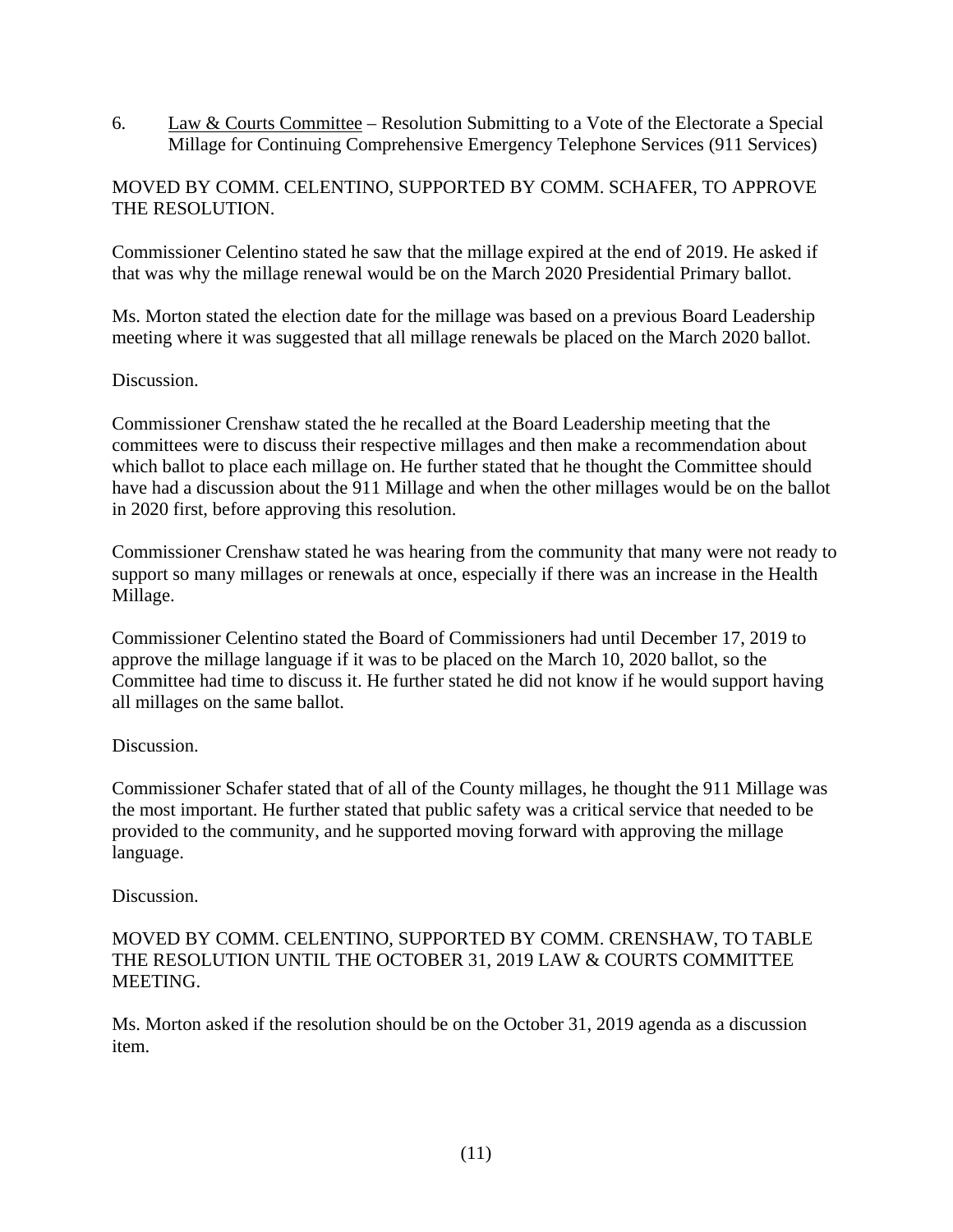Commissioner Celentino stated it should be on the October 31, 2019 Committee agenda as a discussion item.

| THE MOTION CARRIED.  | <b>Yeas:</b> Celentino, Crenshaw, Trubac, Slaughter |
|----------------------|-----------------------------------------------------|
| <b>Nays:</b> Schafer | <b>Absent:</b> Koenig, Polsdofer                    |

- 7. Board Referrals
	- a. Resolution from the Iosco County Board of Commissioners Regarding the Trial Court Funding Commission Interim Report

**Commissioner Crenshaw asked that going forward, the Committee liaison person from the Controller's Office acknowledge receipt of the referral and state it was under consideration by the Committee. He further asked that the Controller's Office copy the Board of Commissioners on the communication.** 

- 7. Board Referrals
	- b. Resolution 21-2019 from the Antrim County Board of Commissioners Regarding the Trial Court Funding Commission Interim Report

### Announcements

Commissioner Celentino stated that he still had questions from the discussion about amending the Animal Control Ordinance to allow ducks before it came before the Committee again. He stated he would like more information from the Animal Control Director and if she would have confidence in that policy.

Commissioner Celentino stated he would also like staff to call other animal control departments who had similar policies and ask if they needed more staff, funding or resources to accommodate ducks. He further stated he was also under the impression that municipalities could write their own ordinance to this effect.

Ms. Morton stated the Controller's Office had a meeting with the County Attorneys yesterday and Peter Cohl, County Attorney, was putting together information on the subject. She further stated that the question was whether it was legal for the County to have the prohibition of livestock in the ordinance at all.

Commissioner Celentino stated it sounded like a zoning issue for municipalities instead.

Ms. Morton stated the County Attorney might have a forthcoming recommendation about what the County should do.

Commissioner Celentino stated he would still like to see answers to his questions.

Discussion.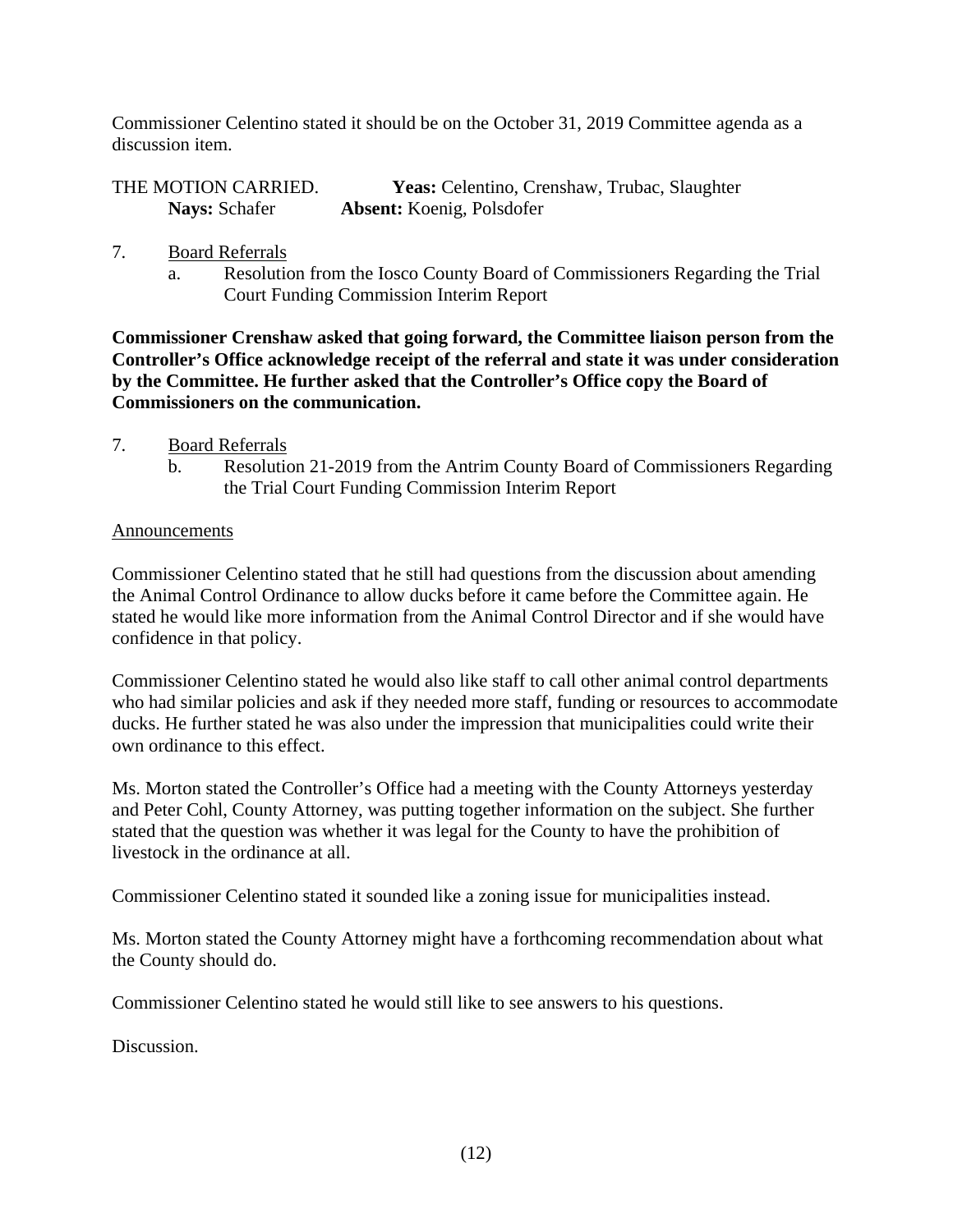Ms. Morton stated if the livestock prohibition was determined to not be legal, then the Board of Commissioners could give some time before the section of the ordinance was amended to give municipalities time to come up with their own ordinances if they chose to.

Discussion.

Public Comment

None.

Adjournment

The meeting was adjourned at 7:32 p.m.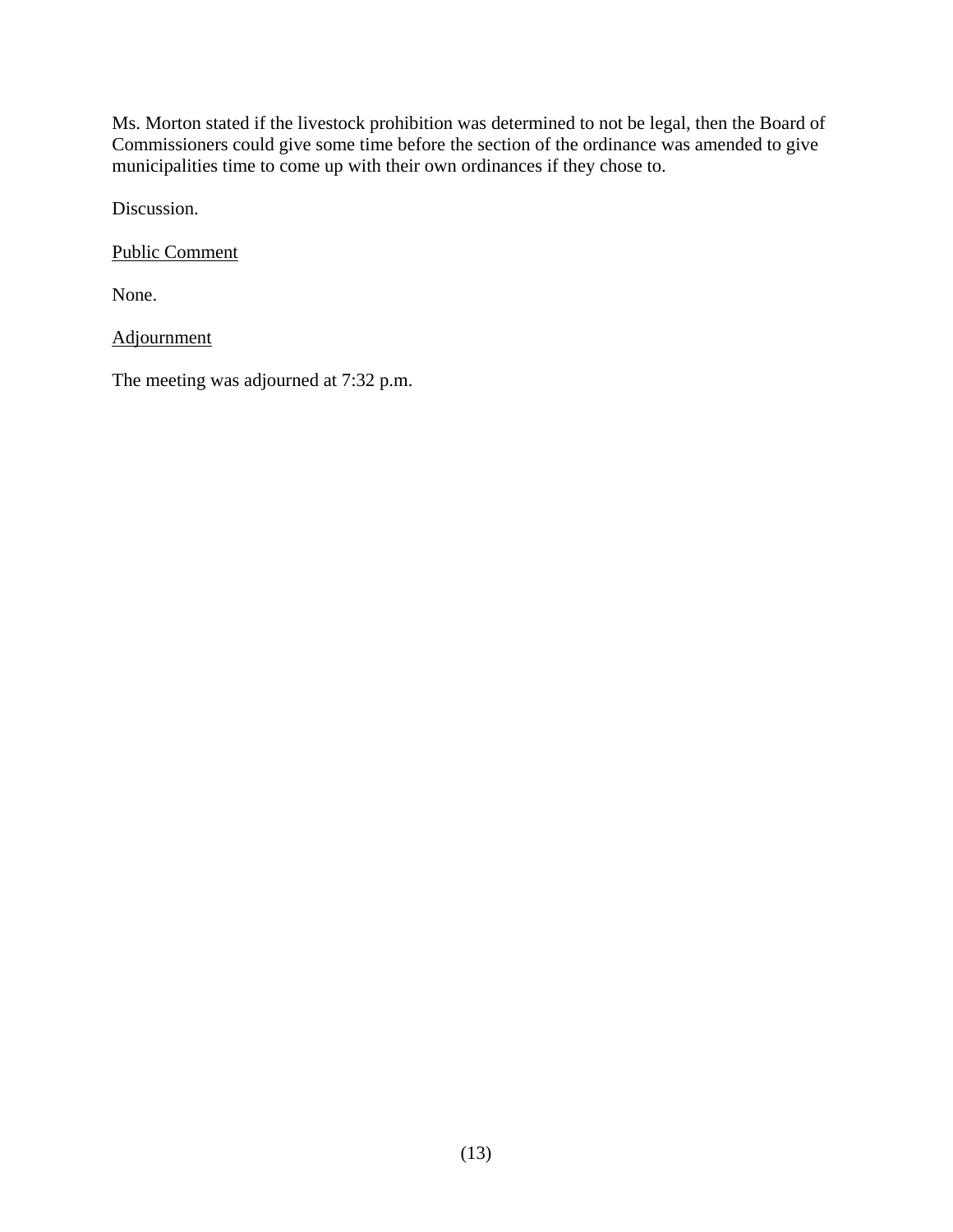## **OCTOBER 31, 2019 LAW & COURTS AGENDA STAFF REVIEW SUMMARY**

# **RESOLUTION ACTION ITEMS:**

## **The Deputy Controller recommends approval of the following resolutions:**

*1b. 55th District Court – Resolution to Authorize the Ingham County 55th District Court to Accept a Grant Award from the Michigan Supreme Court State Court Administrative Office - Michigan Mental Health Court Grant Program (SCAO-MMHCGP), Continue a Probation Officer Position, and Authorize Subcontracts* 

This resolution will authorize a grant award in the amount \$369,000 from the Michigan Mental Health Court Grant Program (MMHCGP), administered by the State Court Administrative Office (SCAO).

The grant funding supports one full-time probation officer assigned to the program, which is included in the 2020 budget.

The resolution will also authorize up to \$98,730 in Ingham County In-Kind funding and acknowledge \$27,828 CMHA-CEI Local Cash Contributions, resulting in a total Mental Health Court budget not to exceed \$495,558. This resolution also recognizes a \$4,500 allocation of Ingham County In-Kind funding to the Ingham County Office of the Public Defender for representation of non-indigent Mental Health Court participants.

Subcontracts would also be authorized as follows:

- 1. Electronic Monitoring Services with Judicial Services Group not to exceed a total of \$1,500
- 2. Substance Use Testing with Alcohol and Drug Administrative Monitoring (ADAM) not to exceed a total of \$42,296
- 3. Mental Health Services with Community Mental Health Authority of Clinton, Eaton, and Ingham Counties - not to exceed \$290,534.

See memo for details.

*1c. 55th District Court –Resolution to Authorize the Ingham County 55th District Court to Accept a Grant Award from the Michigan Supreme Court's State Court Administrative Office - Michigan Drug Court Grant Program (SCAO-MDCGP) and Authorize Subcontracts*

This resolution will authorize the acceptance of \$132,000 in grant funding from the Michigan Drug Court Grant Program (MDCGP), administered by the State Court Administrative Office (SCAO). The grant funding supports one full-time probation officer assigned the program. Ingham County In-Kind funding supports one half-time probation officer assigned to the program. Both positions are included in the 2020 budget.

The resolution will also authorize \$152,994 in Ingham County In-Kind funding and acceptance of future possible donations from the Ingham County Sobriety Court Foundation, resulting in a current total Sobriety Court budget of \$284,994. This resolution also recognizes a \$9,600 allocation of Ingham County In-Kind funding to the Ingham County Office of the Public Defender for representation of non-indigent Sobriety Court participants.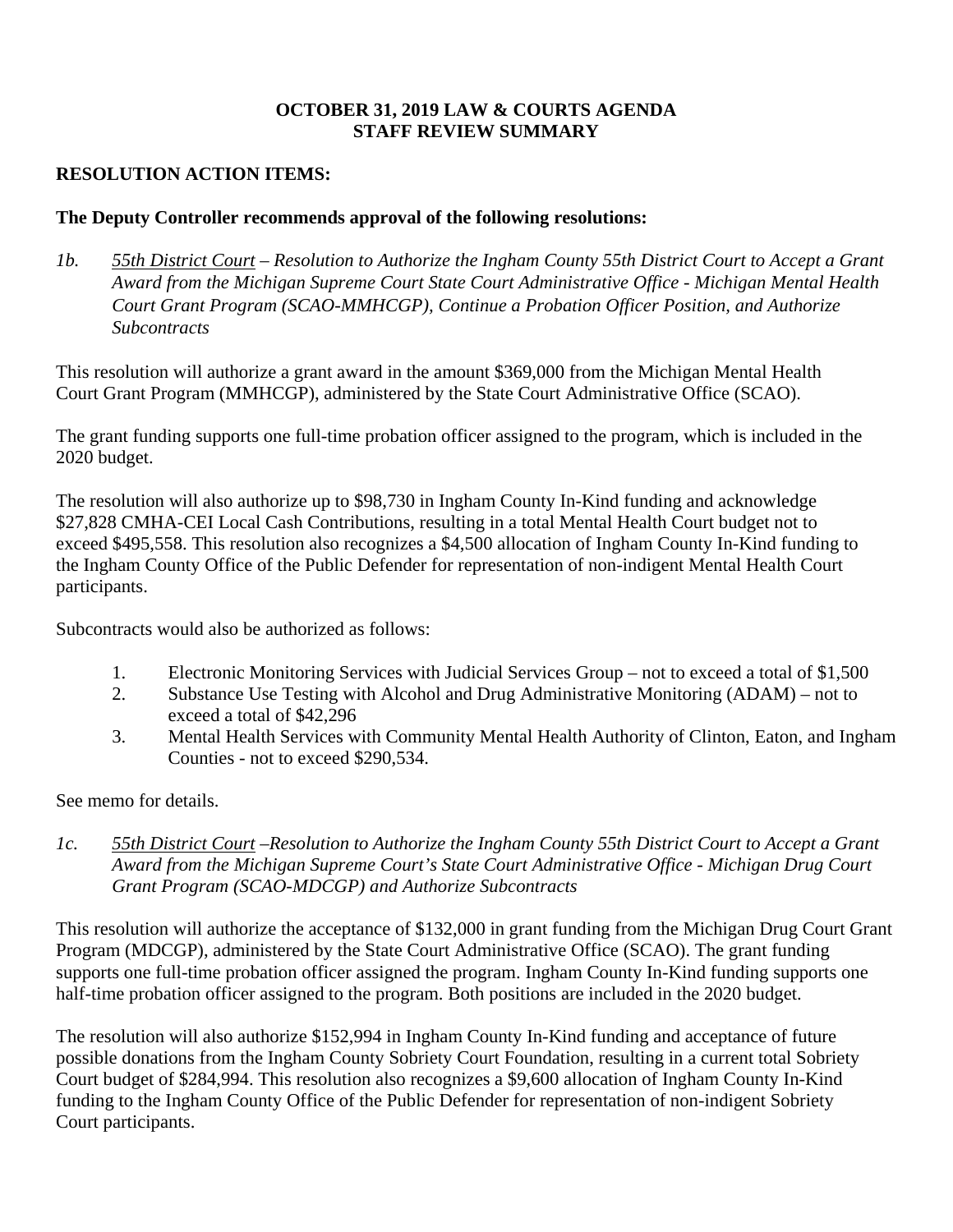The resolution will also authorize subcontracts as follows:

- 1. Substance Abuse Testing with Alcohol and Drug Administrative Monitoring (ADAM) not to exceed \$16,000
- 2. Evaluation and Counseling services with Cognitive Consultants not to exceed \$53,850

See memo for details.

*2a. Sheriff's Office – Resolution to Approve Purchase of Training from Policeone.Com Academy for Ingham County Sheriff's Office Staff* 

This resolution will approve the continuation of online training from PoliceOne Academy Training. The Sheriff's Office has been using the PoliceOne Academy Online Application to train all staff since 2016. Training includes Interactive Videos Courses and Course quizzes for Accreditation and Management Workflows for Accountability. The training cost will be paid from Booking Fees and Act 302 Training Fund revenue in the amount of \$6,480.

*2b. Sheriff's Office – Resolution to Continue Records Management Software Support from Central Square Technologies*

This resolution will authorize entering into a contract with Central Square Technologies (formerly known as TriTech Software Systems) for limited software support for the time period of January 1 through December 31, 2020 for a cost not to exceed 7,506.66 (1 RMS Server License for \$6,789.00 and 2 RMS User Licenses for \$717.66). Funds for this contract are included in the 2020 budget for the IT LOFT Fund.

See memo for details.

*2c. Sheriff's Office – Resolution to Accept Grant Funds and Donations for the Ingham County Sheriff's Office Victim Advocate Unit on an Ongoing Basis*

This resolution will authorize the Ingham County Sheriff's Office to accept up to \$6,000 of grant funds and donations annually on behalf of the Victim Advocate Unit. These funds will be used for the operation of the Victim Advocate Unit on an ongoing basis.

The Sheriff's Victim Advocate Unit provides short term crisis intervention to Ingham County residents who have experienced a traumatic event. The Unit is comprised solely of volunteers who are on call 24 hours a day, 7 days a week, and rely on grants and donations as their only means to purchase uniforms and equipment.

See memo for details.

*2d. Sheriff's Office – Resolution to Purchase Three New Tasers and Associated Equipment for the Sheriff's Office From Axon Enterprise, Inc.* 

This resolution will authorize the purchase of three Tasers and associated equipment and training from AXON Enterprise, Inc. for a total not to exceed \$11,693.00, funded from the Jail Commissary fund. Ingham County recognizes AXON Enterprise, Inc. as a sole source vendor for this equipment and training.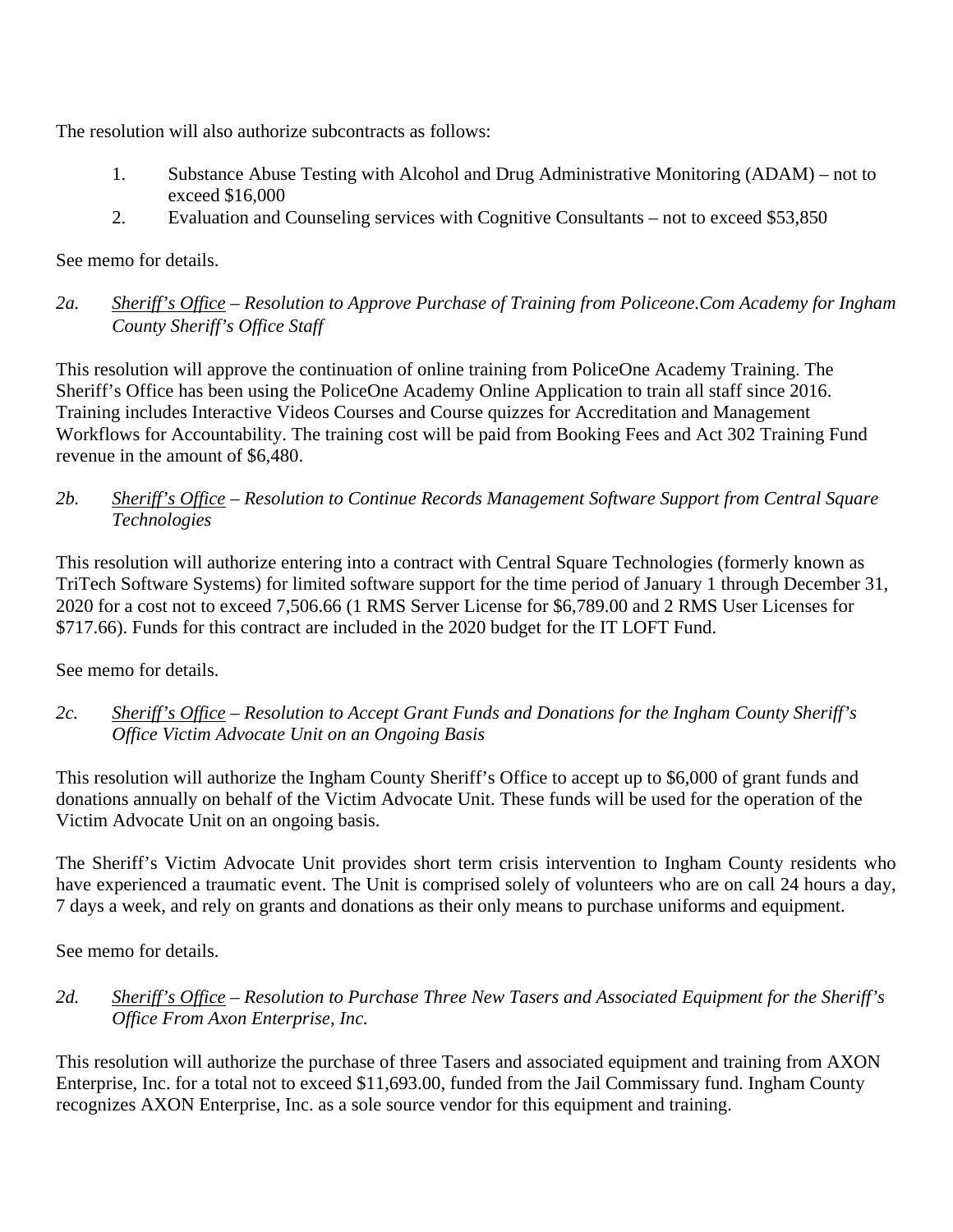# *4. 9-1-1 Center Dispatch – Resolution to Authorize Purchase of Computer Aided Dispatch (CAD) Computers*

This resolution will authorize the purchase of 18 workstations in the 9-1-1 Center, each equipped with a computer for the computer aided dispatch (CAD) software. Twelve of the 18 CAD computers are scheduled for CIP replacement this year by IT. A need to improve the build and performance of the CAD PC's to better meet the needs of our CAD software has been identified. The cost difference between the 2019 capital budget for 12 standard office computers and the updated CAD computer specs, and the cost to replace the other six (6) CAD computers this year instead of replacing them in the near future, is \$21,263.91 and is available within the 9-1-1 Emergency Services fund balance. The total cost of the 18 workstation is \$32,463.11.

See memo for details.

# **PRESENTATIONS/DISCUSSION ITEMS:**

*1a. 55th District Court – Update on Sobriety Court and Mental Health Court*

*3. 30th Circuit Court – Circuit Court Clerk's Office Reorganization* 

Circuit Court Administrator George Strander will be present to discuss a reorganization proposal of some Deputy Court Clerk positions. The Reorganization Procedure Policy requires that Departments submit a discussion document that includes information for all changes which result in an increased expenditure or a new job classification. Based on subcommittee discussions, the Department will then prepare a resolution for consideration at the next round of subcommittee meetings or return to the discussion step.

Due to the long period of time the affected positions have been vacant, and given that no job descriptions are being altered, Mr. Strander will be requesting that the procedure be expedited, and that a resolution be recommended by the Law and Courts Committee to be taken through the rest of the committee process during the current round of meetings.

- *5a. Law & Courts Committee –Timing of Special Millage for Continuing Comprehensive Emergency Telephone Services (911 Services)*
- *5b. Law & Courts Committee Attorney/Client Communication dated October 15, 2019. (Closed Session)*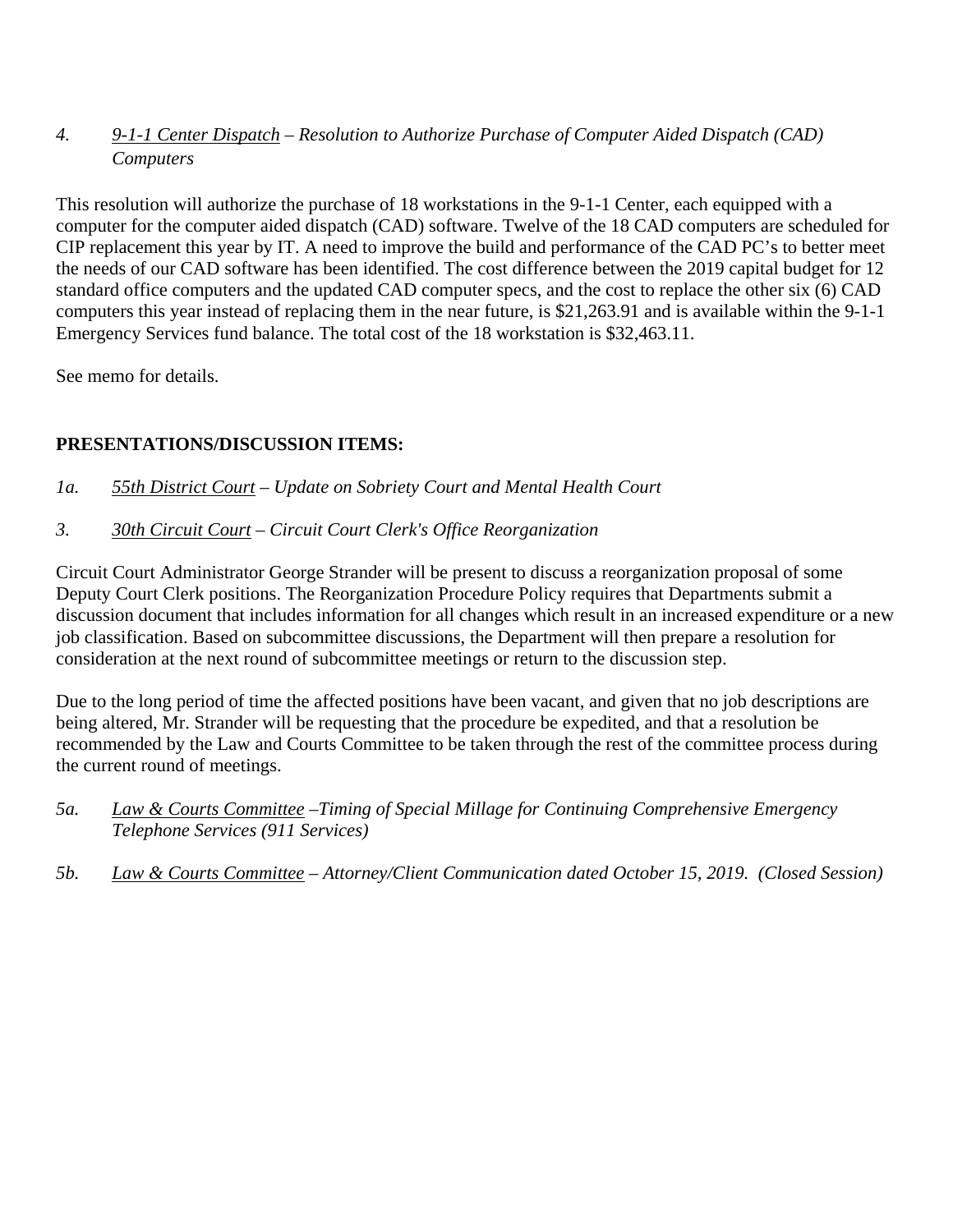## **Agenda Item 1b**

<span id="page-18-0"></span>

| To:          | Ingham County Law & Courts and Finance Committees   |  |  |
|--------------|-----------------------------------------------------|--|--|
| <b>From:</b> | Da'Neese Wells                                      |  |  |
| Date:        | 10/22/19                                            |  |  |
| Subject:     | Mental Health Court Resolution for Fiscal Year 2020 |  |  |

Attached please find a Resolution requesting authorization for the 55<sup>th</sup> District Court Mental Health Court to accept \$369,000 in grant funding from the Michigan Mental Health Court Grant Program (MMHCGP), administered by the State Court Administrative Office (SCAO).

We have received Michigan Mental Health Court Grant Program funding for Mental Health Court since  $FY2014$ . The basic premise of the program is a collaborative relationship between the  $55<sup>th</sup>$  District Court and the Community Mental Health Authority of Clinton, Eaton, and Ingham Counties (CMHA-CEI) designed to link mentally ill criminal defendants to appropriate treatment in hopes of better addressing the needs of individuals with mental illness, reducing recidivism, and enhancing public safety.

The grant funding supports one full-time probation officer assigned to the program. This position has already been approved in the 2020 Ingham County budget.

The resolution also authorizes up to \$98,730 in Ingham County In-Kind funding and acknowledges \$27,828 in CMHA-CEI Local Cash Contributions, resulting in a total Mental Health Court budget not to exceed \$495,558.

Additionally, the resolution acknowledges that the 55<sup>th</sup> District Court will allocate Ingham County In-Kind funding in the amount of \$4,500 to the Ingham County Office of the Public Defender for representation of nonindigent Mental Health Court participants.

Lastly, the resolution authorizes continuation of a probation officer position, and subcontracts as follows:

- 1. Electronic Monitoring Services with Judicial Services Group not to exceed a total of \$1,500,
- 2. Substance Use Testing with Alcohol and Drug Administrative Monitoring (ADAM) not to exceed a total of \$42,296,
- 3. Mental Health Services with Community Mental Health Authority of Clinton, Eaton, and Ingham Counties - not to exceed \$290,534 (\$210,337 grant funding, \$52,369 Ingham County In-Kind Funding, and \$27,828 Community Mental Health Authority of Clinton, Eaton, and Ingham Counties Local In-Kind Contribution funding).

Thank you for your consideration.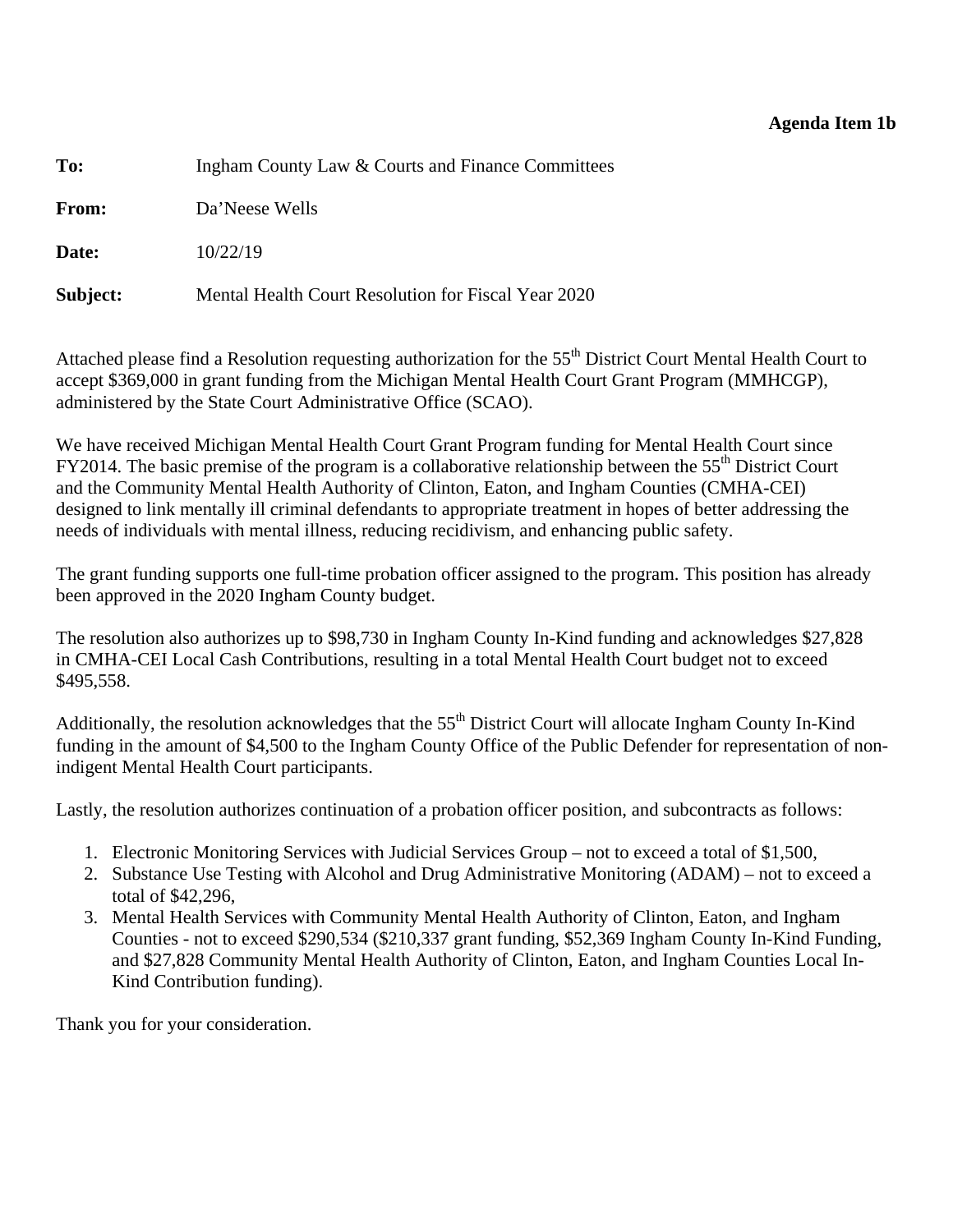Introduced by the Law & Courts and Finance Committees of the:

## INGHAM COUNTY BOARD OF COMMISSIONERS

## **RESOLUTION TO AUTHORIZE THE INGHAM COUNTY 55TH DISTRICT COURT TO ACCEPT A GRANT AWARD FROM THE MICHIGAN SUPREME COURT STATE COURT ADMINISTRATIVE OFFICE - MICHIGAN MENTAL HEALTH COURT GRANT PROGRAM (SCAO-MMHCGP), CONTINUE A PROBATION OFFICER POSITION, AND AUTHORIZE SUBCONTRACTS**

WHEREAS, the Community Mental Health Authority of Clinton, Eaton and Ingham Counties (CMHA-CEI) estimates there are over 5,000 seriously mentally ill adults in our region; and

WHEREAS, the 55<sup>th</sup> District Court has identified a need for specialized case handling for mentally ill defendants; and

WHEREAS, research indicates such specialized case handling results in lower recidivism rates, increased public safety and more efficient public sector spending; and

WHEREAS, the 55<sup>th</sup> District Court has received a grant from the State Court Administrative Office - Michigan Mental Health Court Grant Program in the amount of \$369,000 to continue a Mental Health Court at the 55<sup>th</sup> District Court; and

WHEREAS, continuation of the Mental Health Court will require continuing to employ a probation officer to provide staffing for the program; and

WHEREAS, sources of Mental Health Court grant funding have been identified which would not obligate the County to provide matching funds, including but not limited to the SCAO-Michigan Mental Health Grant Program.

THEREFORE BE IT RESOLVED, that the Ingham County Board of Commissioners authorizes entering into a contract with the State Court Administrative Office - Michigan Mental Health Court Grant Program for a total budget not to exceed \$495,558 to include SCAO/MMHCGP grant funds in the amount of \$369,000, Ingham County In-Kind matching funds not to exceed \$98,730 with no local hard cash matching funds, and Community Mental Health Authority of Clinton, Eaton, and Ingham Counties Local In-Kind Contributions not to exceed \$27,828 for the time period of October 1, 2019 through September 30, 2020.

BE IT FURTHER RESOLVED, that the 55<sup>th</sup> District Court will allocate Ingham County In-Kind funding in the amount of \$4,500 to the Ingham County Office of the Public Defender for representation of non-indigent Mental Health Court participants.

BE IT FURTHER RESOLVED, that the Ingham County Board of Commissioners authorizes continuation of one FTE Grant-funded Probation Officer, an ICEA Court Professional, Grade 7, contingent upon the availability of grant funds.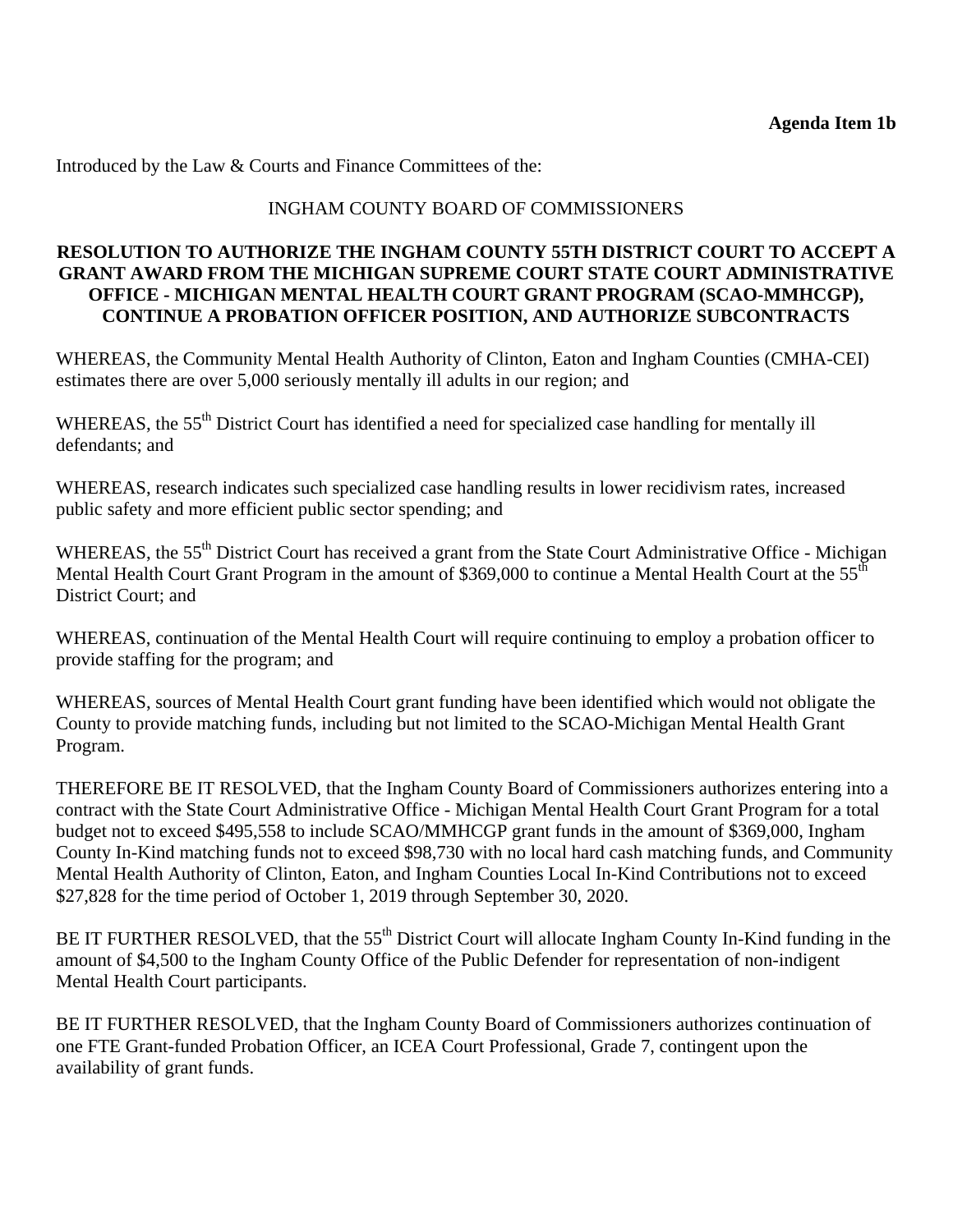BE IT FURTHER RESOLVED, that grant funded Mental Health Court program direct service subcontracts for the following services in the following amounts are authorized:

- 1. Electronic Monitoring Services with Judicial Services Group not to exceed a total of \$1,500
- 2. Substance Use Testing with Alcohol and Drug Administrative Monitoring (ADAM) not to exceed a total of \$42,296
- 3. Mental Health Services with Community Mental Health Authority of Clinton, Eaton, and Ingham Counties—not to exceed \$290,534 (\$210,337 grant funding, \$52,369 Ingham County In-Kind Funding, and \$27,828 Community Mental Health Authority of Clinton, Eaton, and Ingham Counties Local In-Kind Contribution funding).

BE IT FURTHER RESOLVED, that the Controller/Administrator is directed to make the necessary adjustments to the 2019 and 2020 55th District Court budget and Position Allocation List.

BE IT FURTHER RESOLVED, that the Ingham County Board of Commissioners authorizes the Board Chairperson to sign any necessary contract/subcontract documents that are consistent with this resolution and approved as to form by the County Attorney.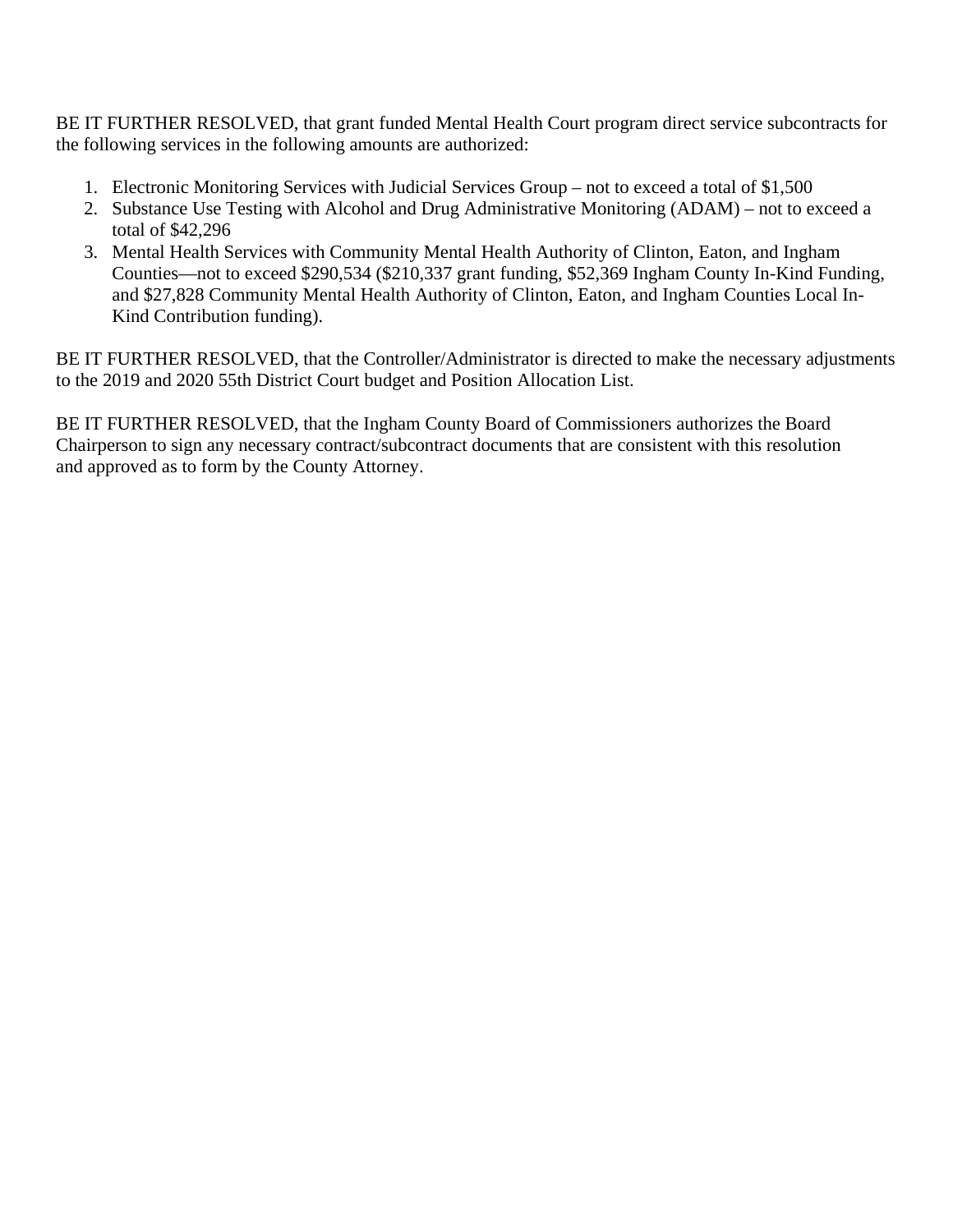<span id="page-21-0"></span>

| To:      | Ingham County Law & Courts and Finance Committees |
|----------|---------------------------------------------------|
| From:    | Da'Neese Wells                                    |
| Date:    | 10/22/19                                          |
| Subject: | Sobriety Court Resolution for Fiscal Year 2020    |

Attached please find a resolution requesting authorization for the 55<sup>th</sup> District Court Sobriety Court to accept \$132,000 in grant funding from the Michigan Drug Court Grant Program (MDCGP), administered by the State Court Administrative Office (SCAO).

We have received grant funding administered by SCAO for Sobriety Court since FY2004. Our program targets OWI 2nd and OWI 3rd offenders found dependent on alcohol or other drugs who are not violent offenders (as defined in MCL 600.1062). Research suggests case handling should be expedited for these defendants. Prior to the implementation of Sobriety Court we had no specific mechanisms for this purpose. Now, potential Sobriety Court participants are identified at arraignment and placed on Sobriety Court bond conditions, which include testing and reporting. Compliance with these conditions is monitored throughout the pre-adjudication process. We've found that the combination of pretrial supervision and Sobriety Court motivates participants to remain sober during the period of supervision and after graduation, reducing recidivism and enhancing public safety.

The grant funding supports one full-time probation officer assigned the program. Ingham County In-Kind funding supports one half-time probation officer assigned to the program. These positions have already been approved in the 2020 Ingham County budget.

The resolution also authorizes \$152,994 in Ingham County In-Kind funding and acceptance of future possible donations from the Ingham County Sobriety Court Foundation, resulting in a current total Sobriety Court budget of \$284,994.

Additionally, the resolution acknowledges that the 55<sup>th</sup> District Court will allocate Ingham County In-Kind funding in the amount of \$9,600 to the Ingham County Office of the Public Defender for representation of nonindigent Sobriety Court participants.

Lastly, the resolution authorizes subcontracts as follows:

- 1. Substance Abuse Testing with Alcohol and Drug Administrative Monitoring (ADAM) not to exceed \$16,000
- 2. Evaluation and Counseling services with Cognitive Consultants not to exceed \$53,850.

Thank you for your consideration.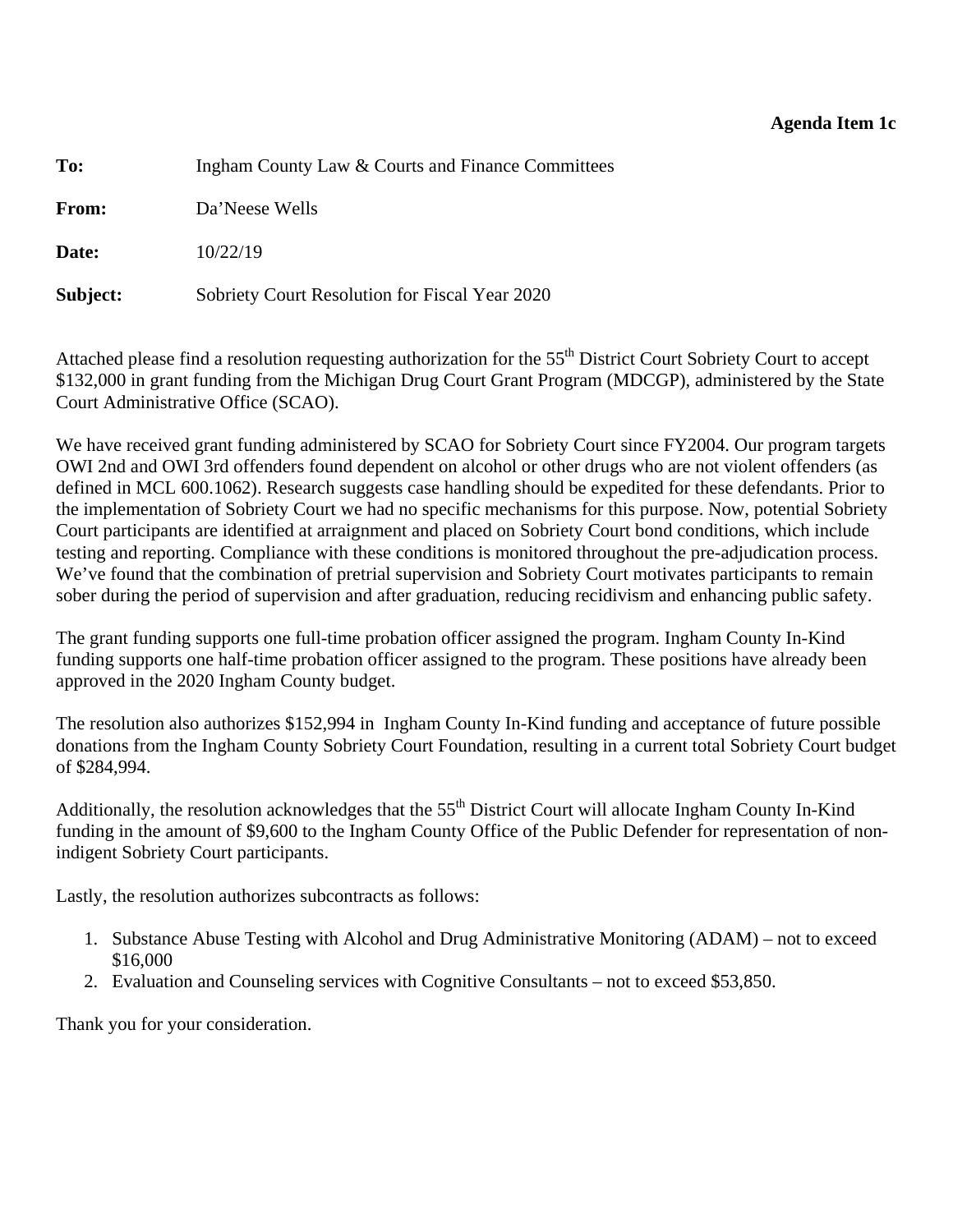Introduced by the Law & Courts and Finance Committees of the:

## INGHAM COUNTY BOARD OF COMMISSIONERS

## **RESOLUTION TO AUTHORIZE THE INGHAM COUNTY 55TH DISTRICT COURT TO ACCEPT A GRANT AWARD FROM THE MICHIGAN SUPREME COURT'S STATE COURT ADMINISTRATIVE OFFICE - MICHIGAN DRUG COURT GRANT PROGRAM (SCAO-MDCGP) AND AUTHORIZE SUBCONTRACTS**

WHEREAS, the 55th District Court Sobriety Court Program ("Sobriety Court") has since 2004 provided quality services to the citizens of Ingham County; and

WHEREAS, continuation of the Sobriety Court will require continuing to employ two probation officers to provide staffing for the program; and

WHEREAS, the increased caseloads seriously threaten the level and quality of services; and

WHEREAS, sources of sobriety court grant funding have been identified which would not obligate the County to provide matching funds, including but not limited to the SCAO - Michigan Drug Court Grant Program.

THEREFORE BE IT RESOLVED, that the Ingham County Board of Commissioners authorizes acceptance of a State Court Administrative Office grant including the SCAO-MDCGP grant in the amount of \$132,000 to the Ingham County 55th District Court Sobriety Court Program for the time period of October 1, 2019 through September 30, 2020.

BE IT FURTHER RESOLVED, that the Ingham County Board of Commissioners authorizes acceptance of donations from the Ingham County Sobriety Court Foundation as well as other organizations, groups and individuals to the Ingham County 55th District Court Sobriety Court.

BE IT FURTHER RESOLVED, that the Ingham County Board of Commissioners hereby expresses its appreciation to the Ingham County Sobriety Court Foundation for any future possible donations to the 55th District Court Sobriety Court Program and authorizes the program to accept any future possible donation.

BE IT FURTHER RESOLVED, that the Ingham County Board of Commissioners approves the total grant budget of \$284,994 to include SCAO/MDCGP grant funds in the amount of \$132,000 and Ingham County In-Kind matching funds of \$152,994 with no local hard cash matching funds, all of which are required to continue the Sobriety Court Program.

BE IT FURTHER RESOLVED, that the 55<sup>th</sup> District Court will allocate Ingham County In-Kind funding in the amount of \$9,600 to the Ingham County Office of the Public Defender for representation of non-indigent Sobriety Court participants.

BE IT FURTHER RESOLVED, that grant-funded Sobriety Court program direct service subcontracts for the following services in the following amounts are authorized: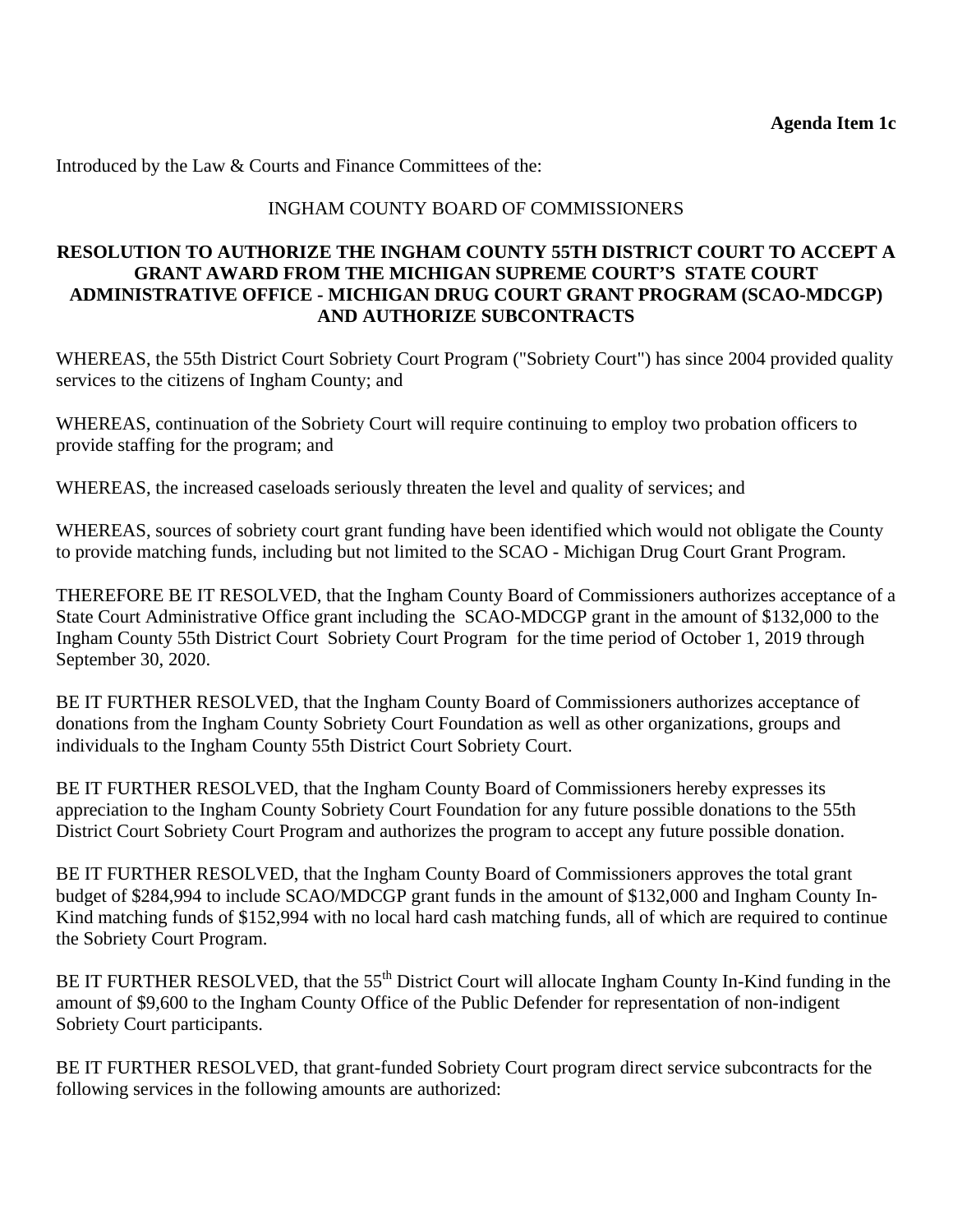- 1. Substance Abuse Testing with Alcohol and Drug Administrative Monitoring (ADAM) not to exceed \$16,000
- 2. Evaluation and Counseling services with Cognitive Consultants not to exceed \$53,850

BE IT FURTHER RESOLVED, that the Controller/Administrator is directed to make the necessary adjustments to the 2019 and 2020 55th District Court budget and Position Allocation List.

BE IT FURTHER RESOLVED, that the Ingham County Board of Commissioners authorizes the Board Chairperson to sign any necessary contract documents that are consistent with this resolution and approved as to form by the County Attorney.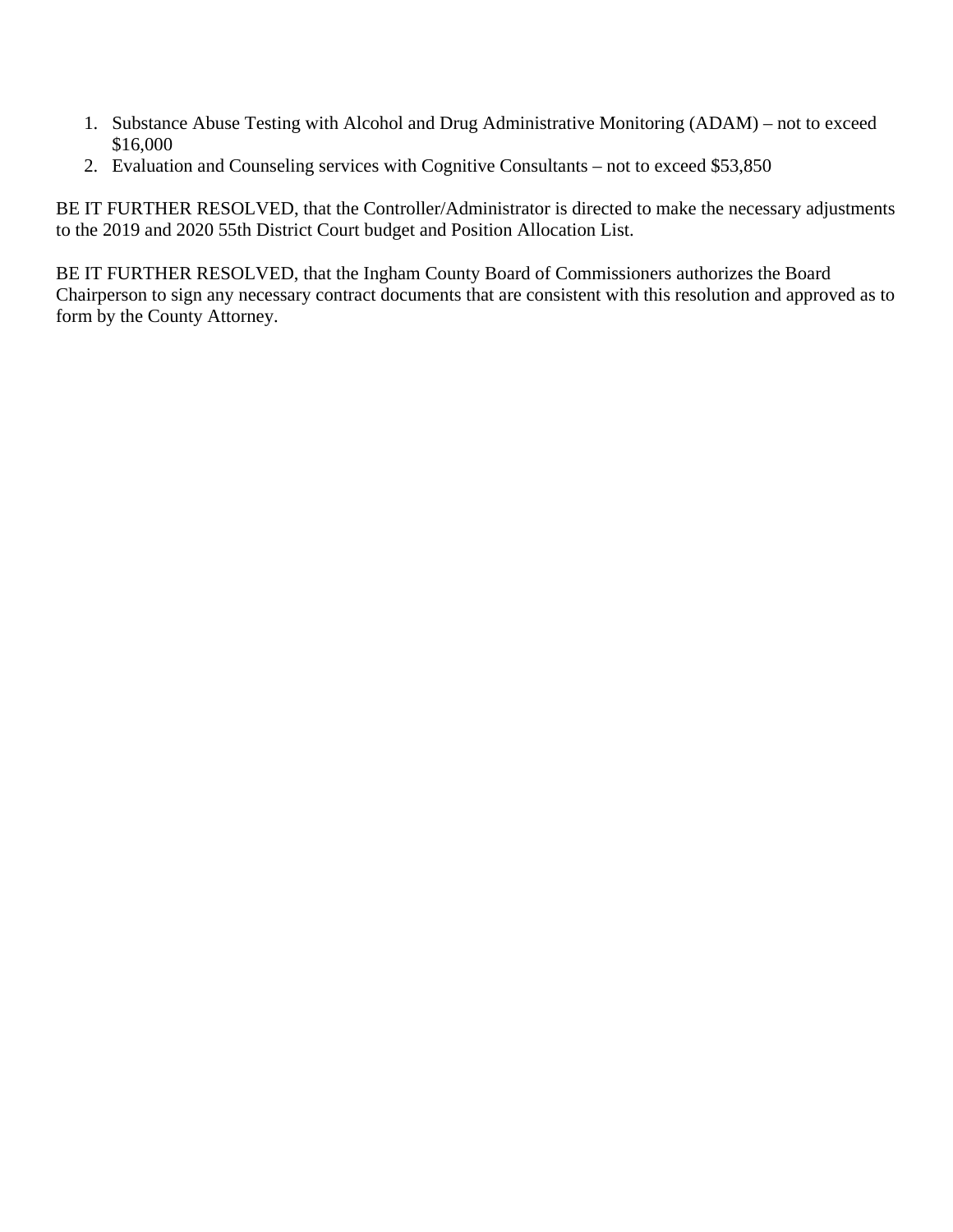### **Agenda Item 2a**

<span id="page-24-0"></span>

| TO: | Law & Courts Committee   |
|-----|--------------------------|
|     | <b>Finance Committee</b> |

- FROM: Undersheriff Andrew Bouck
- DATE: October 3, 2019

## RE: **RESOLUTION TO APPROVE PURCHASE OF TRAINING FROM POLICEONE.COM ACADEMY FOR INGHAM COUNTY SHERIFF'S OFFICE STAFF**

This resolution is requesting the Ingham County Sheriff's Office be allowed to continue online training from PoliceOne Academy Training for the 2020 Calendar year.

The Sheriff's Office has been using the PoliceOne Academy Online Application to train all staff since 2016. The online training consists of Interactive Video Courses, Course quizzes for Accreditation, and Management Workflows for Accountability. The Sheriff's Office is requesting the training cost be paid from 302 Funds and Booking Fees in the amount of \$6,480.00 for the contractual year of 2020.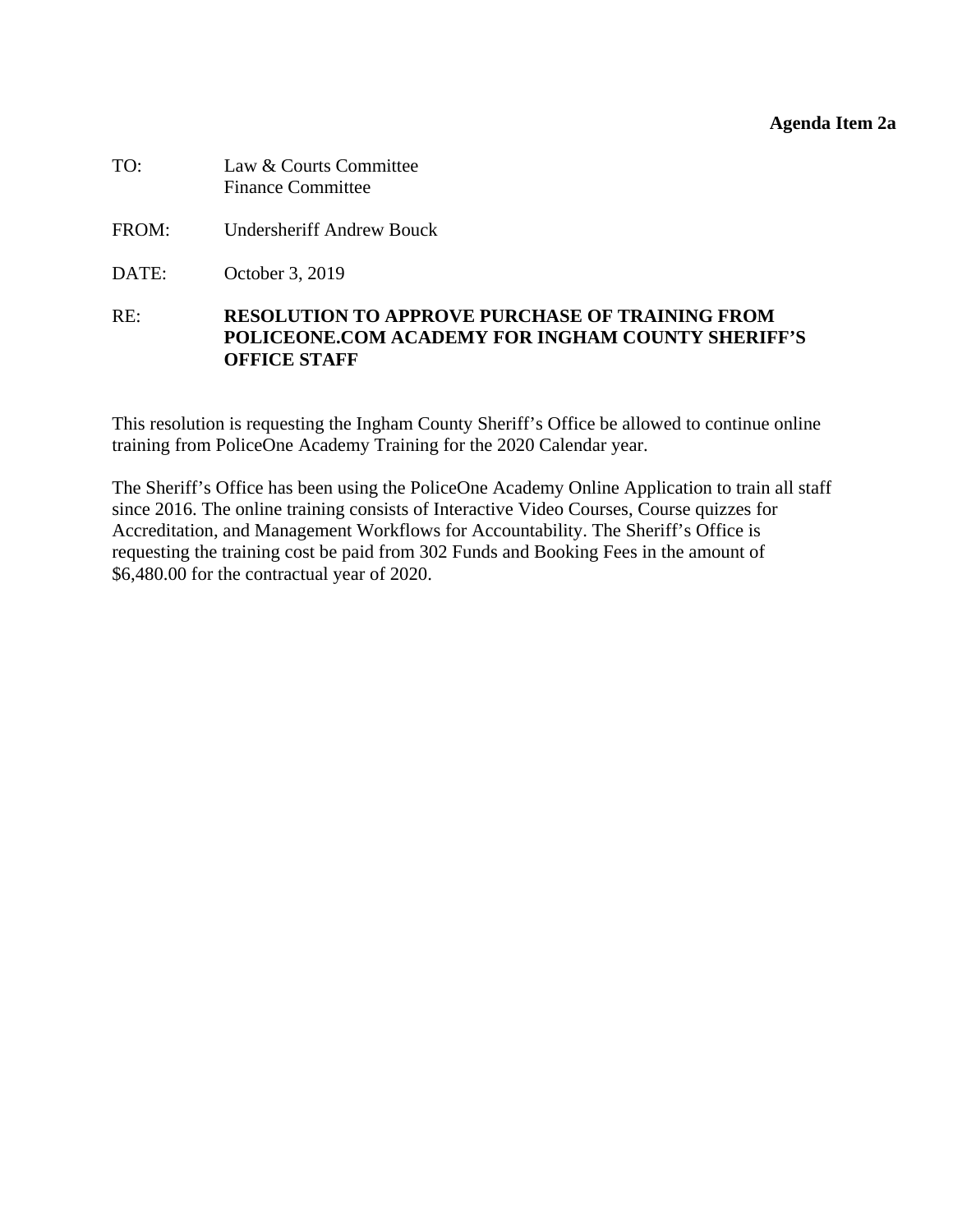Introduced by the Law & Courts and Finance Committees of the:

## INGHAM COUNTY BOARD OF COMMISSIONERS

## **RESOLUTION TO APPROVE PURCHASE OF TRAINING FROM POLICEONE.COM ACADEMY FOR INGHAM COUNTY SHERIFF'S OFFICE STAFF**

WHEREAS, Ingham County has been using PoliceOne Academy.com since 2016 to provide online training to the Ingham County Sheriff's staff; and

WHEREAS, ongoing training is an important part of ensuring the Sheriff's Office staff are best able to serve our citizens; and

WHEREAS, a subscription for a year of training will be \$6,480.00 and available to the Ingham County Sheriff's Office staff.

THEREFORE BE IT RESOLVED, that the Ingham County Board of Commissioners hereby authorize the purchase of training from PoliceOne Academy in the amount of \$6,480.00.

BE IT FURTHER RESOLVED, that the total cost will be paid out of the 2020 Sheriff's Office budgets from 302 Training Funds #28532000-960000 (\$3,240.00) and Booking Fees/Training Fund #26336201-960000 (\$3,240.00).

BE IT FURTHER RESOLVED, that the Controller/Administrator is authorized to make any necessary budget adjustments.

BE IT FURTHER RESOLVED, that the Chairperson of the Ingham County Board of Commissioners is authorized to sign any contract documents consistent with this resolution and approved as to form by the County Attorney.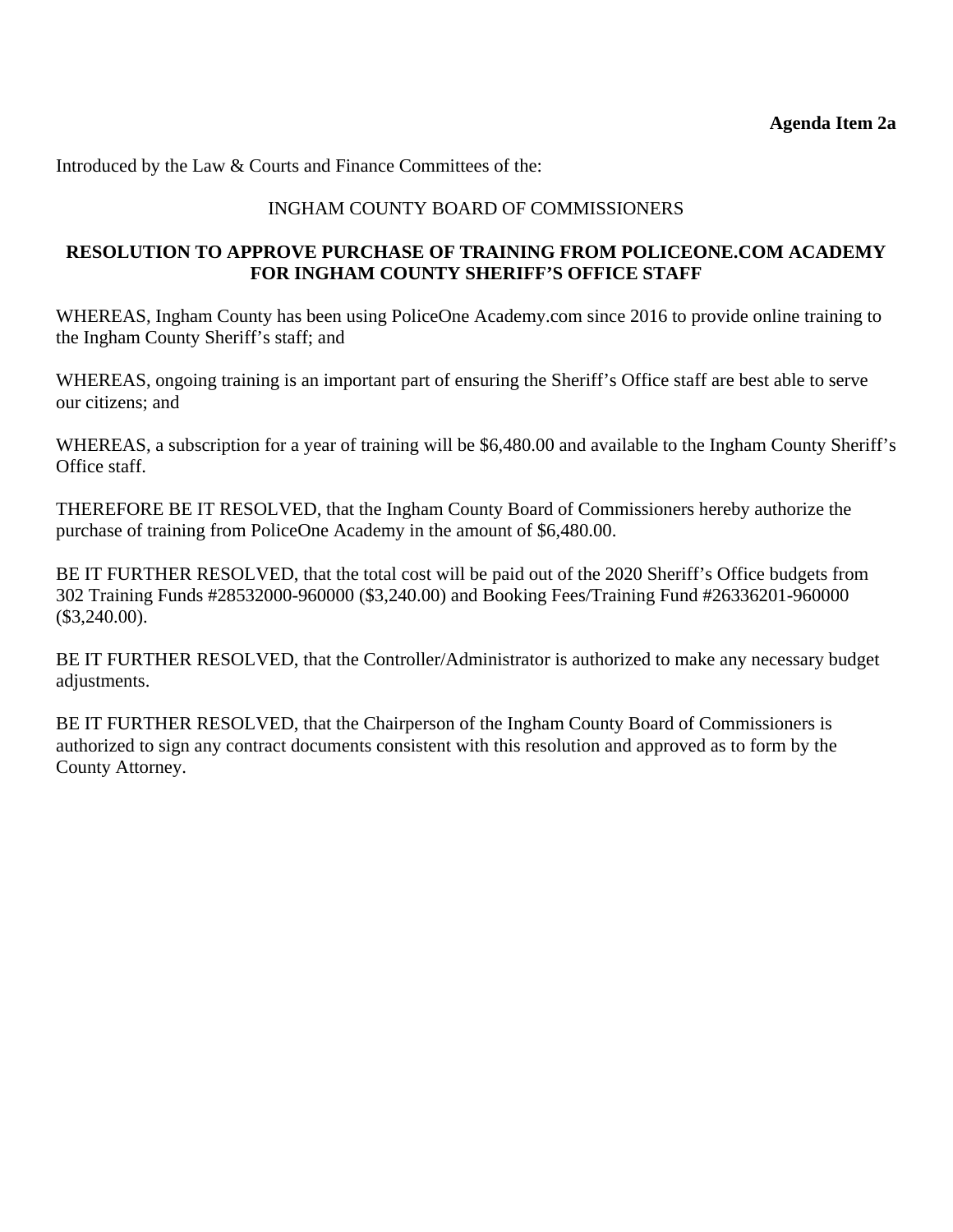### **Agenda Item 2b**

<span id="page-26-0"></span>

| TO: | Law & Courts Committee   |
|-----|--------------------------|
|     | <b>Finance Committee</b> |

- FROM: Undersheriff Andrew Bouck
- DATE: October 17, 2019

## RE: **RESOLUTION TO CONTINUE RECORDS MANAGEMENT SOFTWARE SUPPORT FROM CENTRAL SQUARE TECHNOLOGIES**

This resolution is requesting the Ingham County Sheriff's Office, be allowed to continue limited software support with Central Square Technologies formerly known as Tritech Software Systems.

The Sheriff's Office has been using Tritech Software Systems since January 2011 which is now Central Square Technologies. The limited software support agreement allows the continued support of Central Square Technologies to maintain software should the system have application issues. The Sheriff's Office is requesting the limited software support agreement be paid from the IT LOFT fund in the amount of \$7,506.66.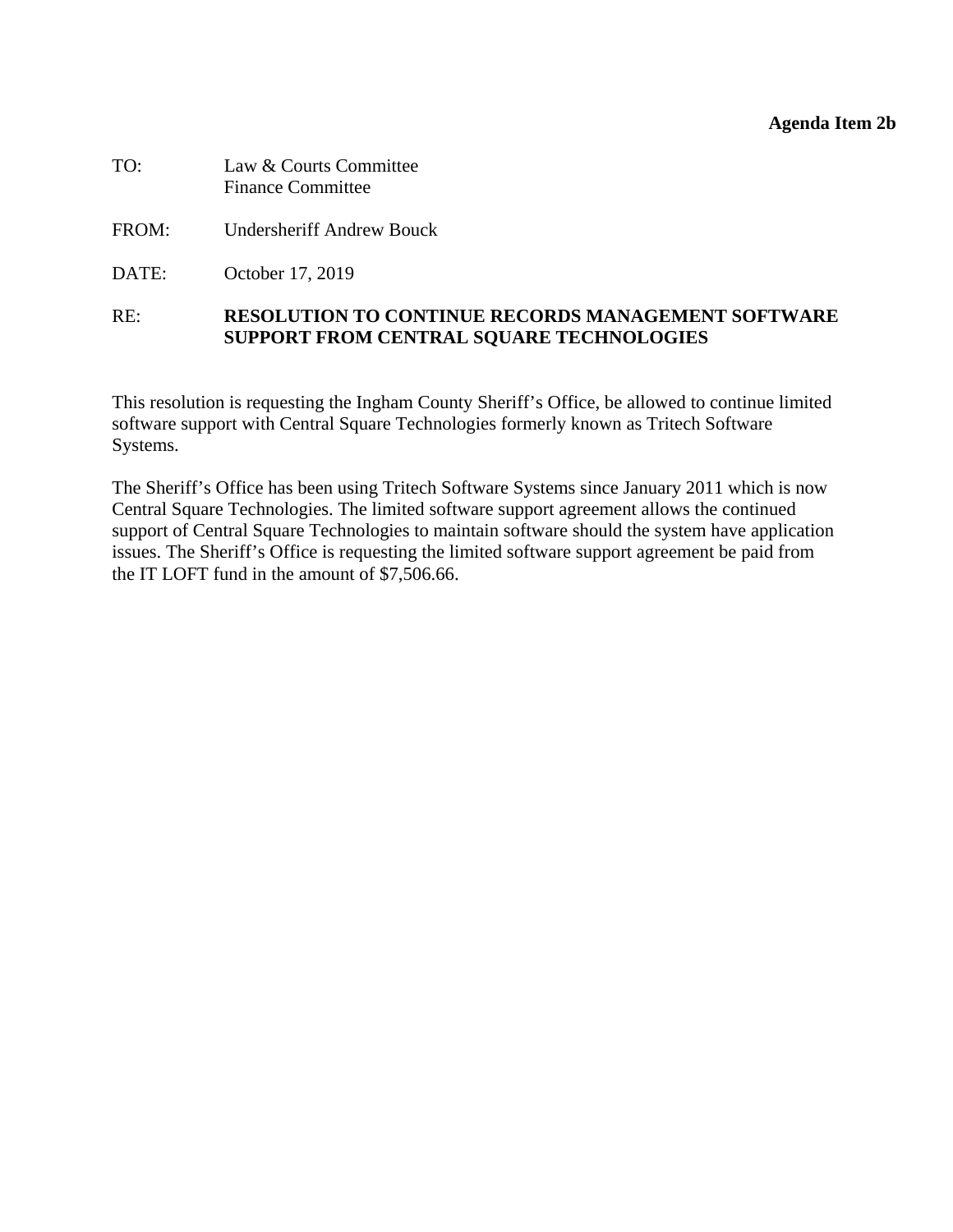Introduced by the Law & Courts and Finance Committees of the:

## INGHAM COUNTY BOARD OF COMMISSIONERS

## **RESOLUTION TO CONTINUE RECORDS MANAGEMENT SOFTWARE SUPPORT FROM CENTRAL SQUARE TECHNOLOGIES**

WHEREAS, the Ingham County Sheriff's Office and Central Square Technologies, formerly TriTech Software Systems, entered into a software license agreement in January of 2011 for the license and support of certain VisionAIR software applications, and added the VisionAIR Records Management Systems (RMS); and

WHEREAS, the Ingham County Sheriff's Office wishes to continue limited software support with Central Square Technologies for their records management system; and

WHEREAS, the limited software support will include assistance in accessing the Central Square Technologies RMS database during the agreed time frame; and

WHEREAS, the continued software support agreement time frame would be a period of twelve (12) months beginning January 1, 2020; and

WHEREAS, the Ingham County Sheriff's Office at the end of the twelve months of software support will review the need to continue another period of time of software support with Central Square Technologies.

THEREFORE BE IT RESOLVED, that the Ingham County Board of Commissioners authorizes entering into a contract with Central Square Technologies for limited software support for the time period of twelve months beginning January 1, 2020 for the cost not to exceed \$7,506.66 (1 RMS Server License for \$6,789.00 and 2 RMS User Licenses for \$717.66 given a grand total of \$7,506.66).

BE IT FURTHER RESOLVED, that the funds for this purpose will come from the IT LOFT Fund.

BE IT FURTHER RESOLVED, that the Ingham County Board of Commissioners authorizes the Board Chairperson to sign any necessary contract documents or purchase documents that are consistent with this resolution and approved as to form by the County Attorney.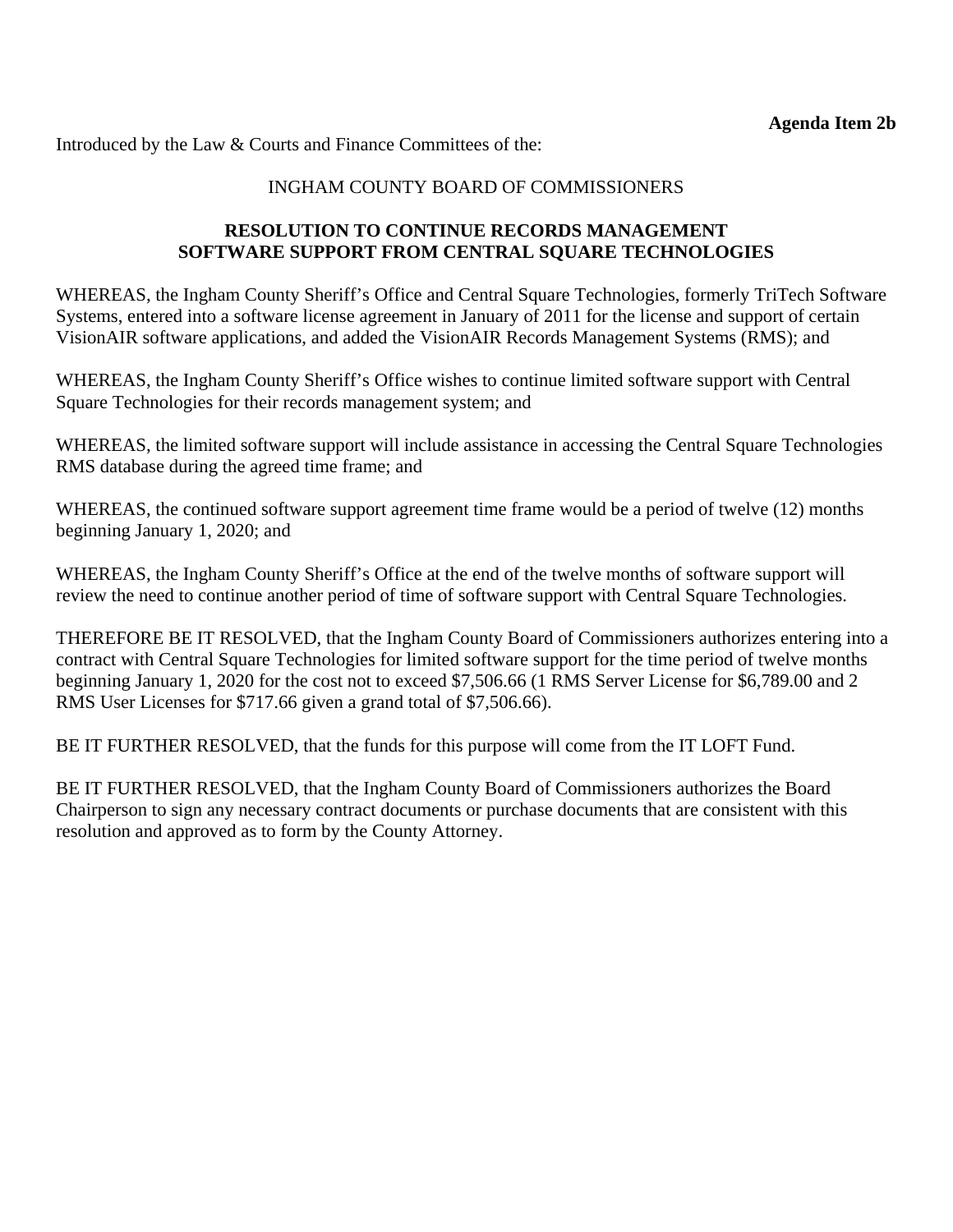### **Agenda Item 2c**

<span id="page-28-0"></span>

| TO: | Law & Courts and Finance Committees |  |
|-----|-------------------------------------|--|
|-----|-------------------------------------|--|

FROM: Lieutenant Danielle Patrick, Ingham County Sheriff's Office

DATE: October 1<sup>st</sup> 2019

RE: RESOLUTION TO ACCEPT GRANT FUNDS AND DONATIONS FOR THE INGHAM COUNTY SHERIFF'S OFFICE VICTIM ADVOCATE UNIT ON AN ONGOING BASIS

The Ingham County Sheriff's Office Victim Advocate Unit is an all-volunteer unit that provides services to Ingham County residents who have experienced a traumatic event. The Victim Advocate Unit is comprised solely of volunteers who are on call 24 hours a day, 7 days a week.

The Victim Advocate Unit relies on grants and donations as their only means to purchase uniforms and equipment. The Victim Advocate Unit shall use grant funds and donations received for the sole purpose of the operation of the Victim Advocate Unit.

The Ingham County Sheriff's Office requests to accept grant funds and donations not to exceed \$6,000 annually on behalf of the Victim Advocate Unit to be used for the operation of the Victim Advocate Unit.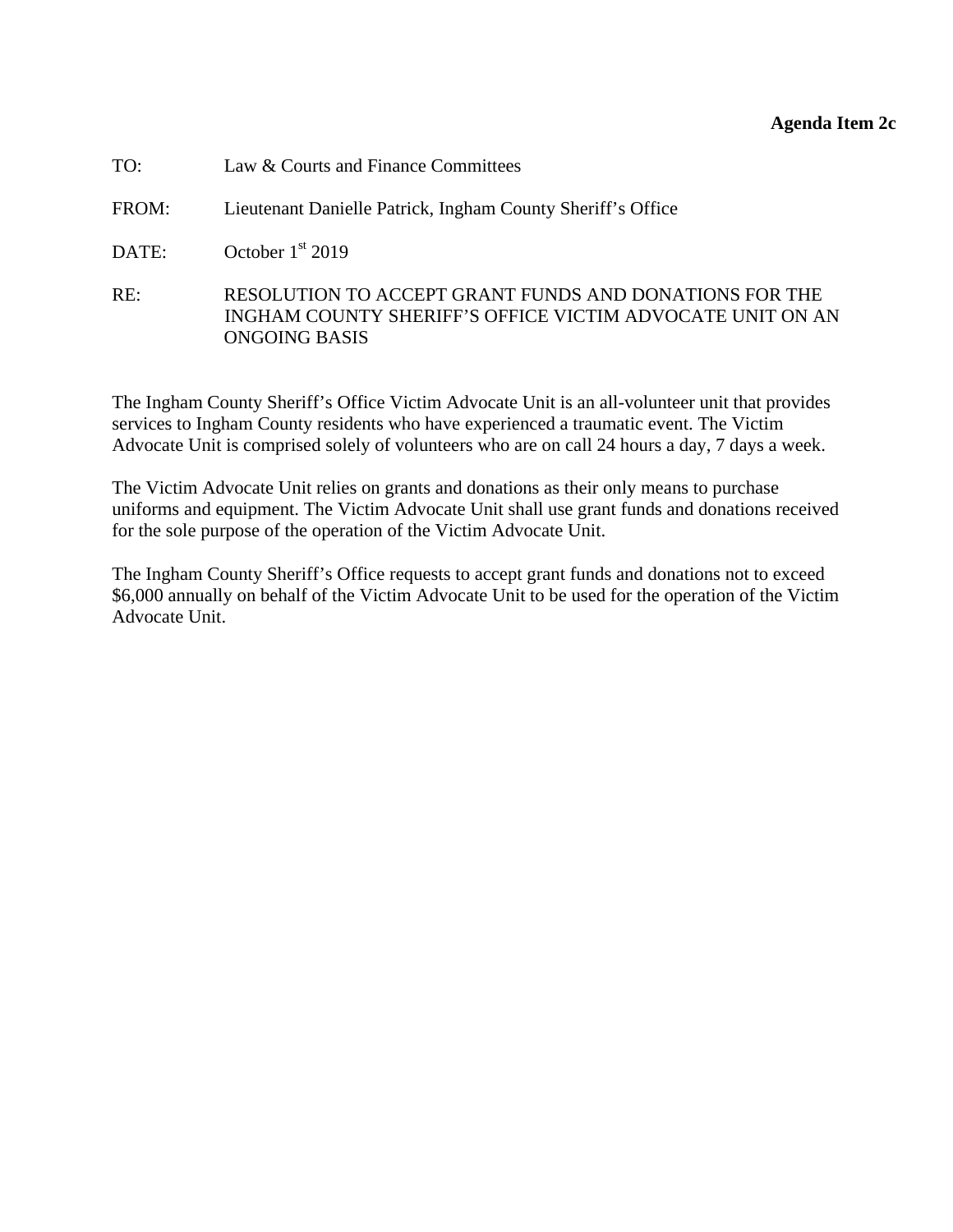Introduced by the Law and Courts and Finance Committees of the:

## INGHAM COUNTY BOARD OF COMMISSIONERS

### **RESOLUTION TO ACCEPT GRANT FUNDS AND DONATIONS FOR THE INGHAM COUNTY SHERIFF'S OFFICE VICTIM ADVOCATE UNIT ON AN ONGOING BASIS**

WHEREAS, the Ingham County Sheriff's Office has a Victim Advocate Unit; and

WHEREAS, the function of the Victim Advocate Unit is to provide short term crisis intervention to Ingham County residents who have experienced a traumatic event., and the Victim Advocates act as liaisons for victims and their families by assisting them in finding the resources they need to help them through difficult times; and

WHEREAS, the Victim Advocate Unit is comprised solely of volunteers who are on call 24 hours a day, 7 days a week, and rely on grants and donations as their only means to purchase uniforms and equipment; and

WHEREAS, the Victim Advocate Unit shall use grant funds and donations received for the sole purpose of the operation of the Victim Advocate Unit.

THEREFORE BE IT RESOLVED, that the Ingham County Board of Commissioners authorizes the Ingham County Sheriff's Office to accept up to \$6,000 of grant funds and donations annually on behalf of the Victim Advocate Unit.

BE IT FURTHER RESOLVED, that the Sheriff's Office is authorized to accept these grant funds and donations which shall be used for the operation of the Victim Advocate Unit on an ongoing basis.

BE IT FURTHER RESOLVED, that all funds received on behalf of the Victim Advocate Unit be placed into the appropriate account and that the Controller/Administrator is authorized to make the necessary budget adjustments to the Ingham County Sheriff's Office budget.

BE IT FURTHER RESOLVED, that the Ingham County Board of Commissioners authorizes the Board Chairperson to sign any necessary documents which are consistent with this resolution and approved as to form by the County Attorney.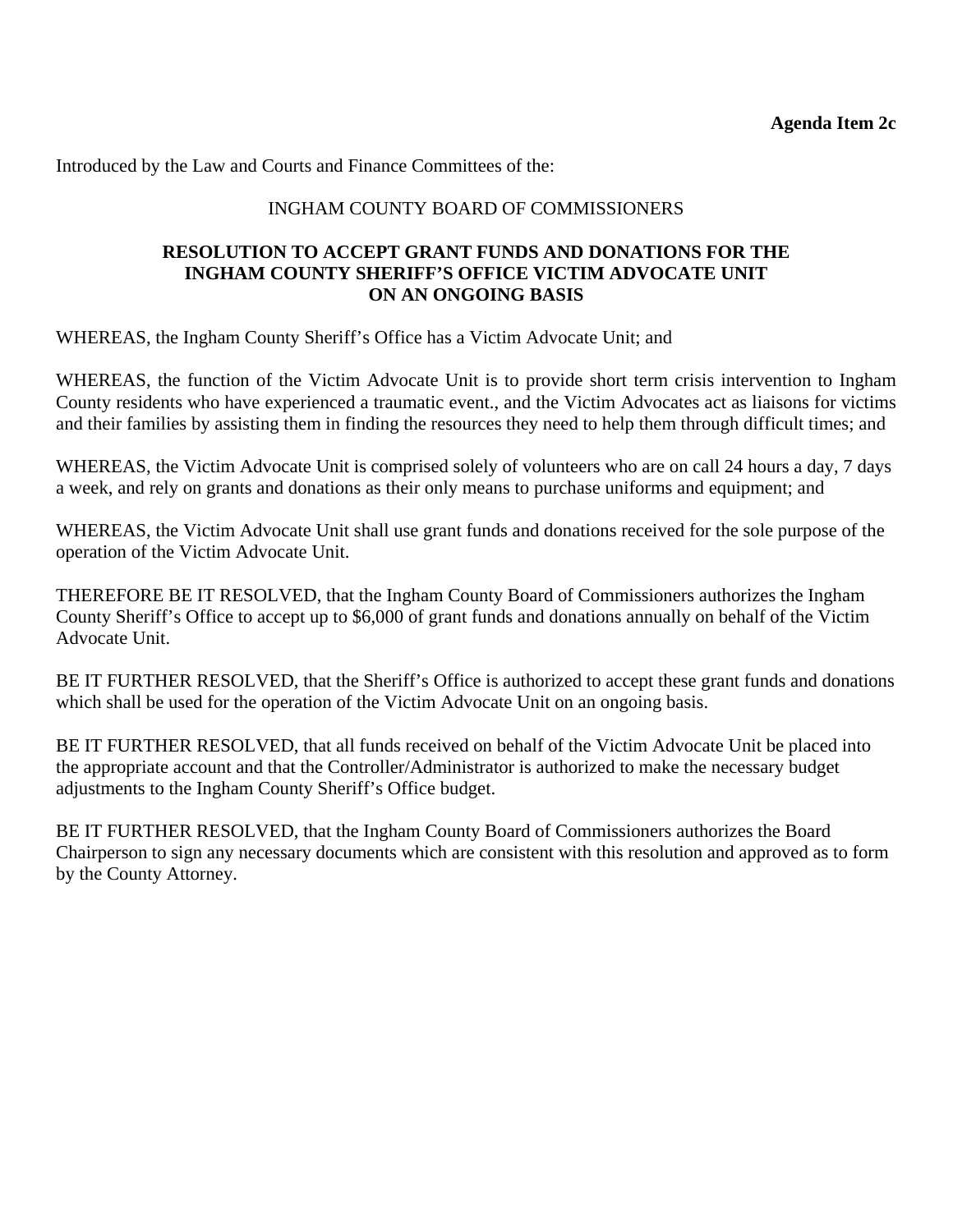### **Agenda Item 2d**

<span id="page-30-0"></span>

| TO: | Law & Courts Committee   |
|-----|--------------------------|
|     | <b>Finance Committee</b> |

- FROM: Undersheriff Andrew Bouck
- DATE: October 23, 2019

## RE: **RESOLUTION TO PURCHASE THREE NEW TASERS AND ASSOCIATED EQUIPMENT FOR THE SHERIFF'S OFFICE FROM AXON ENTERPRISE, INC.**

This resolution is for the approval to purchase three (3) Tasers and associated equipment from Taser International.

The Sheriff's Office is required annually by AXON (Taser International) to train all staff who utilize AXON equipment in the performance of their duties. AXON is a sole source vendor and all equipment must be purchased through them exclusively. The Sheriff's Office is requesting the use of existing budgetary funding from 59530110-726010 to purchase required equipment with a cost of \$11, 693.00.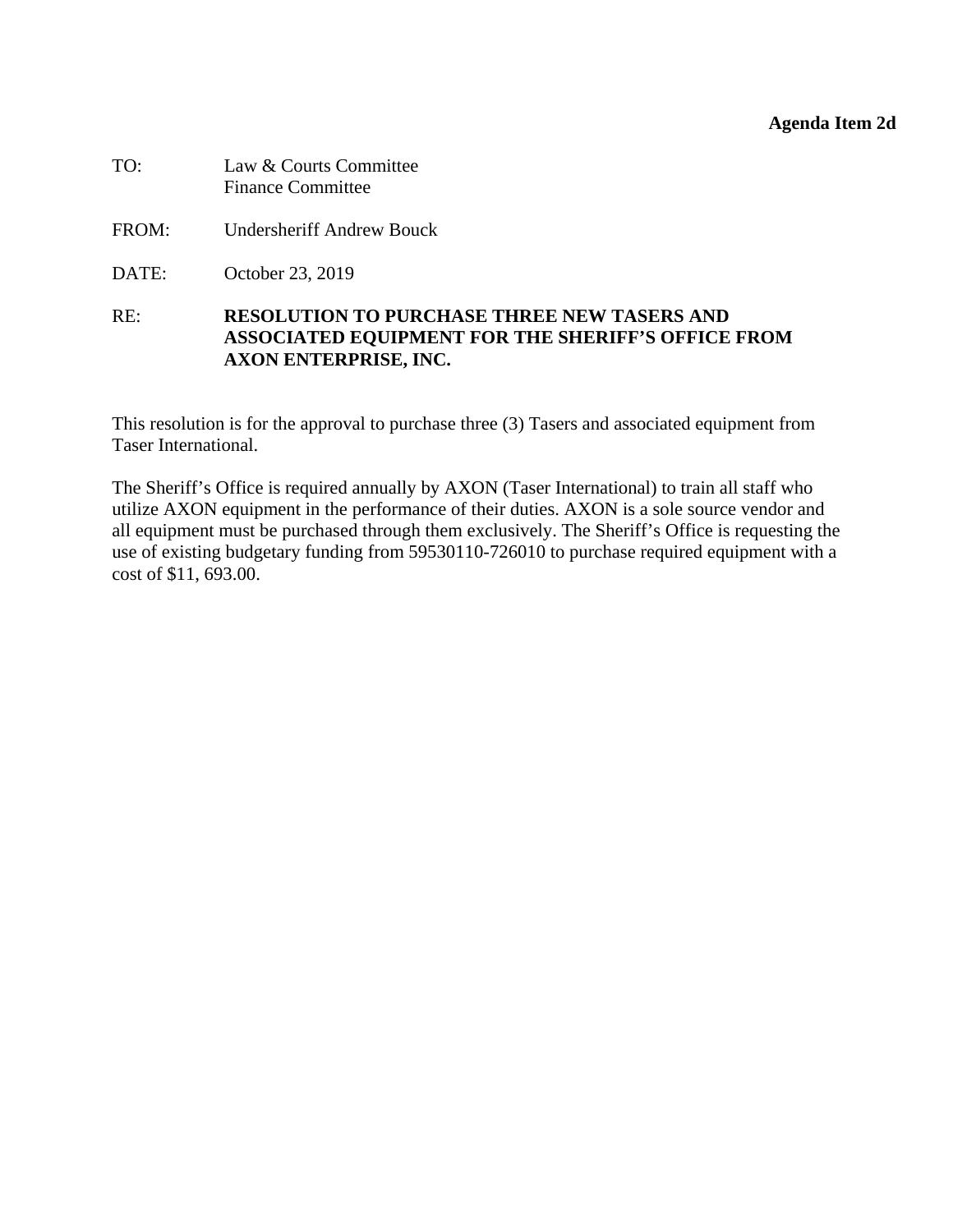Introduced by the Law & Courts and Finance Committees of the:

# INGHAM COUNTY BOARD OF COMMISSIONERS

## **RESOLUTION TO PURCHASE THREE NEW TASERS AND ASSOCIATED EQUIPMENT FOR THE SHERIFF'S OFFICE FROM AXON ENTERPRISE, INC.**

WHEREAS, the Ingham County Sheriff's Office is responsible for police patrols and correctional security for Ingham County; and

WHEREAS, Michigan Municipal Risk Management Authority (MMRMA), the County insurance carrier, fully supports their clients obtaining Tasers as a tool to maintain safe and secure operations in daily police patrols and corrections operations; and

WHEREAS, Deputies properly equipped and trained with functional, up to date Tasers have greatly limited use of force complaints, deadly force situations and legal issues since the initial release of these police tools; and

WHEREAS, the Sheriff's Office has determined the need to purchase three (3) new Tasers and associated Taser equipment, to supply our Field Services & Correctional divisions; and

WHEREAS, the purchase order also includes needed batteries and cartridges for certification training; and

WHEREAS, AXON Enterprise, Inc. is a sole source company for this equipment; and

WHEREAS, the total expenditure for this proposal is not to exceed \$11,693.00.

THEREFORE BE IT RESOLVED, that the Ingham County Board of Commissioners authorizes the Sheriff's Office to purchase three (3) Tasers and associated equipment and training from AXON Enterprise, Inc. for a total not to exceed \$11,693.00 from the following Sheriff's Office Account: 59530110-726010.

BE IT FURTHER RESOLVED, that Ingham County recognizes AXON Enterprise, Inc. as a sole source vendor for this equipment and training.

BE IT FURTHER RESOLVED, that the Controller/Administrator is directed to make the necessary adjustments to the 2019 Sheriff's Office budget.

BE IT FURTHER RESOLVED, that the Ingham County Board of Commissioners authorizes the Board Chairperson to sign any necessary contract documents or purchase documents that are consistent with this resolution and approved as to form by the County Attorney.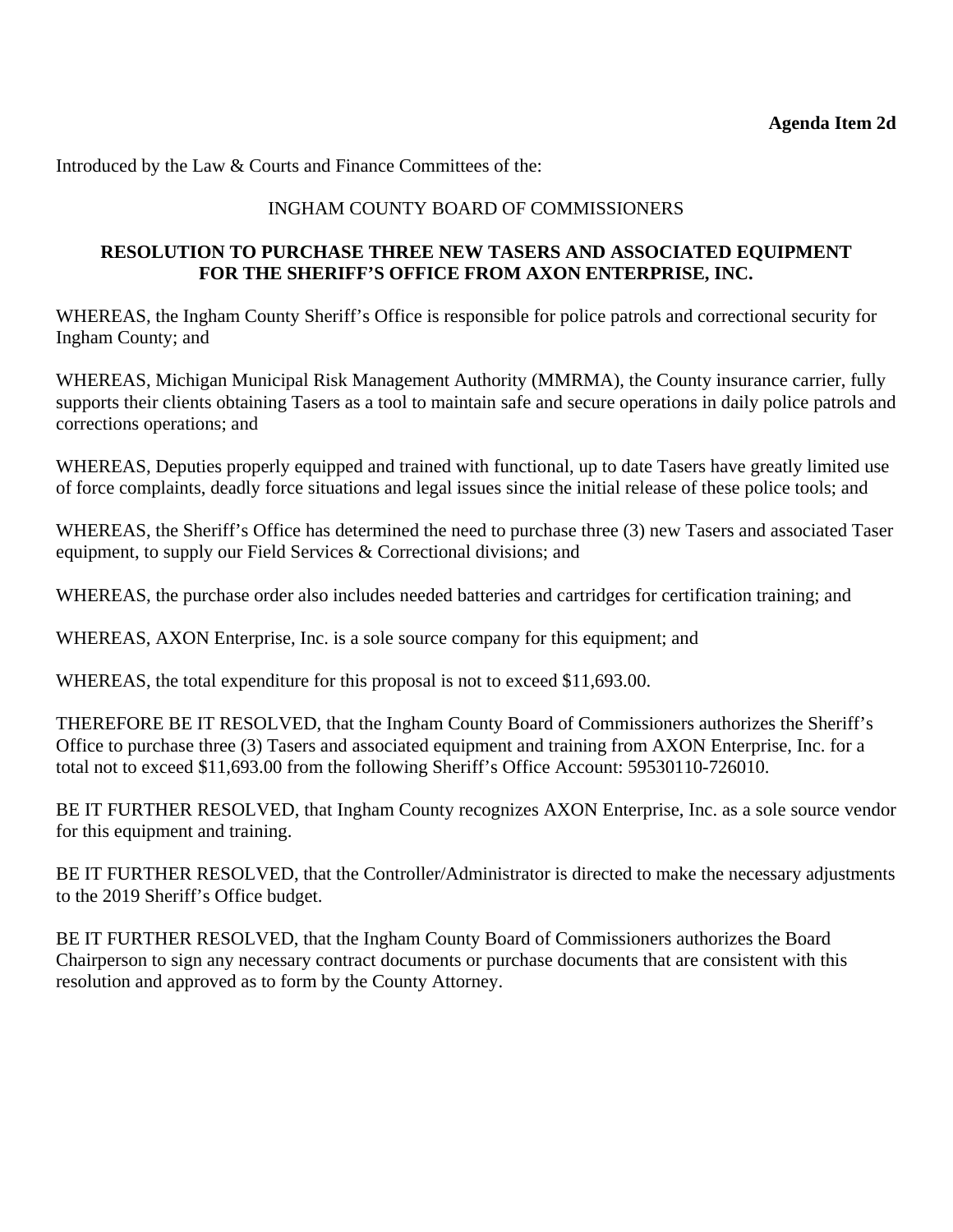### **Agenda Item 3**

<span id="page-32-0"></span>

| TO:   | Law & Courts Committee                                                    |
|-------|---------------------------------------------------------------------------|
| FROM: | George M. Strander<br>Court Administrator, 30 <sup>th</sup> Circuit Court |
| DATE: | October 23, 2019                                                          |
| RE:   | Reorganization of Circuit Court Clerk's Office                            |

Since April 16, 2019, Circuit Court case filings in General Trial Criminal and Civil areas in addition to those in Domestic Relations have been maintained in paperless form through the use of imaging. Since going "paperless" in the above described areas the need to pull and reshelf physical files has decreased while the timely and accurate docketing and scanning of filings has become more important. This change in operational needs in the Clerk's Office necessitates an alteration in the distribution of positions.

The Deputy Clerk I position focuses historically on the pulling and re-shelving of files, and is also tied in with answering the main telephone line of the Court as well as processing daily mail. As the need for the former has reduced these positions have taken on certain additional tasks (e.g., copying and processing of case transfers to Court of Appeals) to assist others in the office. We currently have two full-time and two half-time Deputy Clerk I positions – one full-time position and one half-time position have been vacant for some time (three weeks and a monthand-a-half, respectively) partly in contemplation of this requested reorganization.

The Clerk's Office currently has fewer Deputy Clerk II positions – devoted to assisting the public at the counter – than in the past. This relative reduction in counter support requires several in the Deputy Clerk III position to be intermittently assigned to counter duty, thus taking them away from their main duties.

Deputy Clerk III positions focus on docketing, scanning, and courtroom support. As we have gone paperless a premium has been placed on timely and accurate docketing and scanning. There have been occasions since April 16 when a judge has not had access in a timely manner to scanned pleadings; we need additional resources to ensure this does not happen in the future.

We are asking for approval to convert the 1.5 FTE of Deputy Clerk I to a full-time Deputy Clerk III and half-time Deputy Clerk II. The .5 FTE of Deputy Clerk I that is currently filled will at some point be vacant; at that time we feel it would make sense to fold it into the newly established half-time Deputy Clerk II position to make a full-time counter clerk. At this time having one full-time Deputy Clerk I, given the additional Deputy Clerk III and II positions, would seem to be adequate and would more closely reflect the work needs of the office.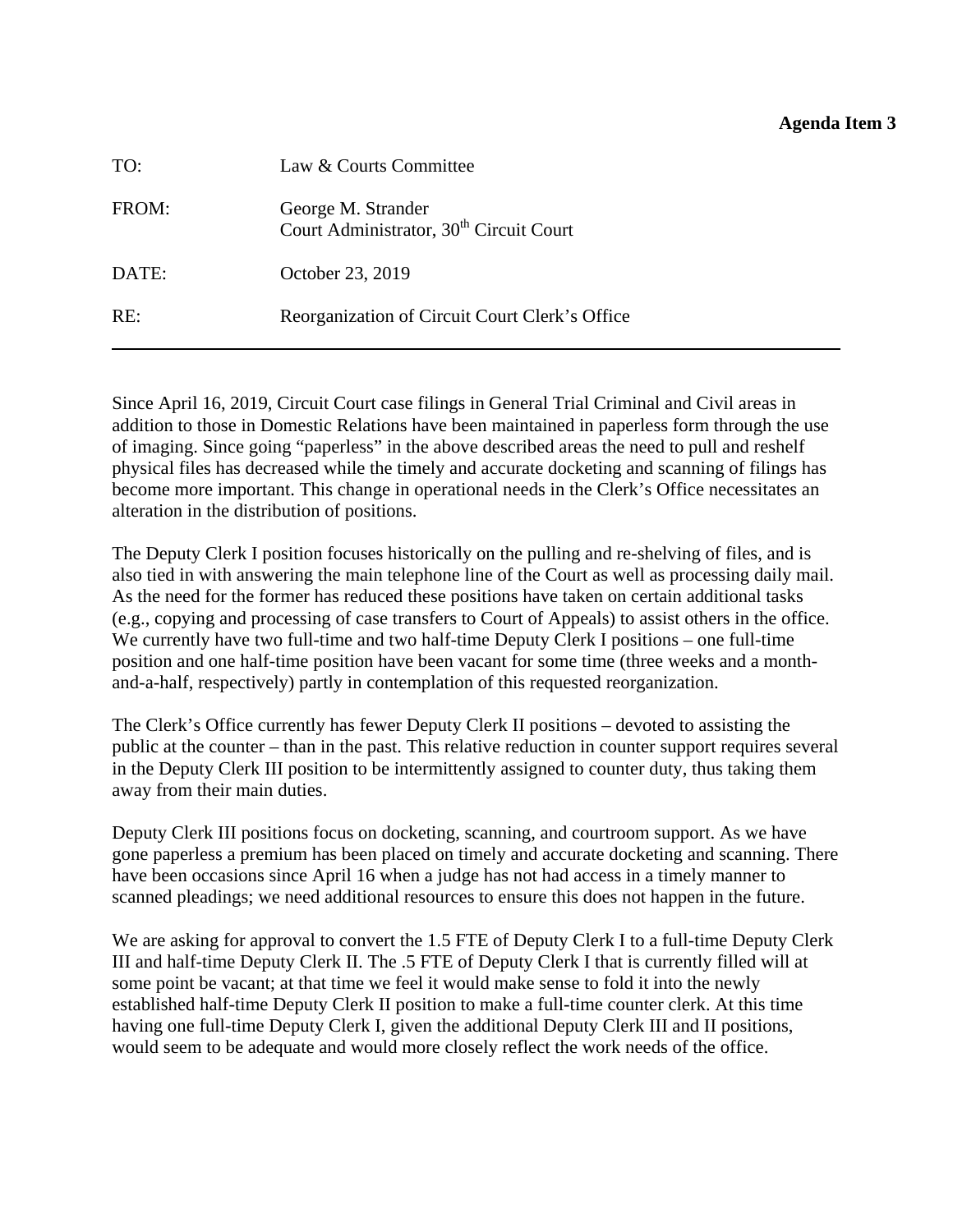The Circuit Court has the ability to absorb the additional expenses of this reorganization in the 2020 budget year. We will work with the Controller's Office to address ongoing funding for this reorganization as part of the budget process in subsequent years.

The relevant union – UAW – supports the reorganization, and the County Clerk has no objection to the reorganization.

Given the long period of time the affected positions have been vacant, and given that no job descriptions are being altered, I am hoping that the Committee would consider waiving the requirement to discuss the measure first and then vote on the measure only at a subsequent meeting.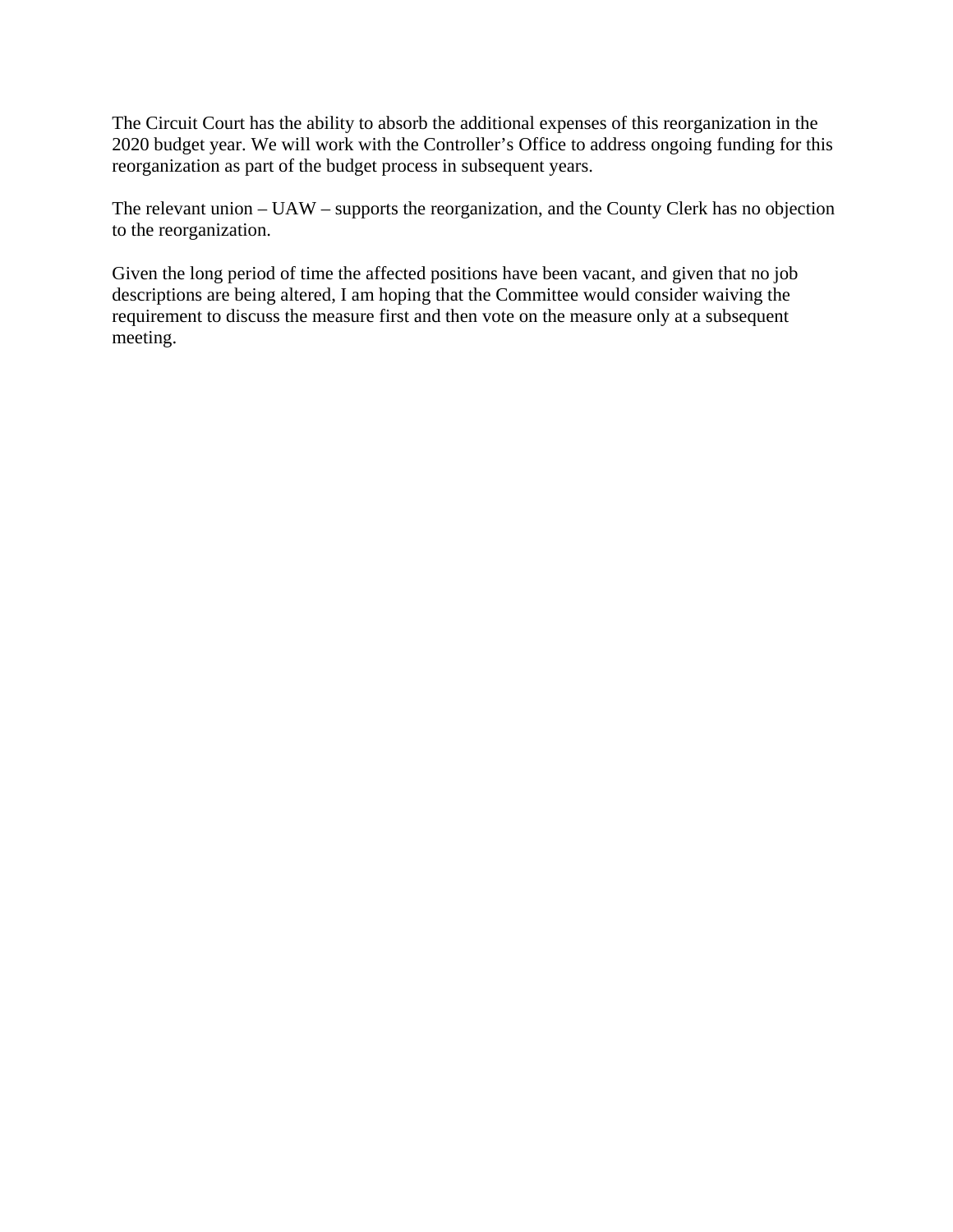### **Agenda Item 3**

| TO:   | George Strander, Court Administrator                                                      |
|-------|-------------------------------------------------------------------------------------------|
| FROM: | Joan Clous, Human Resource Specialist                                                     |
| DATE: | October 9, 2019                                                                           |
| RE:   | Memo for Conversion of Full-time Deputy Clerk I and Part-time Deputy Clerk I<br>positions |

Per your request, Human Resources has provided the analysis necessary to convert the following positions

Position Number 130030 Deputy Clerk I (Full-time) UAW C (\$30,997.99 - \$36,894.48) will convert to a Full-time Deputy Clerk III UAW E (\$35,215.15 - \$41,945.39).

Position Number 130059 Deputy Clerk I (Part-time) UAW C (\$30,997.99 - \$36,894.48) will convert to a Part-time Deputy Clerk II UAW D (\$33,048.96 - \$39,344.00).

*Please use this memo as acknowledgement of Human Resources' participation and analysis of your proposed position changes. You are now ready to complete the final step in the process: contact Budgeting, write a memo of explanation and prepare a resolution for Board approval.* 

*If I can be of further assistance, please email or call me (887-4374).*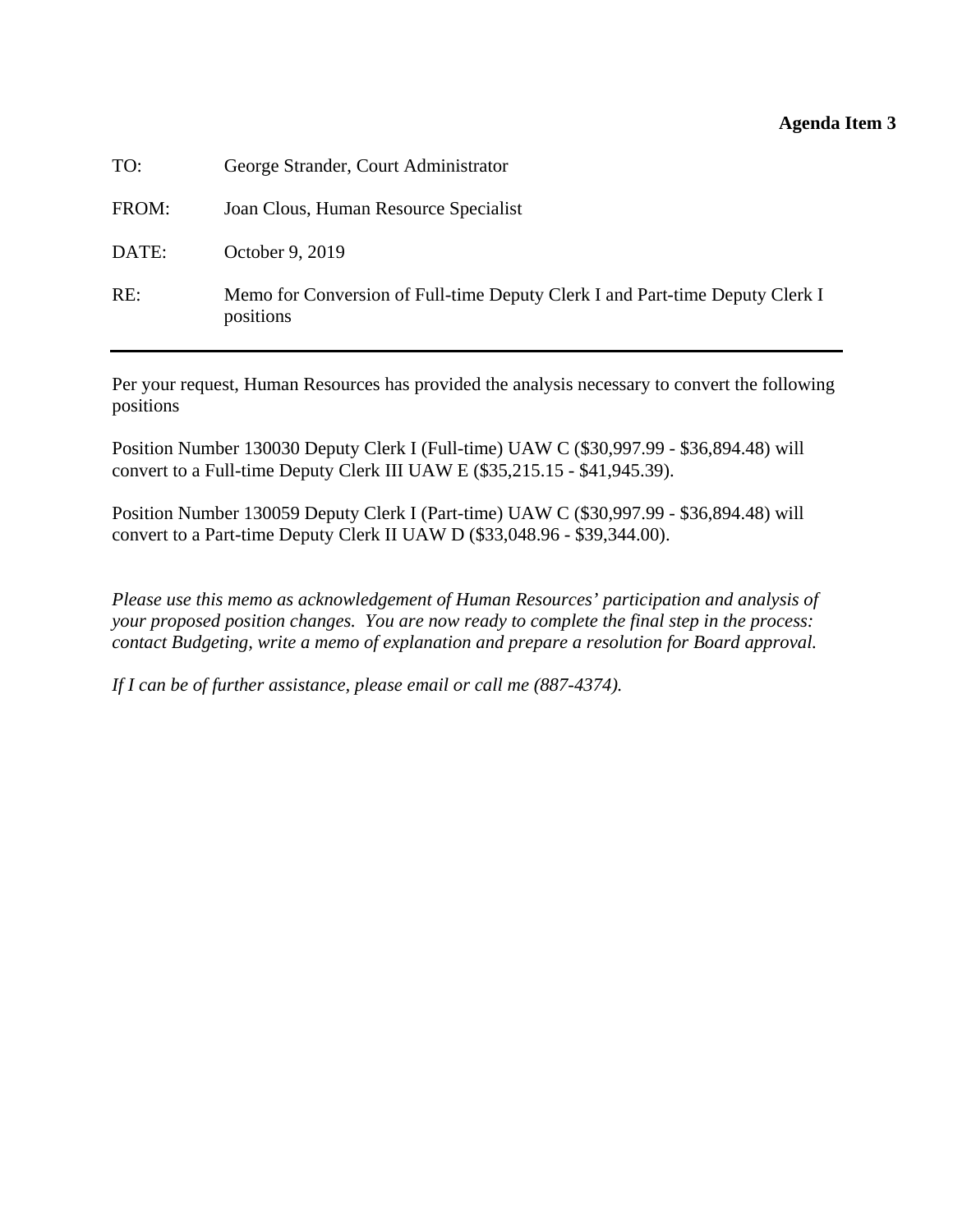Strander, George From: Morton, Teri; Prettenhofer, Rachel To: Subject: FW: Position Conversion Date: Wednesday, October 23, 2019 3:36:07 PM

**FYI** 

From: Clous, Joan Sent: Friday, October 11, 2019 8:07 AM To: Strander, George **Subject: FW: Position Conversion** 

From: Prehn, Bradley Sent: Friday, October 11, 2019 7:28 AM To: Clous, Joan Subject: Re: Position Conversion

Joan,

I was thinking about something else when I wrote e-mail. I'm okay with the position conversion.

Thanks,

Brad

From: Clous, Joan Sent: Thursday, October 10, 2019 3:25:01 PM To: Prehn, Bradley; Carter, Teresa Subject: RE: Position Conversion

#### Brad,

There is no new JD, they are using the current one, just taking current positions and converting them to higher level positions.

Joan

From: Prehn, Bradley Sent: Thursday, October 10, 2019 12:41 PM To: Clous, Joan; Carter, Teresa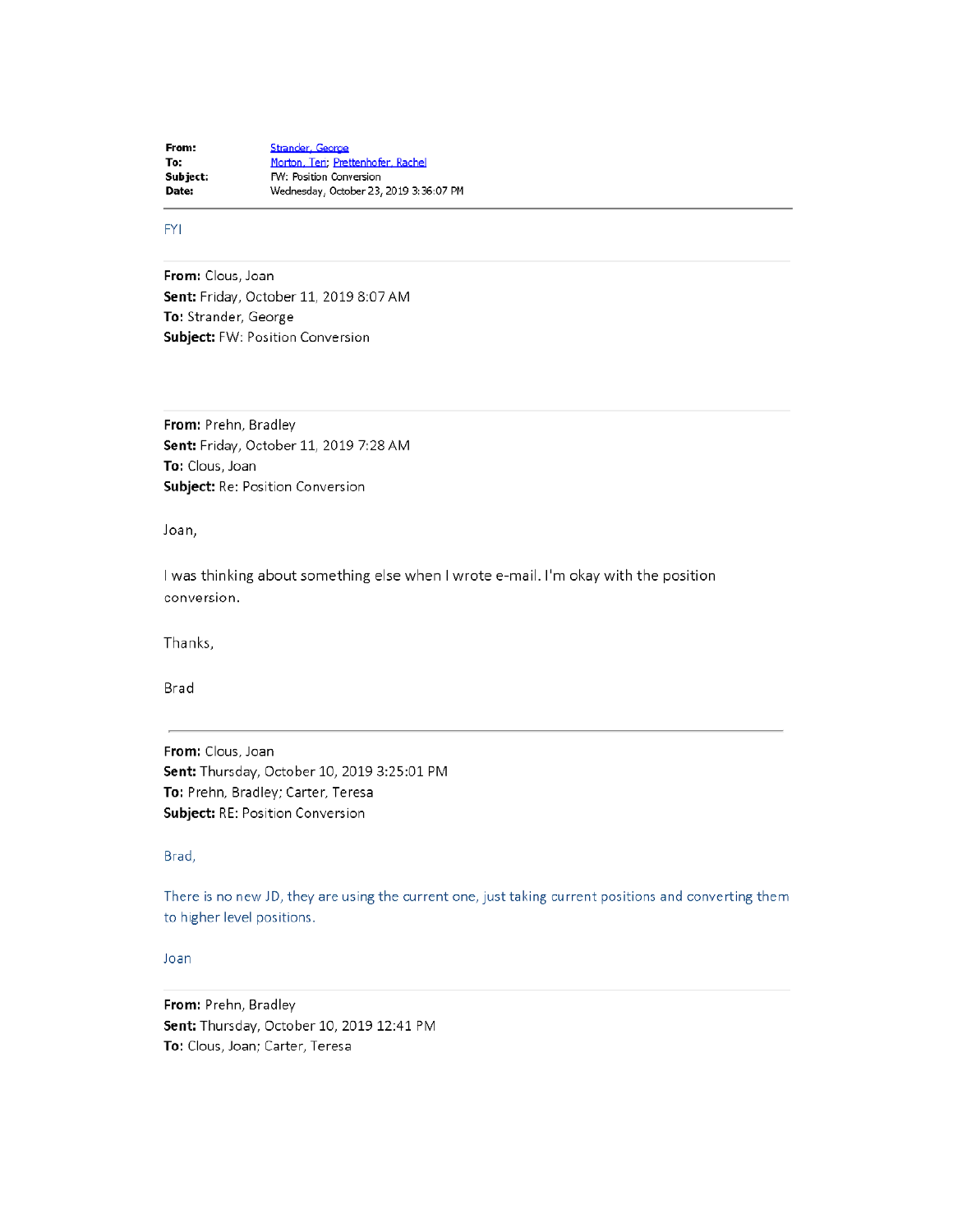Subject: Re: Position Conversion

Joan,

I will need to see a new job description so they can be pointed out.

Thank you,

**Brad** 

From: Clous, Joan Sent: Wednesday, October 9, 2019 8:53 AM To: Prehn, Bradley; Carter, Teresa Subject: Position Conversion

Good morning,

The Circuit Court is requesting the conversion of a full-time Deputy Clerk 1 and a part-time Deputy Clerk 1 into a full-time Deputy Clerk 3 and a party-time Deputy Clerk 2. Please see attached. Let me know if you have any questions.

Thanks,

Joan

#### **Joan Clous SHRM-CP**

Human Resources Specialist

# **Ingham County**

5303 S. Cedar Bldg 2 Suite 2102 Lansing MI 48911 517-887-4374 - Office  $517-887-4396 - Fax$ 

"The only things worse than training your employees and having them leave, is not training them and having them stay." Henry Ford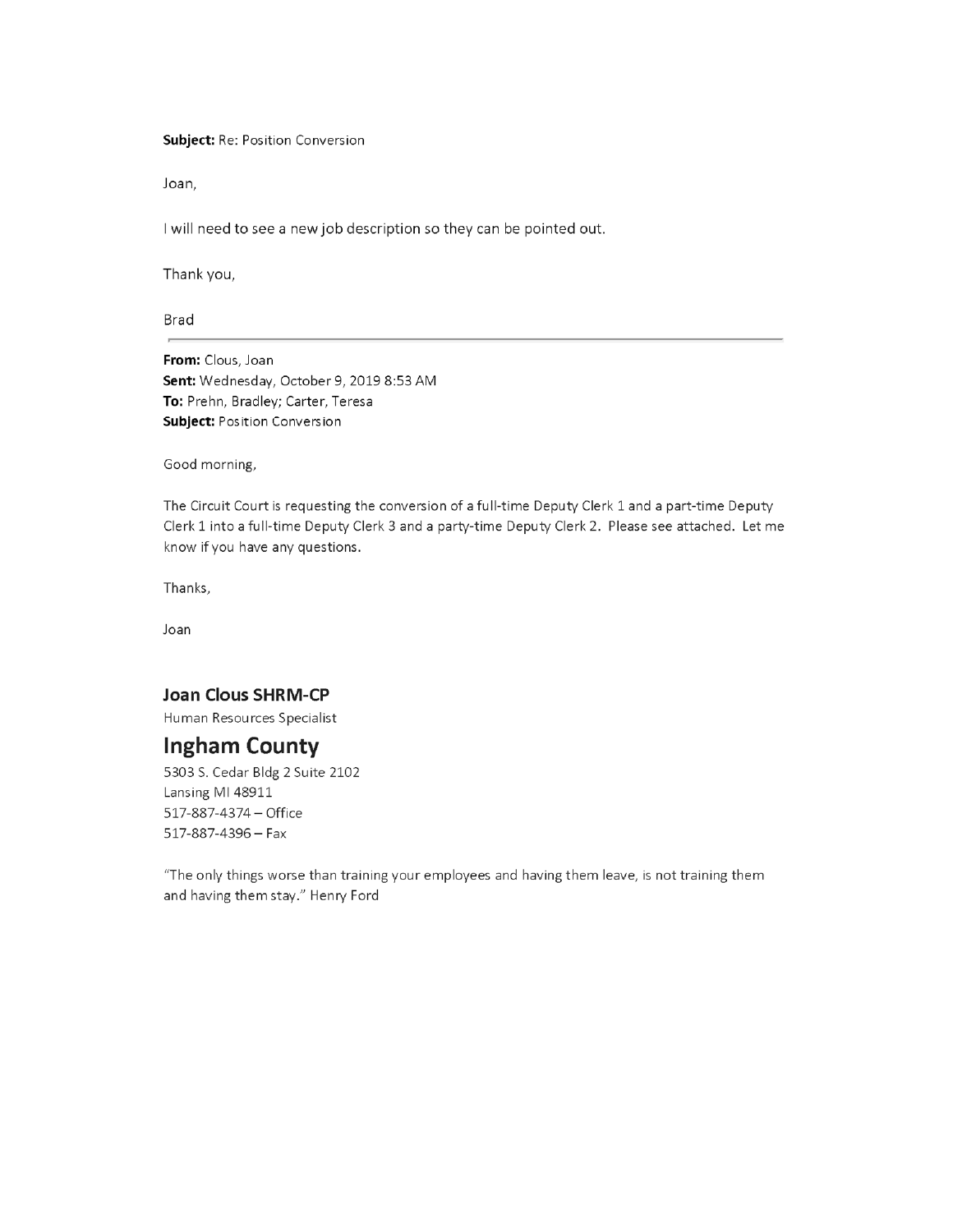# **INGHAM COUNTY JOB DESCRIPTION**

## **DEPUTY CLERK I - CIRCUIT COURT**

## **General Summary:**

Under the supervision of the Clerical Services Supervisor, performs a variety of clerical support tasks such as serving as switchboard operator, file clerk, mail processor, and related capacities. Assists attorneys, parties and others by responding to telephone inquiries, using the computer system to look up information as necessary. Checks and files papers for court cases and maintains the file shelves. Opens and processes incoming and outgoing mail for the Court.

## **Essential Functions:**

- 1. Serves as switchboard operator and responds to inquiries on the telephone, provides information on court procedures, schedule, and performs computer inquiries to look up specific case information for attorneys and others, and directs others to the proper court, individual or office.
- 2. Processes outgoing postal mail, includes weighing mail and applying postage. Processes courier mail, includes sorting, boxing, and labeling mail to be delivered to various county locations.
- 3. Opens, reviews, and sorts incoming mail related to circuit court matters, determining action needed, making notes on documents needing special attention, and distributing for processing. Returns mail that is incomplete, unsigned, or sent to the wrong agency.
- 4. Places papers to be filed in numerical order and file in court files after verifying the name and number on the file. Checks defendant's name and case number on computer where information on the file does not match.
- 5. Reshelf court files in proper order. Conducts file searches for files or papers that are misfiled or missing.
- 6. Conducts record searches and compiles and releases data from records in response to inquiries received by telephone and by mail.
- 7. Prepares true copies of court documents, includes comparing copies with the original pleading signed by the judge, writing dates on all copies, stamping judge's name, court clerk's name, and "true copy" on all copies.
- 8. May assist in processing prisoner litigation cases, includes reviewing cases for completeness, sending documentation back to prisoner with instructions as necessary, categorizing the complaints, preparing orders as necessary, and forwarding complete prisoner litigation cases to judges for signature.
- 9. May back up and assist with receiving and filing legal papers, receipting fees, and responding to inquiries at the counter
- 10. Performs a variety of related support tasks such as typing notices and correspondence, boxing files for storage, copying documents, ordering office supplies, and related tasks.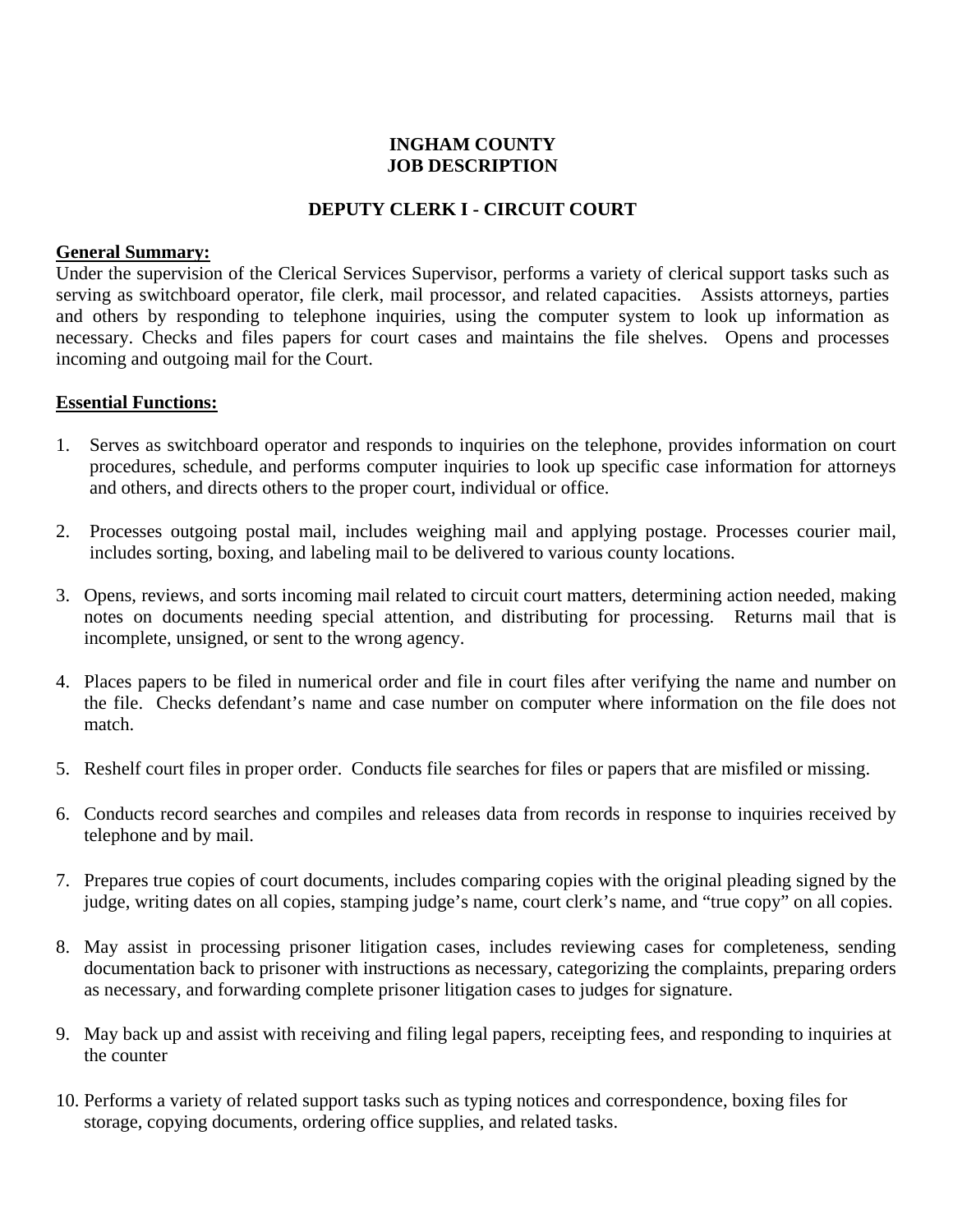## **Other Functions:**

- Performs other duties as assigned.
- May retrieve court records from storage vault, includes locating and moving boxes of stored files.

*(The above statements are intended to describe the general nature and level of work being performed by people assigned this classification. They are not to be construed as an exhaustive list of all job duties performed by personnel so classified.*)

### **Employment Qualifications:**

**Education:** High school graduation or equivalent.

**Experience:** Six months of office experience, preferably in a court, law office or other legal setting, that provided familiarity with data entry and filing systems.

## **Other Requirements:**

*(The qualifications listed above are intended to represent the minimum skills and experience levels associated*  with performing the duties and responsibilities contained in this job description. The qualifications should not *be viewed as expressing absolute employment or promotional standards, but as general guidelines that should be considered along with other job-related selection or promotional criteria.)*

## **Physical Requirements:**

- Uses step ladder to access files.
- Ability to lift and carry files and other materials weighing up to 25 lbs.
- Regularly kneels, bends and reaches to retrieve and replace files.
- Prolonged periods of sitting to perform data entry.
- Prolonged periods of standing to make copies and performs other functions.

*(This job requires the ability to perform the essential functions contained in this description. These include, but are not limited to, the requirements listed above. Reasonable accommodations will be made for otherwise qualified applicants unable to fulfill one or more of these requirements.)*

### **Working Conditions:**

Works in office conditions.

## *DEPUTY CLERK I – CIRCUIT COURT UAW C 11/98*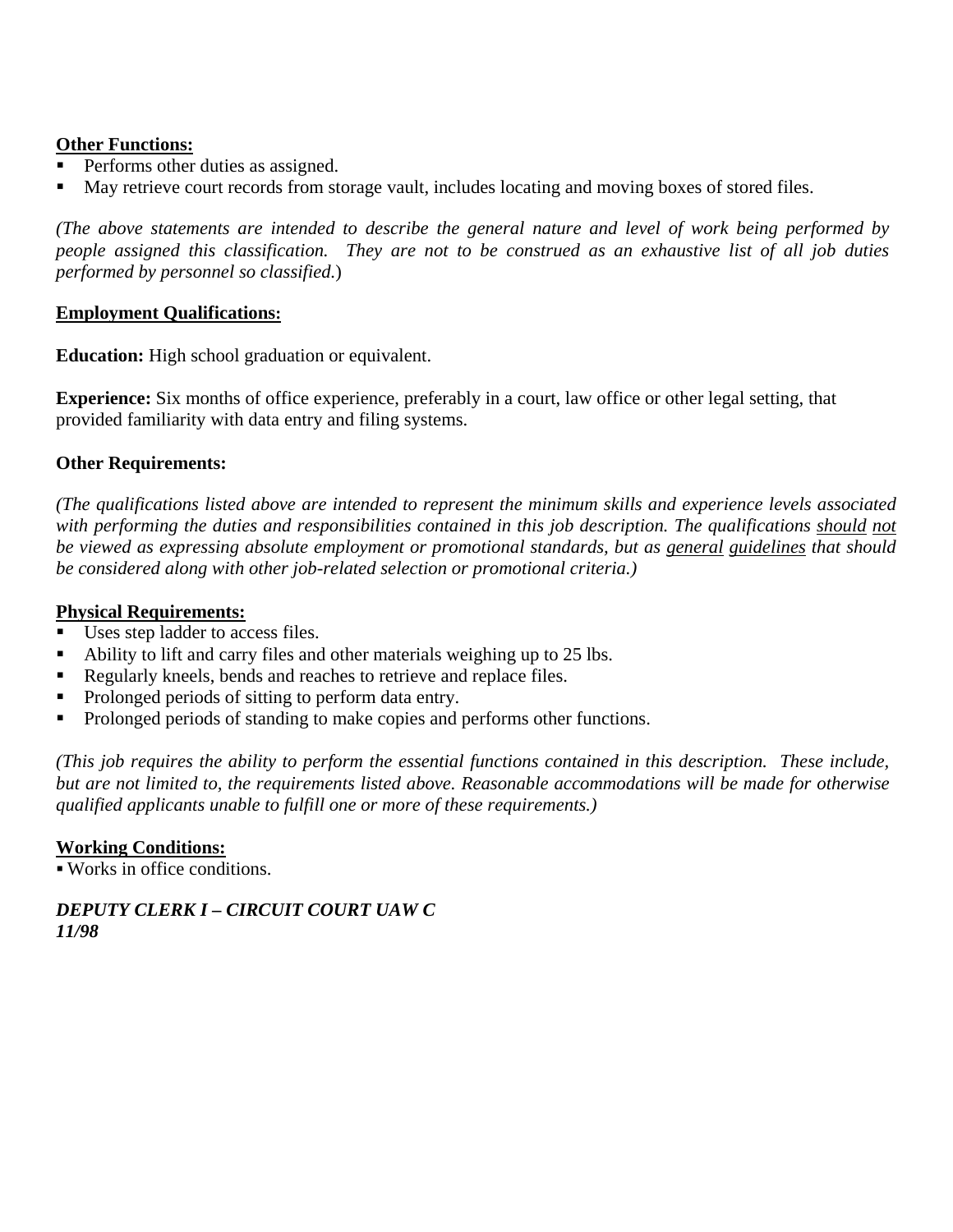### **INGHAM COUNTY JOB DESCRIPTION**

#### **DEPUTY CLERK II - CIRCUIT COURT**

#### **General Summary**:

Under the supervision of the Clerical Services Supervisor, performs a variety of functions related to the processing of Circuit Court cases. Assists attorneys, parties, and others by providing counter assistance and responding to telephone inquiries. Opens Circuit Court cases, enters information to the computer, and receives and receipts legal documents and fees. May serve as jury clerk, includes ordering juries, handling requests for excusals and postponements, preparing "No Show" and "Show Cause" letters, preparing checks for jurors' per diem and mileage, and various other functions related to jury coordination.

#### **Essential Functions**:

- 1. Responds to inquiries at the counter and on the telephone, provides information on court procedures, researches case activity for attorneys and others, and directs people to the proper court, individual or office. Receives legal documentation for filing, reviews documentation for appropriate signatures, format, and residency. Refers questionable documents to supervisor.
- 2. Opens criminal, civil, and domestic relations cases. Enters information on cases to the computer. Records plaintiff, defendant, addresses, attorneys, and other case information.
- 3. Enters data to computer from documents filed by attorneys, prosecutor or Friend of the Court. Receives and receipts to correct case number payments for fees.
- 4. Sets-up and types a variety of materials such as correspondence, forms, reports, and other documents.
- 5. Conducts record searches and compiles and releases data from records in response to inquiries.
- 6. Prepares true copies of court documents, includes comparing copies with the original pleading signed by the judge, hand writing dates on all copies, stamping judge's name, court clerk's name, and "true copy" on all copies.
- 7. Opens, reviews, and sorts incoming mail related to Circuit Court matters, determines action needed, makes notes on documents needing special attention, and distributes for processing.
- 8. Processes prisoner litigation cases from all over the State, includes reviewing cases for completeness, sending documentation back to prisoner with instructions as necessary, categorizing the complaints, preparing orders as necessary, and forwarding complete prisoner litigation cases to judges for signature.
- 9. May serve as jury clerk, includes answering inquiries of jurors regarding jury service and related procedures; responding to requests from prospective jurors to be excused or to serve at a particular time; prepares and prints list of eligible jurors; conducts juror orientation; preparation of per diem and mileage checks, includes preparing payroll sheet, printing checks and balancing jury checking account; prepares "No Show" letters and "Show Cause" orders for non-appearance of jurors. Prepares telephone message daily instructing jurors on whether or not to report to court.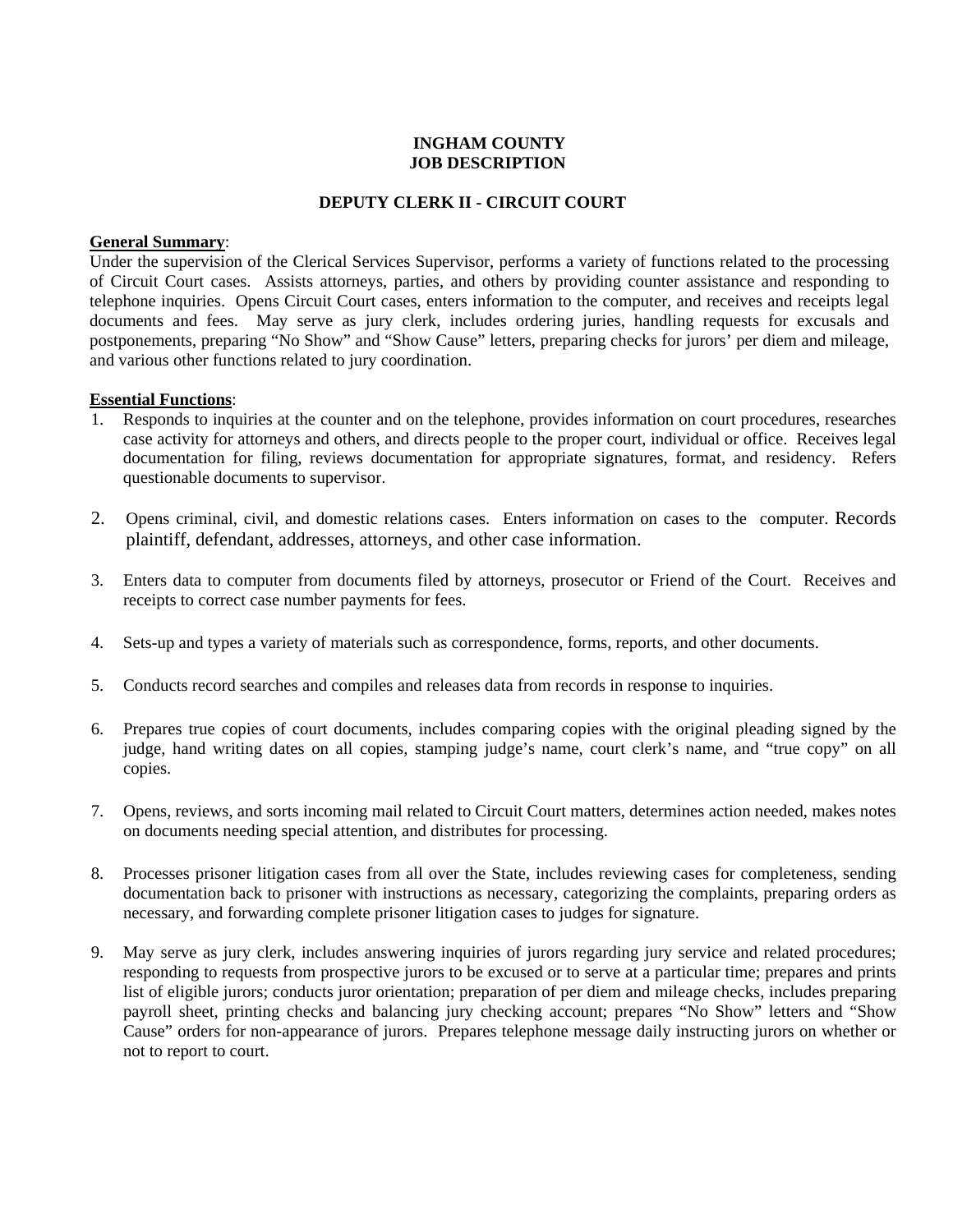#### **Other Functions**:

May retrieve court records from storage vault, includes locating and moving boxes of stored files.

*The above statements are intended to describe the general nature and level of work being performed by people assigned this classification. They are not to be construed as an exhaustive list of all job duties performed by personnel so classified.*

#### **Employment Qualifications**:

**Education:** High school graduation or equivalent.

**Experience:** One year of office experience, preferably in a court, law office or other legal setting, and providing familiarity with data entry and filing systems.

#### **Other Requirements:**

*The qualifications listed above are intended to represent the minimum skills and experience levels associated with performing the duties and responsibilities contained in this job description. The qualifications should not be viewed as expressing absolute employment or promotional standards, but as general guidelines that should be considered along with other job-related selection or promotional criteria.*

#### **Physical Requirements**

Ability to access files which may require use of a step ladder.

Ability to lift and carry files and other materials weighing up to 25 lbs.

Regularly kneels, bends and reaches to retrieve and replace files.

Prolonged periods of sitting to perform data entry.

Prolonged periods of standing while at the counter.

*[This job requires the ability to perform the essential functions contained in this description. These include, but are not limited to, the following requirements. Reasonable accommodations will be made for otherwise qualified applicants unable to fulfill one or more of these requirements]:*

#### **Working Conditions:**

Works in office conditions

*UAW-D (11/19/98)*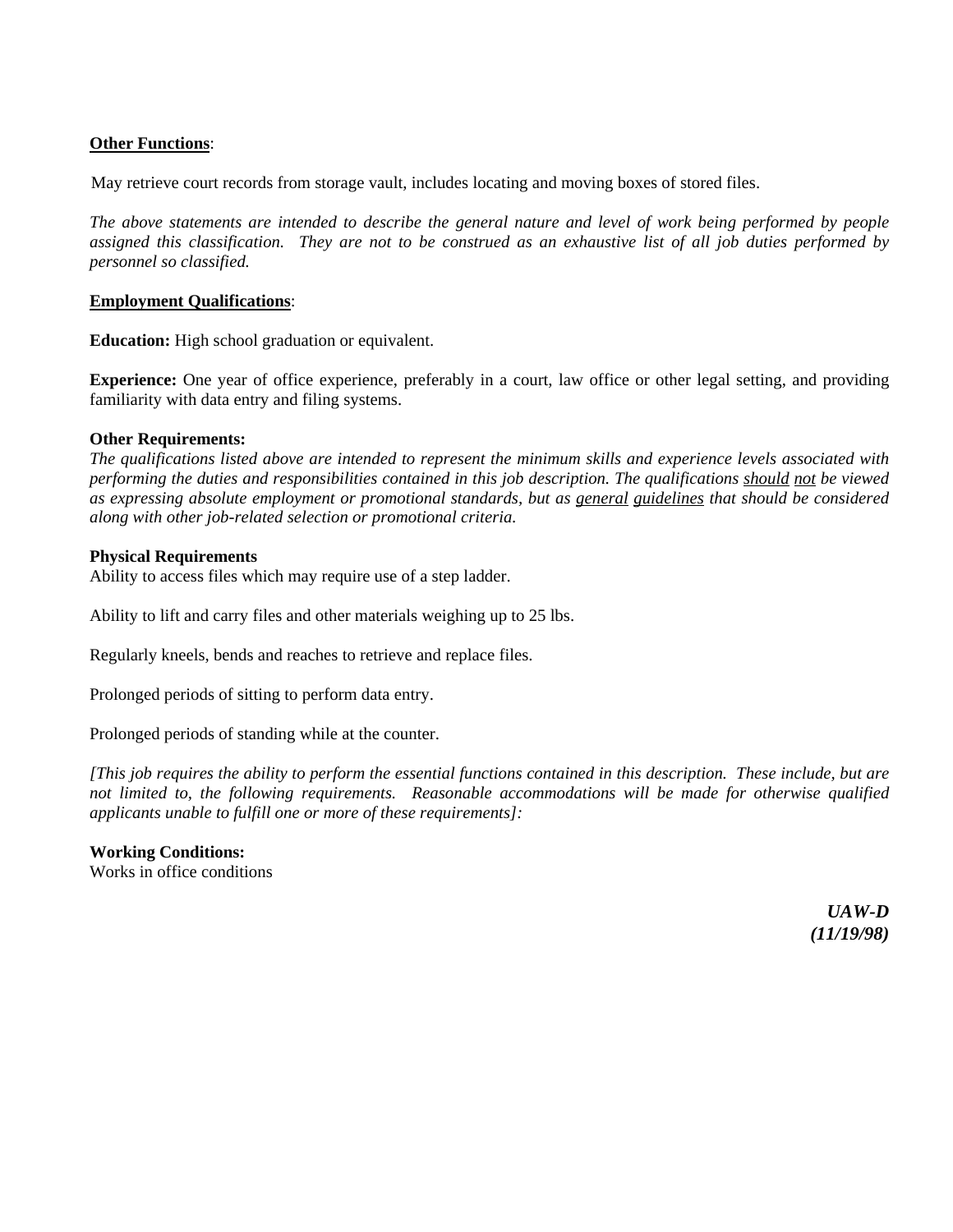# **INGHAM COUNTY JOB DESCRIPTION**

## **DEPUTY CLERK III - CIRCUIT COURT**

### **General Summary**:

Under the supervision of the Clerical Services Supervisor, serves as courtroom clerk, includes attending court proceedings to record court actions on case notes and to prepare commitments, orders and other documents. Draws and swears jury panels and provides related courtroom assistance to the Judge. Performs entry of all pleading for cases of assigned Judge. Regularly performs all of the duties of a Deputy Clerk, including opening cases and entering case information to the computer, assisting attorneys, parties and others, and performs some of the more complex and responsible tasks.

### **Essential Functions**:

- 1. Serves as courtroom clerk and attends arraignments, jury selection, verdict taking, FOC show causes, sentencing, probation violations and other matters as assigned. Records court actions on case notes in order to enter to system in office to generate commitments, orders, and other documents necessary as a result of court action. Prepares judgments of sentencing for Judge's signature.
- 2. As courtroom clerk, draws and swears in juries for trial, keeps records on panels for payment, takes and records jury verdicts, and provides related assistance to the Judge.
- 3. Performs some of the more complex data entry functions of the office, including entry of all pleadings for assigned Judge.
- 4. Responds to inquiries at the counter and on the telephone, provides information on court procedures, researches case activity for attorneys and others, and directs people to the proper court, individual or office. Receives legal documentation for filing, reviews documentation for appropriate signatures, format, and residency. Refers questionable documents to supervisor.
- 5. Opens criminal, civil, and domestic relations cases. Enters information on cases to the computer. Records plaintiff, defendant, addresses, attorneys, and other case information. Perform other functions described for a Deputy Clerk II as necessary.
- 6. Makes corrections or amendments to case or defendant information while in court and then enters to system.
- 7. Inputs data, indexes, updates, maintains, corrects errors, and verifies data on the docket information system.
- 8. Processes judgments of sentence, including certifying commitment papers, reviewing file and ensuring all charges have been disposed of, entering information to computer, and closing cases with entry of final disposition, notification to arresting agency, and receipting fines and costs.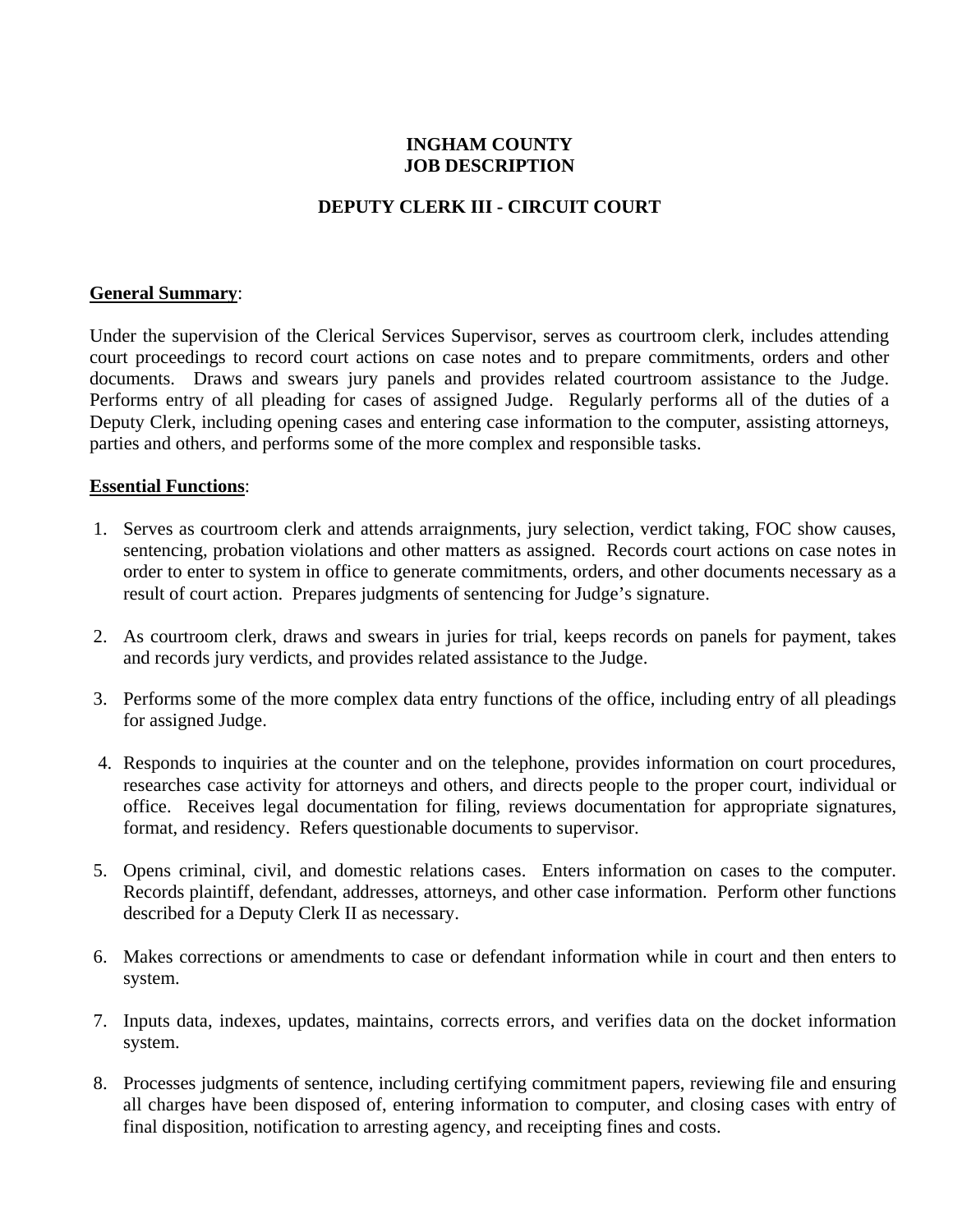- 9. Monitors cases for lack of progress and lack of process, includes maintaining list of all open cases and reporting all cases for lack of progress to judge.
- 10. Closes files, ensuring that summary sheet is complete and that processing is completed as required by the type of case, includes ensuring judgment fee is paid, judgment entered, or processing dismissals and judgments on civil matters or processing necessary actions on criminal matters. Makes certified copies as necessary and closes file.
- 11. Reviews cases to determine if an abstract should be prepared for the Secretary of State for licensing sanctions and prepares such abstracts within specified time limits.
- 12. Processes change of venues and removals to other courts. Prepares and sends files to the Court of Appeals and the Supreme Court and to other counties when a change of venue is filed, includes comparing docket entries with the pleadings to ensure that all pleadings are in the files.
- 13. Conducts record searches and compiles and releases data from records in response to inquiries.
- 14. Prepares true copies of court documents, includes comparing copies with the original pleading signed by the judge, hand writing dates and any changes to the wording of the order made by the judge on all copies, stamping judge's name, court clerk's name, and "true copy" on all copies.
- 15. Gathers, maintains, and reports statistical information to administration for preparation of quarterly and year end reports submitted to the State Court Administrator's Office.

#### **Other Functions**:

*The above statements are intended to describe the general nature and level of work being performed by people assigned this classification. They are not to be construed as an exhaustive list of all job duties performed by personnel so classified.*

### **Employment Qualifications**:

**Education:** High school graduation or equivalent, prefer some additional coursework related to court administration, criminal justice, data processing and related areas.

**Experience:** Two years of experience as a deputy court clerk or equivalent experience in a court, law office or other legal setting.

### **Other Requirements:**

*The qualifications listed above are intended to represent the minimum skills and experience levels associated with performing the duties and responsibilities contained in this job description. The qualifications should not be viewed as expressing absolute employment or promotional standards, but as general guidelines that should be considered along with other job-related selection or promotional criteria.*

### **Physical Requirements:**

Uses step ladder to access files. Ability to lift and carry file boxes and docket books weighing up to 25 lbs. Regularly kneels, bends and reaches to retrieve and replace files Prolonged periods of sitting to perform data entry. Prolonged periods of standing.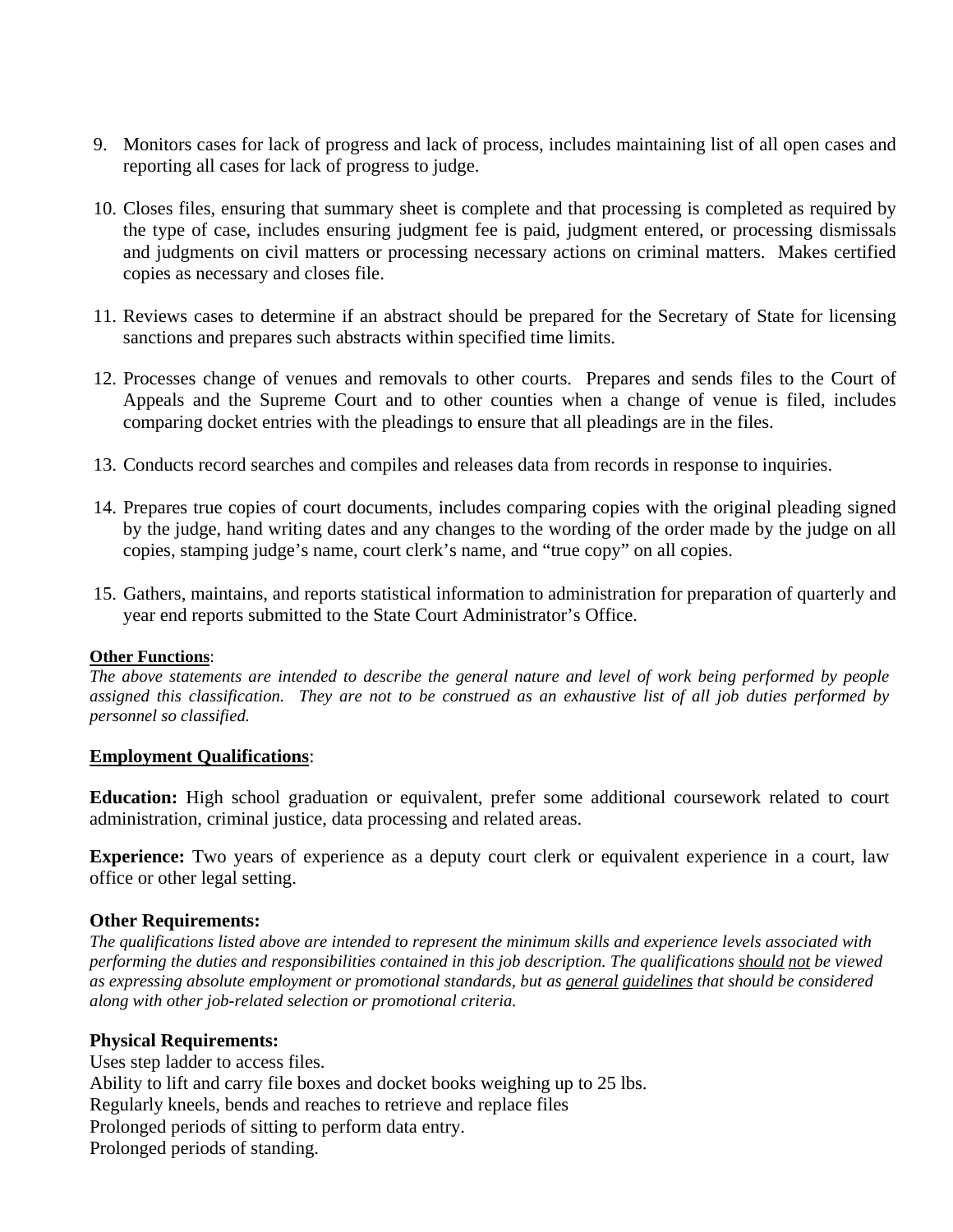*[This job requires the ability to perform the essential functions contained in this description. These include, but are not limited to, the following requirements. Reasonable accommodations will be made for otherwise qualified applicants unable to fulfill one or more of these requirements]*

## **Working Conditions:**

Works in office conditions.

 **UAW-E 1/11/99**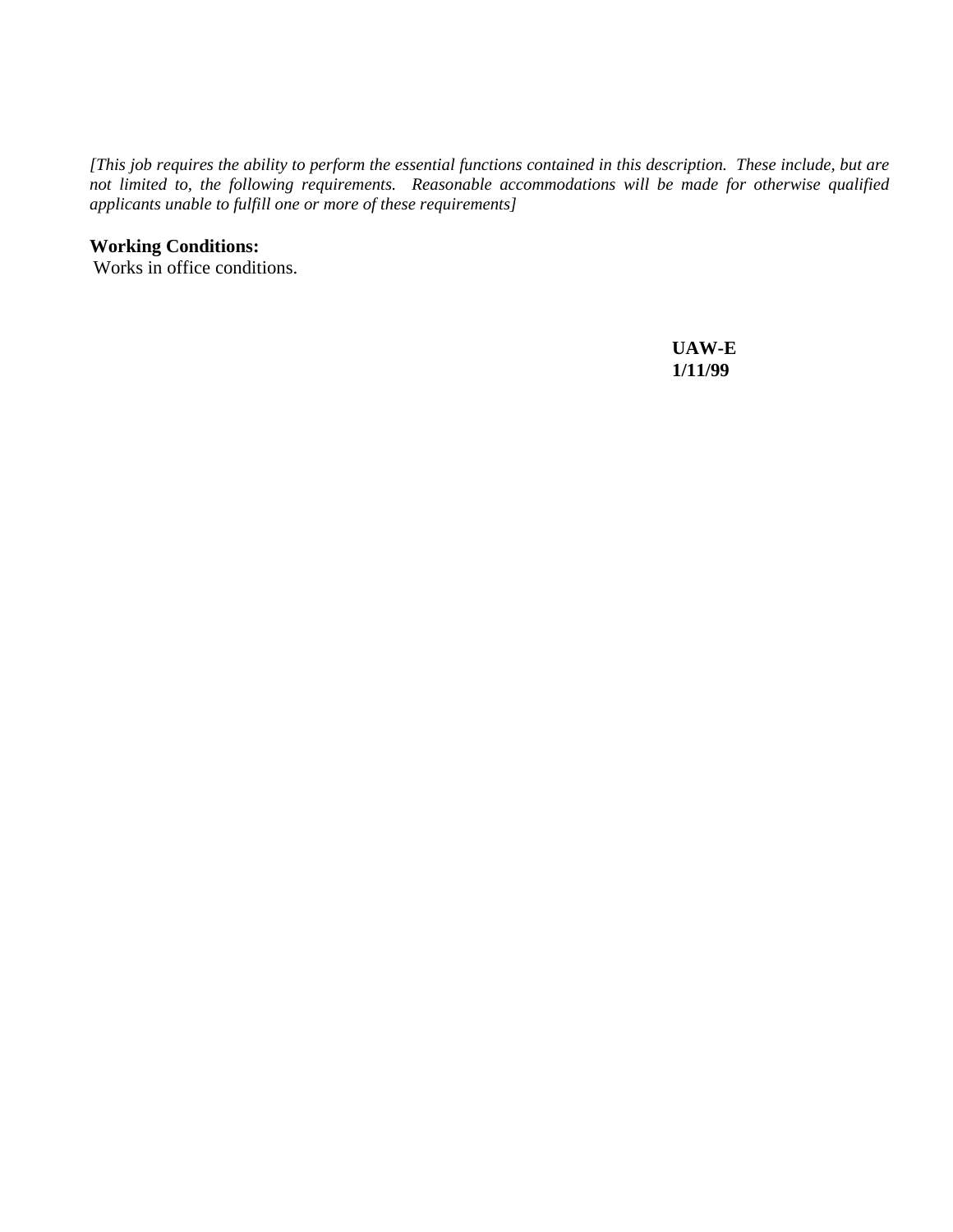|                     | Step 1 | Step 5 |
|---------------------|--------|--------|
| Deputy Clerk III    | 35,919 | 42,784 |
| <b>1000 FICA</b>    | 2,748  | 3,273  |
| 2700 DENTAL         | 936    | 936    |
| 2710 VISION         | 135    | 135    |
| <b>2720 PHP MED</b> | 15,449 | 15,449 |
| 7101 MERS 0101      | 5,517  | 6,572  |
| 8810 RSKCLERICA     | 11     | 13     |
| 8846 LIABILITGE     | 490    | 584    |
| 8940 DISABIL 30     | 47     | 56     |
| 8951 UNEMPLYMT      | 180    | 214    |
| 8952 RTEE CHG B     | 3,585  | 3,585  |
| 8953 SEPARATE       | 629    | 749    |
| 8955 RET/HLTH/T     | 1,616  | 1,925  |
| 8960 CARES (EAP     | 33     | 33     |
| 8966 LIFE 30K       | 86     | 86     |
|                     | 67,380 | 76,393 |

|                        | Step 1 | Step 5 |  |
|------------------------|--------|--------|--|
| Deputy Clerk II        | 33,710 | 40,131 |  |
| <b>1000 FICA</b>       | 2,579  | 3,070  |  |
| 2700 DENTAL            | 936    | 936    |  |
| 2710 VISION            | 135    | 135    |  |
| 2720 PHP MED           | 15,449 | 15,449 |  |
| 7101 MERS 0101         | 5,178  | 6,164  |  |
| <b>8810 RSKCLERICA</b> | 10     | 12     |  |
| 8846 LIABILITGE        | 460    | 548    |  |
| 8940 DISABIL 30        | 44     | 52     |  |
| 8951 UNEMPLYMT         | 169    | 201    |  |
| 8952 RTEE CHG B        | 3,585  | 3,585  |  |
| 8953 SEPARATE          | 590    | 702    |  |
| 8955 RET/HLTH/T        | 1,517  | 1,806  |  |
| 8960 CARES (EAP        | 33     | 33     |  |
| 8966 LIFE 30K          | 86     | 86     |  |
|                        | 64,480 | 72,910 |  |
|                        |        |        |  |

|                  | Step 1 |        | Step 5 |
|------------------|--------|--------|--------|
| Deputy Clerk L   |        | 31.618 | 37.632 |
| <b>1000 FICA</b> |        | 2.419  | 2.879  |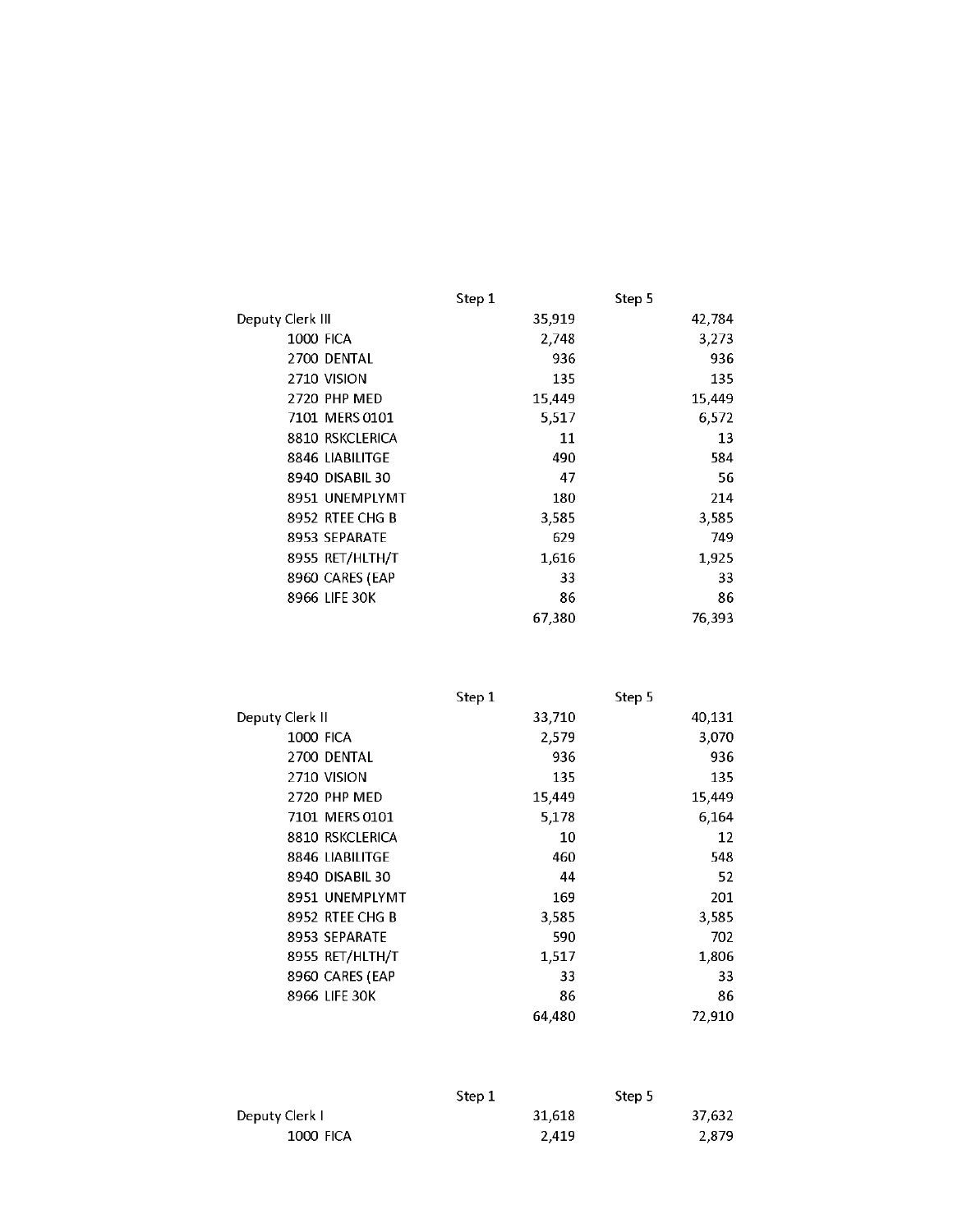| 2700 DENTAL     | 936    | 936    |
|-----------------|--------|--------|
| 2710 VISION     | 135    | 135    |
| 2720 PHP MED    | 15,449 | 15,449 |
| 7101 MERS 0101  | 4,857  | 5,780  |
| 8810 RSKCLERICA | 9      | 11     |
| 8846 LIABILITGE | 431    | 513    |
| 8940 DISABIL 30 | 41     | 49     |
| 8951 UNEMPLYMT  | 158    | 188    |
| 8952 RTEE CHG B | 3,585  | 3,585  |
| 8953 SEPARATE   | 553    | 659    |
| 8955 RET/HLTH/T | 1,423  | 1,693  |
| 8960 CARES (EAP | 33     | 33     |
| 8966 LIFE 30K   | 86     | 86     |
|                 | 61.734 | 69.629 |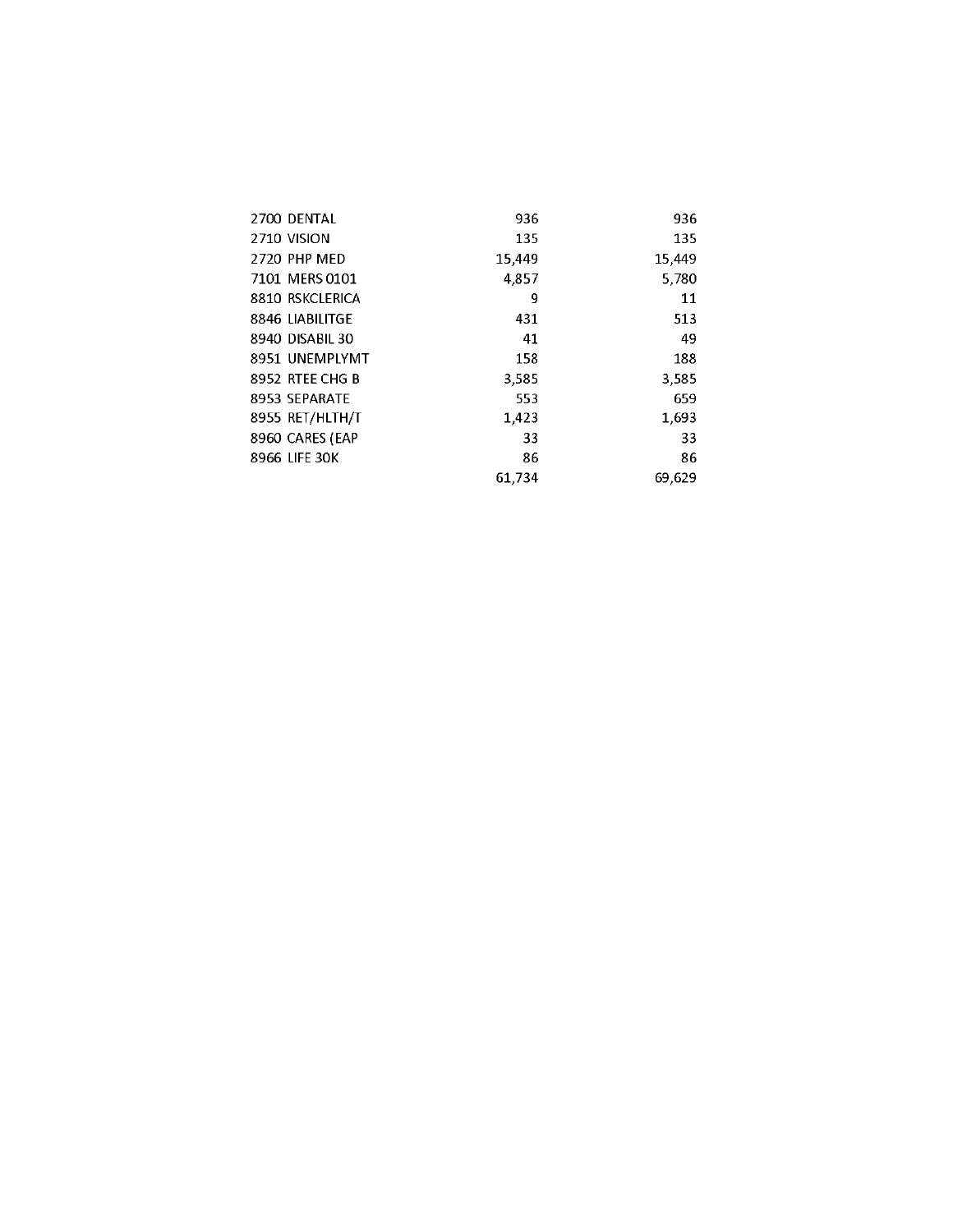## DRAFT FOR DISCUSSION

Introduced by Law & Courts, County Services, and Finance Committees of the:

# INGHAM COUNTY BOARD OF COMMISSIONERS

## **RESOLUTION TO REORGANIZE THE CIRCUIT COURT CLERK'S OFFICE**

WHEREAS, since April 16, 2019, Circuit Court case filings in General Trial Criminal and Civil areas in addition to those in Domestic Relations have been maintained in paperless form through the use of imaging; and

WHEREAS, since going "paperless" in the above described areas the need to pull and reshelf physical files has decreased while the importance of docketing and scanning has increased; and

WHEREAS, one of the main duties of the Deputy Clerk I position is to pull and reshelf physical files; and

WHEREAS, one of the main duties of the Deputy Clerk III position is to docket and scan filings; and

WHEREAS, over the years the Circuit Court Clerk's Office has lost Deputy Clerk II positions that are devoted to assisting people at the counter; and

WHEREAS, for some time now it has been necessary to put a Deputy Clerk III at the counter to assist with the workload there, thereby taking the Deputy Clerk III away from her or his docketing and scanning duties; and

WHEREAS, the Circuit Court Clerk's Office has a total of 3 FTE at the level of Deputy Clerk I, and 1.5 FTE of this total has been vacant for some time; and

WHEREAS, of the 1.5 FTE Deputy Clerk I that is currently filled, 1 FTE is devoted to, among other things, answering the main line of the Circuit Court and processing the daily mail, while .5 FTE is devoted to some level of pulling files and re-shelving but also assists with other general tasks in the office that need to be done; and

WHEREAS, when the remaining .5 FTE Deputy Clerk I becomes vacant it would be reasonable to fold that position into the new .5 FTE of Deputy Clerk II to make 1 FTE Deputy Clerk II; and

WHEREAS, were the currently vacant 1.5 FTE Deputy Clerk I to be converted to 1 FTE Deputy Clerk III and .5 FTE Deputy Clerk II, positions would be realigned in the Circuit Court Clerk's Office to reflect the current work needs of the office; and

WHEREAS, the Human Resources Department has reviewed job descriptions for accuracy and is recommending the reorganization as detailed here; and

WHEREAS, the UAW has reviewed and is in support of the proposed changes; and

WHEREAS, the long-term cost of this reorganization would be \$10,044, including the later conversion of the currently filled half-time Deputy Clerk I position to Deputy Clerk II; and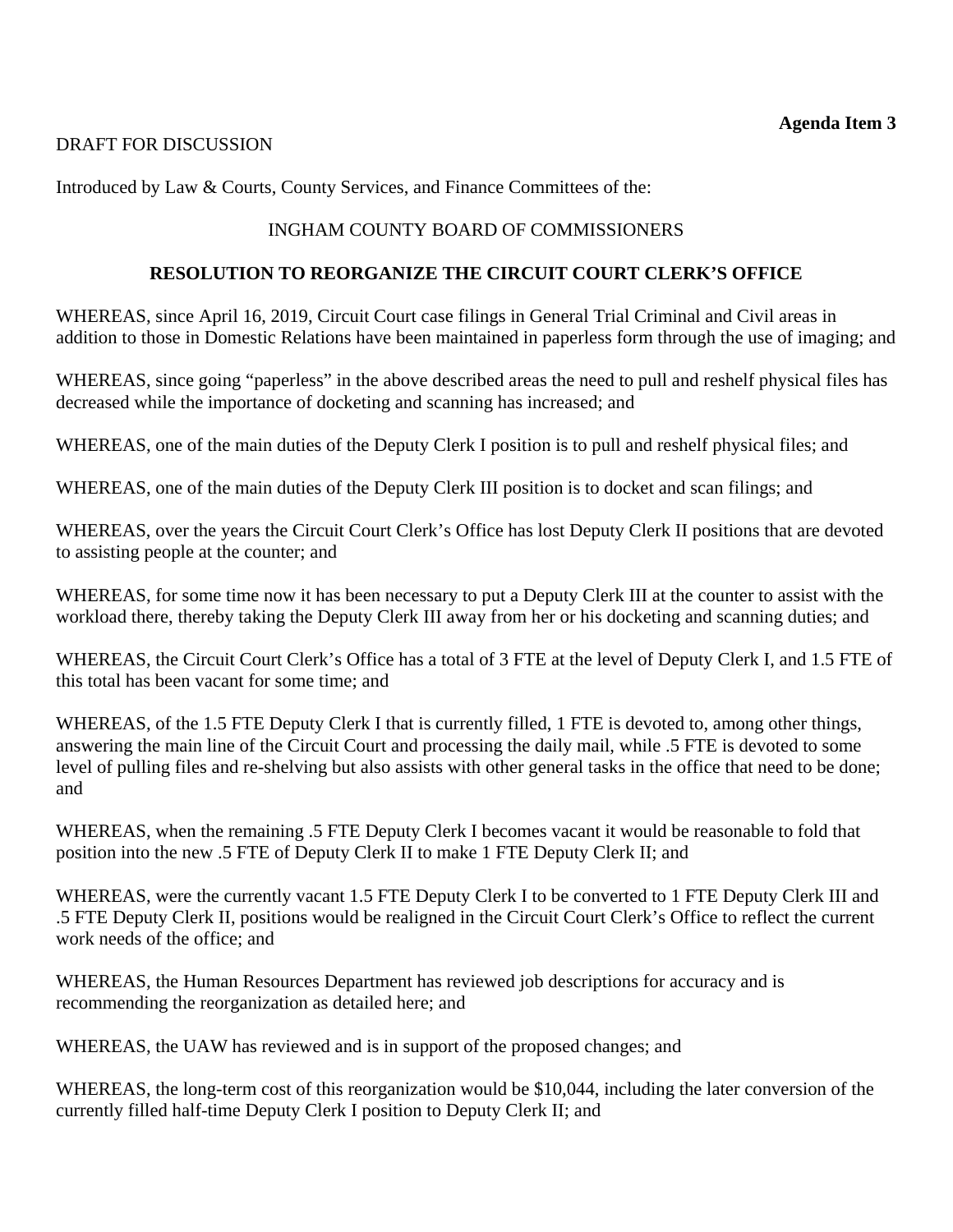WHEREAS, should the above reorganization be approved, the additional cost to the Circuit Court in the 2020 budget would be \$7,019 (\$1,373 based on changing .5 FTE Deputy Clerk I to .5 FTE Deputy Clerk II at Step 1, and \$5,646 based on changing 1 FTE Deputy Clerk I to 1 FTE Deputy Clerk III at Step 1), an amount the Circuit Court is willing and able to absorb within its operating budget; and

WHEREAS, the Circuit Court will work with the Controller's Office to address ongoing funding for this reorganization as part of the budget process.

THEREFORE BE IT RESOLVED, that the Board of Commissioners does hereby authorize the reorganization of the Circuit Court Clerk's Office by converting the currently vacant full-time Deputy Clerk I (Position Number 130030, UAW/C), to a full-time Deputy Clerk III (UAW/E) and the currently vacant part-time Deputy Clerk I (130059, UAW/C) to a part-time Deputy Clerk II (UAW/D).

BE IT FURTHER RESOLVED, that when the remaining part-time Deputy Clerk I (Position Number 130060, UAW/C) becomes vacant that position, at the discretion of the Circuit Court, will be combined with the parttime Deputy Clerk II (Position Number 130059) to make a full-time Deputy Clerk II.

BE IT FURTHER RESOLVED, that the Controller/Administrator is authorized to make any necessary budget adjustments and changes to the position allocation list consistent with this resolution.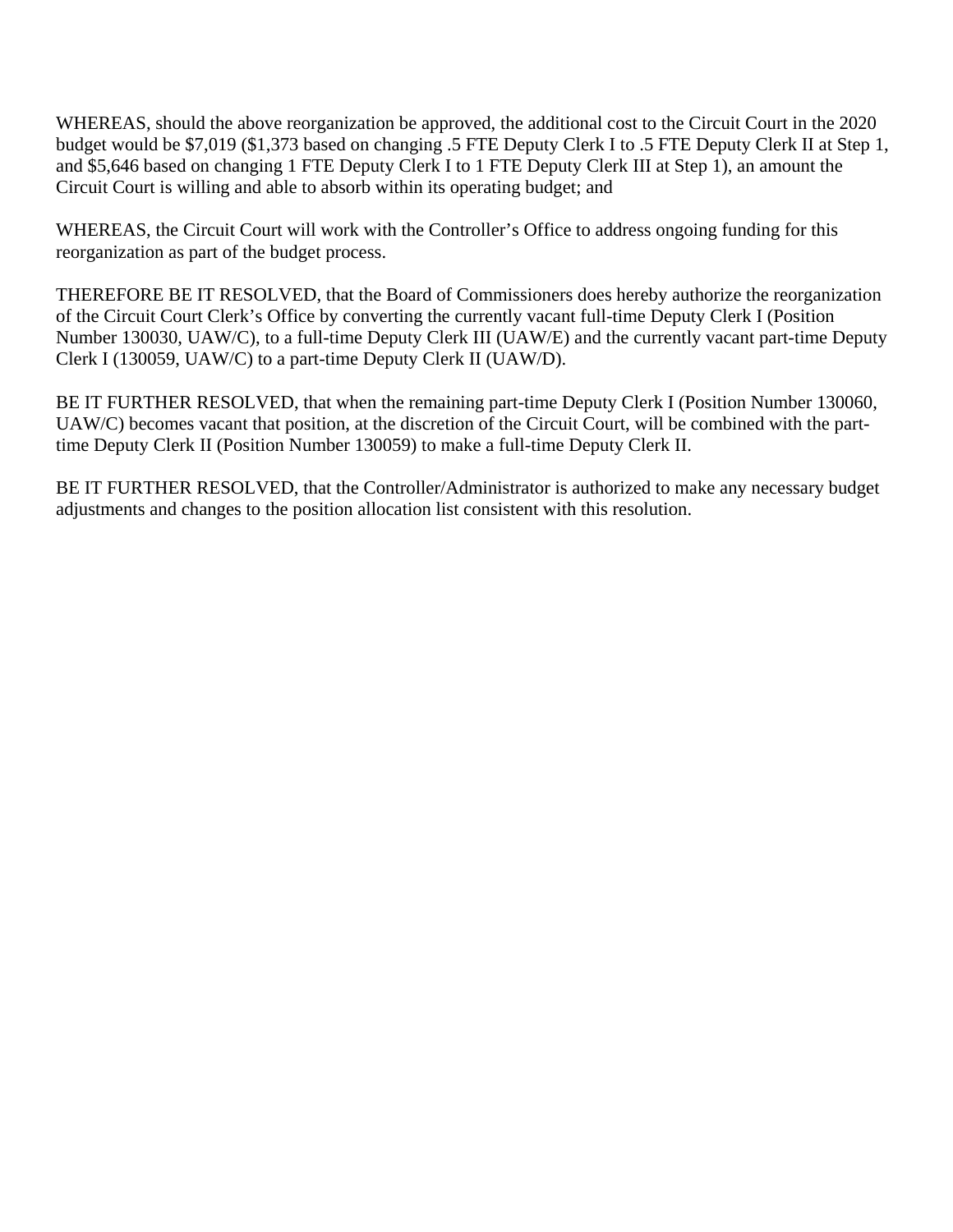<span id="page-48-0"></span>

| TO:          | Board of Commissioners Law & Courts and Finance Committees                                  |  |
|--------------|---------------------------------------------------------------------------------------------|--|
| <b>FROM:</b> | Terri Thornberry, 9-1-1 Director                                                            |  |
| DATE:        | October 22, 2019                                                                            |  |
|              | <b>SUBJECT:</b> Purchase of CAD computer replacements                                       |  |
|              | For the meeting agendas of <i>October</i> 31 <sup>st</sup> and <i>November</i> $6th$ , 2019 |  |
|              |                                                                                             |  |

## **BACKGROUND**

There are 18 workstation positions in the 9-1-1 Center, each equipped with a computer for our computer aided dispatch (CAD) software. Twelve of the 18 CAD computers are scheduled for CIP replacement this year by IT. We have identified a need to improve the build and performance of the CAD PC's to better meet the needs of our CAD software and our dispatchers and the work they do. We worked with Ingham County IT and a consultant from Central Square (our CAD vendor) to arrive at a specification for the build of these computers. This resolution seeks approval to purchase 18 new CAD computers. The cost reflects a difference between what the IT CIP budgeted for 12 standard office computers and our CAD computer specs, and the cost to replace the other six (6) CAD computers this year instead of replacing them in the near future (scheduled anyway). In addition to improved performance, ensuring that all 18 computers are the same will eliminate points of failure and make it easier for our staff and IT to maintain and trouble shoot problems.

## **ALTERNATIVES**

Only replace the 12 PC's on this year's CIP replacement list, but we would still need approval for the cost difference between a standard office computer and what our CAD computer build needs to be (\$10,103.68). This would also leave us with a mix of computers on different operating systems and versions.

## **FINANCIAL IMPACT**

| Quote for 18 computers           | \$31,954.32   |
|----------------------------------|---------------|
| Video cables needed              | 508.79        |
| Less current CIP balance from IT | (\$11,199.20) |
| Cost to purchase:                | \$21,263.91   |

## **OTHER CONSIDERATIONS**

None.

### **RECOMMENDATION**

Based on the information presented, I respectfully recommend approval of the attached resolution to approve the purchase of all 18 CAD computers.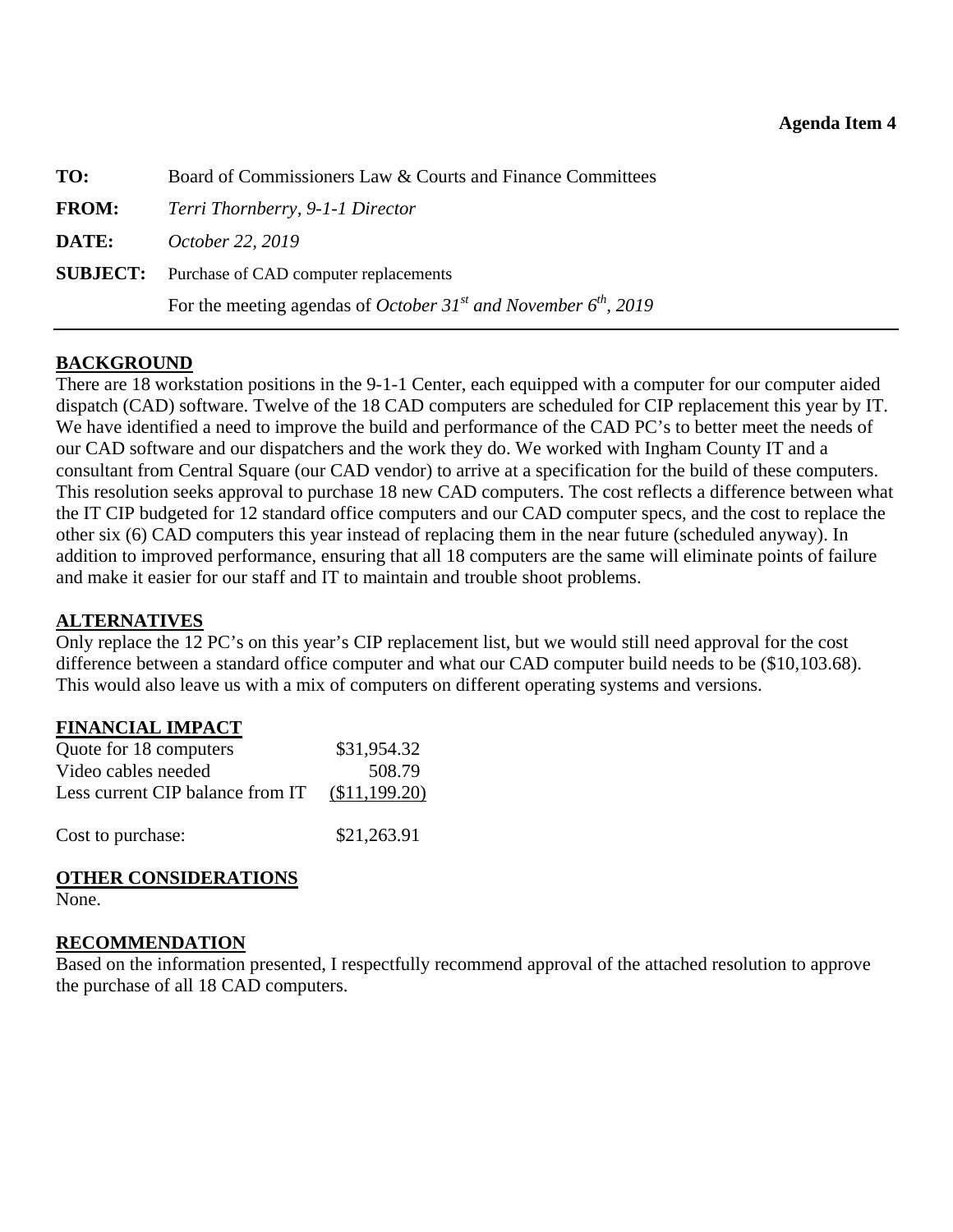Introduced by the Law & Courts and Finance Committees of the:

# INGHAM COUNTY BOARD OF COMMISSIONERS

## **RESOLUTION TO AUTHORIZE PURCHASE OF COMPUTER AIDED DISPATCH (CAD) COMPUTERS**

WHEREAS, the Ingham County Board of Commissioners operates the 9-1-1 Emergency Telephone Dispatch System through the Ingham County 9-1-1 Central Dispatch Center; and

WHEREAS, the replacement of computers is necessary and scheduled through a capital improvement program; and

WHEREAS, the 9-1-1 Center has consulted with both Ingham County IT and their CAD vendor, Central Square to enhance the performance of their CAD computers and replace all 18 of them this year instead of the 12 scheduled to be replaced by IT at a budgeted cost of \$11,199.20; and

WHEREAS, the cost to replace all 18 CAD computers and necessary cabling to install them is \$32,463.11; and

WHEREAS, the 9-1-1 Director is recommending that the Ingham County Board of Commissioners fund the difference between the budgeted amount and the requested amount from the 9-1-1 Emergency Telephone Dispatch Services 9-1-1 fund balance.

THEREFORE BE IT RESOLVED, that the Ingham County Board of Commissioners authorizes the purchase of 18 CAD computers and necessary cabling at a total cost of \$32,463.11.

BE IT FURTHER RESOLVED THAT, up to \$22,000.00 be allocated from the 9-1-1 Emergency Telephone Dispatch Services 9-1-1 fund balance for the costs associated with the purchase of 18 CAD computer replacements above the 2019 budgeted cost of \$11,199.20.

BE IT FURTHER RESOLVED, that the Controller/Administrator is authorized to make the necessary budgetary transfers that are consistent with this resolution.

BE IT FURTHER RESOLVED, that the Chairperson of the Ingham County Board of Commissioners is authorized to sign any necessary contract/Purchase Order documents consistent with this resolution and approved as to form by the County Attorney.